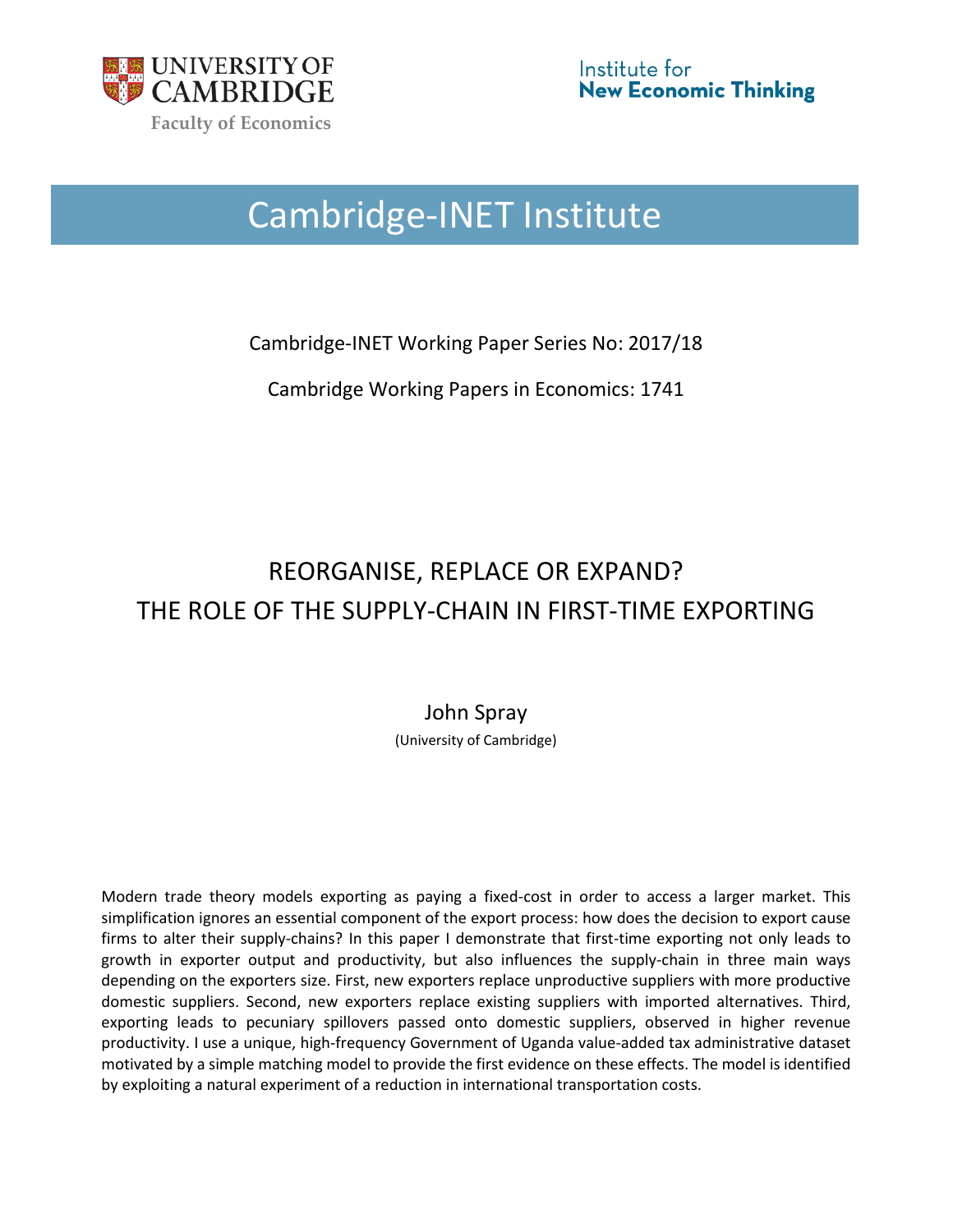# Reorganise, Replace or Expand? The role of the supply-chain in first-time exporting

John Spray[1](#page-1-0) University of Cambridge October 16, 2017

#### Abstract

Modern trade theory models exporting as paying a fixed-cost in order to access a larger market. This simplification ignores an essential component of the export process: how does the decision to export cause firms to alter their supply-chains? In this paper I demonstrate that first-time exporting not only leads to growth in exporter output and productivity, but also influences the supply-chain in three main ways depending on the exporters size. First, new exporters replace unproductive suppliers with more productive domestic suppliers. Second, new exporters replace existing suppliers with imported alternatives. Third, exporting leads to pecuniary spillovers passed onto domestic suppliers, observed in higher revenue productivity. I use a unique, high-frequency Government of Uganda value-added tax administrative dataset motivated by a simple matching model to provide the first evidence on these effects. The model is identified by exploiting a natural experiment of a reduction in international transportation costs.

Keywords: Learning by Exporting, Supply-chains, VAT data, Development and Trade

<span id="page-1-0"></span><sup>&</sup>lt;sup>1</sup>email: jaos2@cam.ac.uk, post: Department of Economics, University of Cambridge, UK

Many thanks to Vasco Carvalho, Meredith Crowley, Matt Elliot and Pramila Krishnan for patient and helpful supervision. Thanks also to the Uganda Revenue Authority who made this research possible through providing anonymised data, and the International Growth Centre in Uganda for providing support. Thanks to Eric Verhoogen, Dave Donaldson, Tiago Cavalcanti, Kaivan Munshi, Gabriella Santangelo, Swati Dhingra, Richard Newfarmer, Ritwika Sen, Gustavo Nicolas Paez, and Stephanie de Mel for helpful conversations and participants at Cambridge workshop, IGC conferences in Uganda, Rwanda and Geneva. I acknowledge financial support from the ESRC and the International Growth Centre.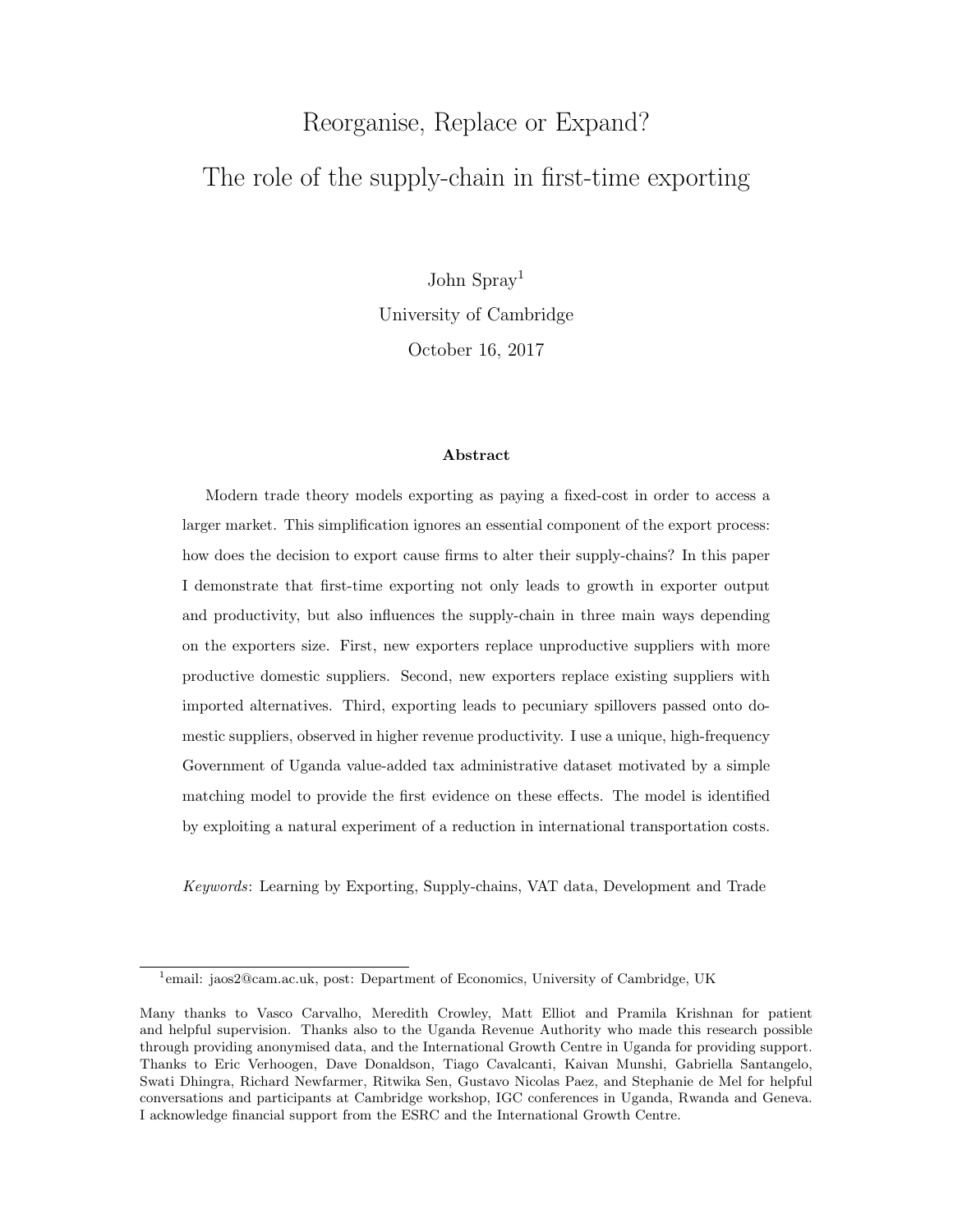## 1 Introduction

Transitioning from selling goods domestically to exporting for the first time is a key moment in any firm's development. Extant empirical research suggests that new exporters, when faced with international competitive pressures and with new demand for higher quality and larger markets, grow, become more productive, and invest in higher quality products [\(De Loecker,](#page-34-0) [2007;](#page-34-0) [Bernard and Jensen,](#page-32-0) [1999;](#page-32-0) [Van Biesebroeck,](#page-32-1) [2005;](#page-32-1) [Bustos,](#page-33-0) [2011;](#page-33-0) [Pavcnik,](#page-35-0) [2002;](#page-35-0) [Kugler and Verhoogen,](#page-34-1) [2012;](#page-34-1) [Lileeva and Trefler,](#page-34-2) [2010\)](#page-34-2).

Modern trade theory models exporting as paying fixed cost in order to access a larger market [\(Melitz,](#page-35-1) [2003\)](#page-35-1). This simplification ignores an essential component of the export process: how does the decision to export cause firms to alter their supply-chains? Unpacking this transition represents a rich untapped area of research.

In this paper, I use a unique Government of Uganda tax administration dataset to consider how first time exporting influences the supply-chain. I show that new exporters (a) replace less productive suppliers with new, more productive suppliers, (b) increase their foreign import usage, and (c) pass through revenue gains to suppliers observed through higher supplier productivity. I also show that exporting firm size is predictive of which of these mechanisms is used by the new exporter. I find that larger new exporters import and pass-through more to existing suppliers, while smaller new exporters search for more productive domestic suppliers.

Motivated by stylised facts in the data, I detail these mechanisms by way of a simple matching framework. In this simple model, final goods producers and suppliers produce using a supermodular production function on their respective productivities. Consequently, larger (higher-productivity) final goods producers match with higher-productivity suppliers, more suppliers and are more likely to export. The highest productivity final goods producers match with import suppliers which are assumed to be at the top of the supplier productivity distribution. Mimicking the empirical strategy, I then consider firm responses to an exogenous productivity shock pushing a firm to export. I show that exporting induces final goods producers to influence their supply-chain; large new exporters have already saturated the local market for domestic suppliers and so are more likely to look abroad for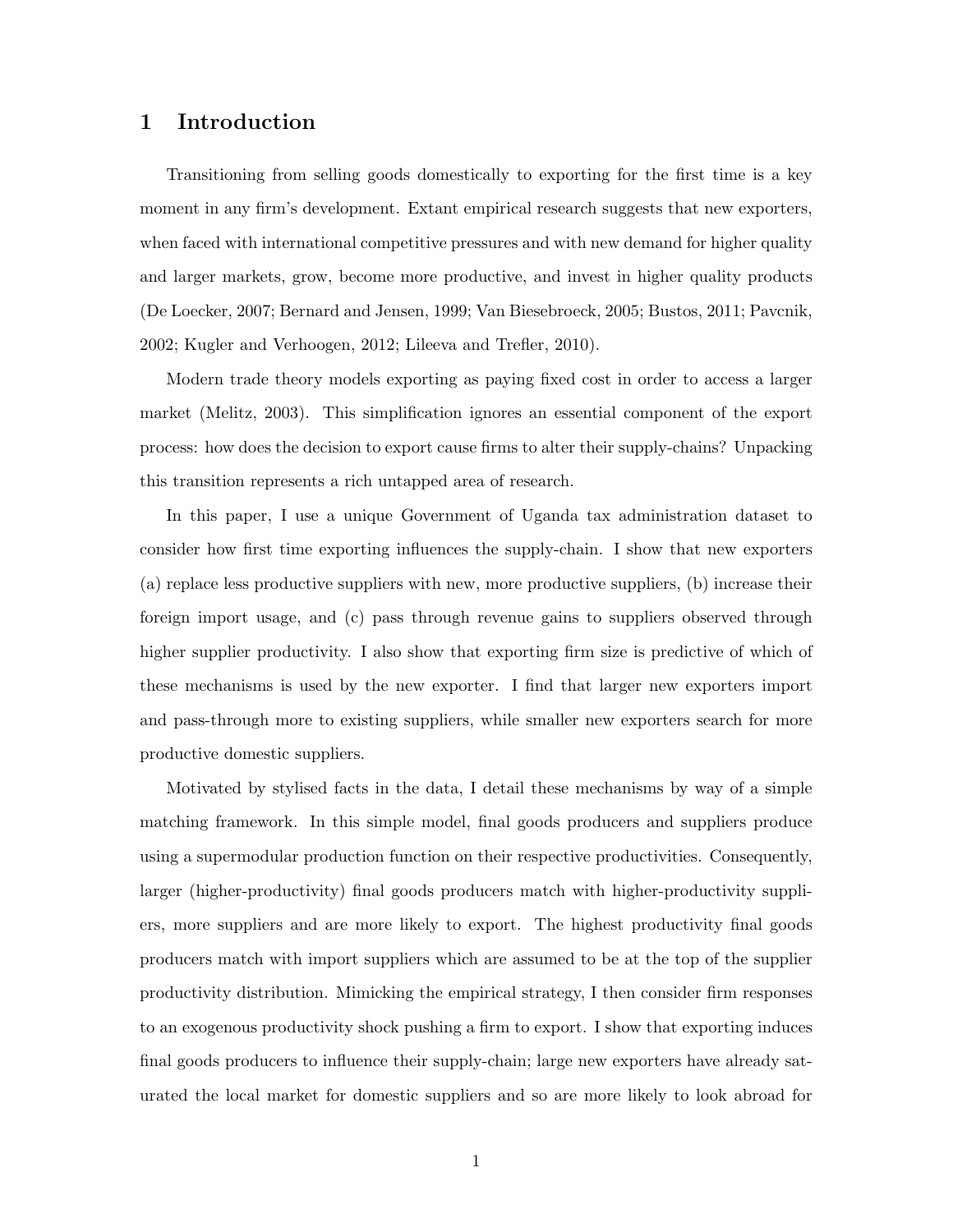foreign imports, and to pass on revenue gains to their existing suppliers. Small new exporters instead choose to upgrade their domestic supply-chain via dropping less productive suppliers and bringing in higher productivity suppliers.

To consider these research questions requires detailed information on firm-to-firm transactions. The Ugandan government requires, for VAT purposes, that firms report every transaction with every other tax-paying firm in Uganda, the value of this transaction, the good transacted and the counterpart firm's tax identification number. In practice, this data amounts to a dynamic transaction-level firm-to-firm input-output matrix. Using the firm's tax identification number, I am able to link the firm transaction data, across firms and time, with the Government of Uganda's other tax administration datasets: firm balancesheet data, firm employment information and transaction-level customs data. Together, this allows me to build a dynamic picture of the entire Ugandan formal economy from 2009 to 2015.

This detailed dataset is not normally made available to researchers in any country and, consequently, is very novel. Most research papers that consider firms rely on low-frequency manufacturing surveys which do not include details on the supply-chain nor detailed customs data. As far as I am aware, this is the first paper to link VAT transaction-level data with firm employee and customs data. This allows observations on the complete and dynamic picture of the formal economy of Uganda.

Uganda represents an excellent context in which to consider these research questions. Uganda is a small open economy which is heavily dependent on its export sector. It also has seen rapid growth in exports over the last ten years, driven by a stable macroeconomic climate and trade-supporting policy.

Besides a lack of network firm-level data, another reason for a lack of clear evidence in this research area is the endogenous selection of firms into exporting. New exporters tend to be the firms with more capital, higher wages, better management, and higher productivity [\(Bernard and Jensen,](#page-32-0) [1999\)](#page-32-0). Consequently, it is problematic to argue that a new exporter 'learnt by exporting', when an alternative story is that the exporter's superior characteristics would have driven growth had it never exported. This concern also extends to observations of the exporter's supply chain.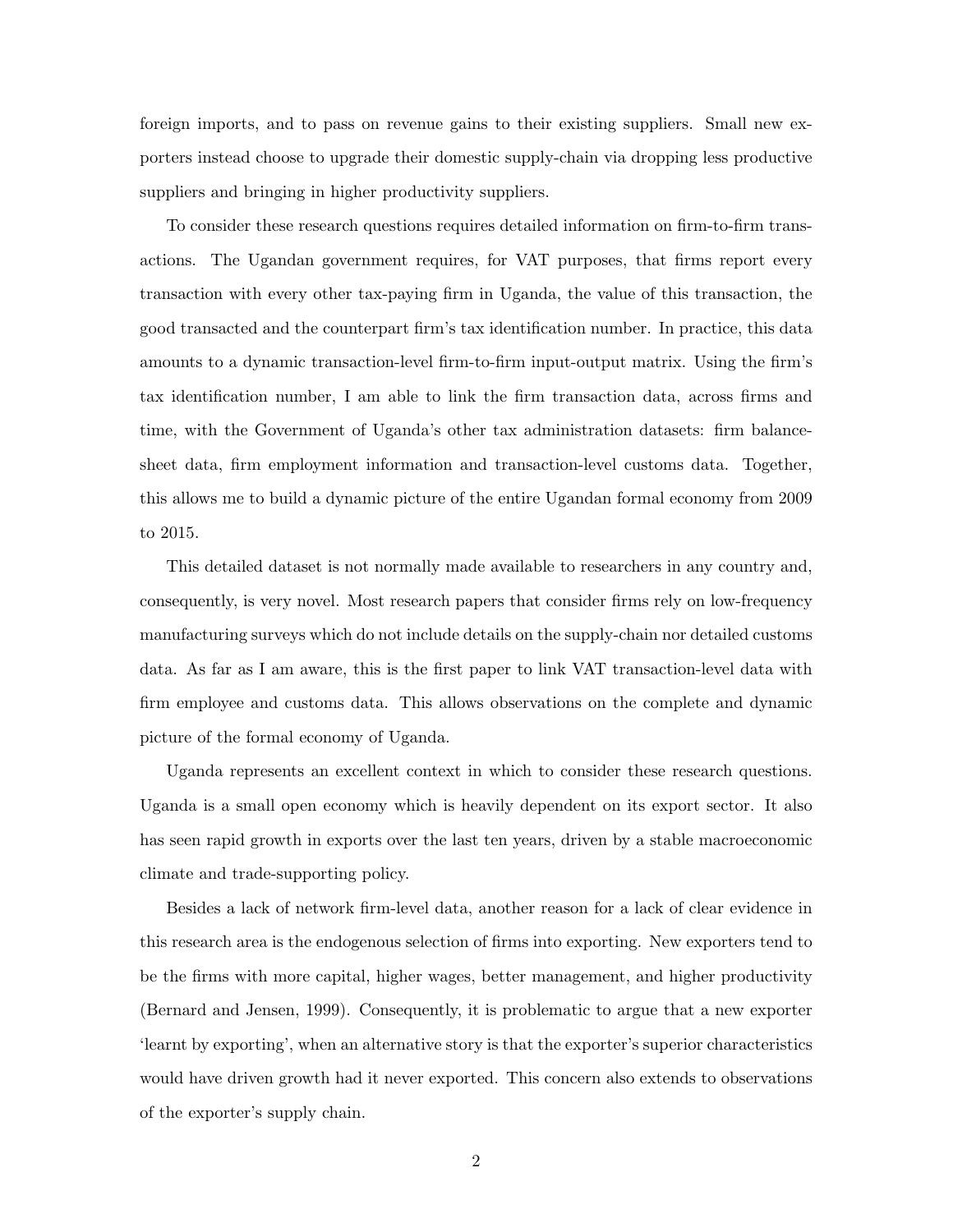To address this selection issue, this paper exploits a natural experiment, namely a policydriven reduction in the time and cost to transport goods from Uganda to the rest of world. These reforms have included infrastructure improvements, removal of check-points, and single window customs administration [\(World Bank,](#page-36-0) [2016b\)](#page-36-0). Moreover, they have driven entry into exporting in Uganda as firms who could not afford the expensive transportation costs are now able to export [\(TradeMark EA,](#page-35-2) [2017\)](#page-35-2). Although transport costs vary over time, I do not observe them at the firm level. In order to obtain firm-level variation, I utilise a "Bartik style instrument" [\(Bartik,](#page-32-2) [1991\)](#page-32-2) by interacting the value of the firm's product that fits inside a standard shipping container with the transport cost reduction. The intuition behind the instrument is that transport costs influence the cost to export all goods, but that some goods are more intensive in their transportation cost. For instance, transport costs make up a high proportion of the value of the final good for cement exporters. Conversely, for lightweight and relatively high value products such as tea, the percentage mark-up due to transport costs is much smaller.

Using the instrumental variables specification, I find large new exporters increase domestic inputs by 0.7 percent and imports by 14 percent. Whereas small new exporters increase domestic inputs by 7 percent and do not significantly increase imports.

Small new exporters are more likely to add and drop a supplier by 4 percent and 11 percent, respectively. Large new exporters are less likely to add and drop a supplier by 4 percent and 10 percent, respectively. This contributes to firms adding 12 percent more suppliers as a consequence of exporting. Suppliers added in the first year of exporting by small new-exporters are 11 percent higher productivity. Whereas, new suppliers added by large new exporters are just 1 percent higher productivity.

Finally, suppliers who were already matched with the exporter before it began exporting increased observed revenue TFP productivity by 16 percent. This could be a consequence of learning by exporting or a pecuniary spillover.

This paper is related to two major strands of the literature. First, there is a strong macroeconomic empirical literature which associates increased aggregate exports with increased aggregate productivity (See [Edwards](#page-33-1) [\(1993\)](#page-33-1) for survey). Trade theory has argued this could be down to within-firm productivity growth driven by learning-by-exporting, in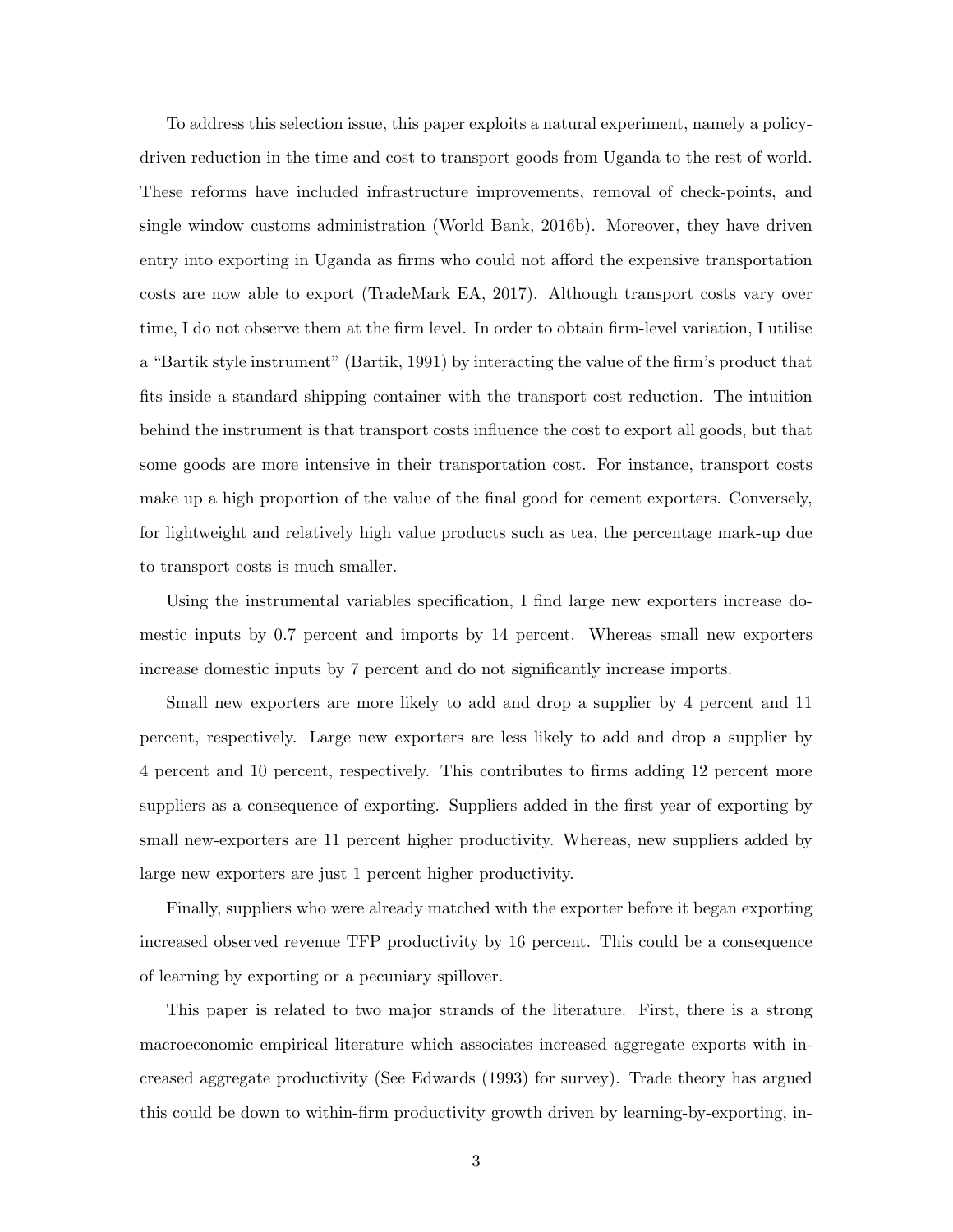creased use of technology, or quality upgrading [\(Alvarez et al.,](#page-32-3) [2013;](#page-32-3) [Bustos,](#page-33-0) [2011;](#page-33-0) [Kugler](#page-34-1) [and Verhoogen,](#page-34-1) [2012;](#page-34-1) [Caliendo and Rossi-Hansberg,](#page-33-2) [2012;](#page-33-2) [Lileeva and Trefler,](#page-34-2) [2010\)](#page-34-2). Alternatively, it may be a result of a reallocation of resources towards more productive firms which self-select into exporting [\(Melitz,](#page-35-1) [2003;](#page-35-1) [Arkolakis et al.,](#page-32-4) [2014\)](#page-32-4).

A recent proliferation of empirical papers utilising newly-available firm-level data has sought to identify these effects. However, identifying causal effects is difficult due to the selection of firms into exporting based on unobservable characteristics. The literature has addressed this through a mixture of natural experiments, instrumental variables, randomised control trials and matching methods. [Pavcnik](#page-35-0) [\(2002\)](#page-35-0) and [Trefler](#page-35-3) [\(2004\)](#page-35-3) both use trade liberalisation events to show that shaking out unproductive firms leads to an overall significant rise in domestic manufacturing productivity. [Bustos](#page-33-0) [\(2011\)](#page-33-0) shows that trade liberalisation leads to increased research expenditure. [De Loecker](#page-34-0) [\(2007\)](#page-34-0) controls for self-selection into export markets and finds that export entrants grow faster than their domestic counterparts.[1](#page-5-0) [Atkin et al.](#page-32-5) [\(2016\)](#page-32-5) run a randomised experiment, generating exogenous variation in access to foreign markets for Egyptian rug manufacturers, and find that exporting leads to higher profits, improvements in quality and improvements in technical efficiency. [Caliendo](#page-33-2) [and Rossi-Hansberg](#page-33-2) [\(2012\)](#page-33-2) considers how exporting effects the boundary of the firm, finding that firms that export in response to trade liberalisation will increase the number of layers of management.

The second strand of the literature is the role of the supply-chain in firm production choices. [Goldberg et al.](#page-34-3) [\(2010\)](#page-34-3) and [De Loecker et al.](#page-35-4) [\(2015\)](#page-35-4) show changes in input prices substantially alter firms pricing, markups and firm's product scope. [Antras et al.](#page-32-6) [\(2014\)](#page-32-6) develop a quantifiable multi-country sourcing model in which firms self-select into importing based on their productivity and country-specific variables. [Blaum et al.](#page-32-7) [\(2015\)](#page-32-7) estimate the gains from input trade, finding in the case of France that consumer prices would be 27% higher in the absence of intermediary input trade. [Lu et al.](#page-35-5) [\(2015\)](#page-35-5) finds that Colombian manufacturing firms regularly shift their import varieties; this shift depends on firm's lifecycles and macroeconomic conditions, and is predictive of future sales growth. [Kugler and](#page-34-1) [Verhoogen](#page-34-1) [\(2012\)](#page-34-1) extend the [Melitz](#page-35-1) [\(2003\)](#page-35-1) model to include endogenous choice of input

<span id="page-5-0"></span><sup>&</sup>lt;sup>1</sup>See [Harrison and Rodriguez-Clare](#page-34-4) [\(2010\)](#page-34-4) for survey article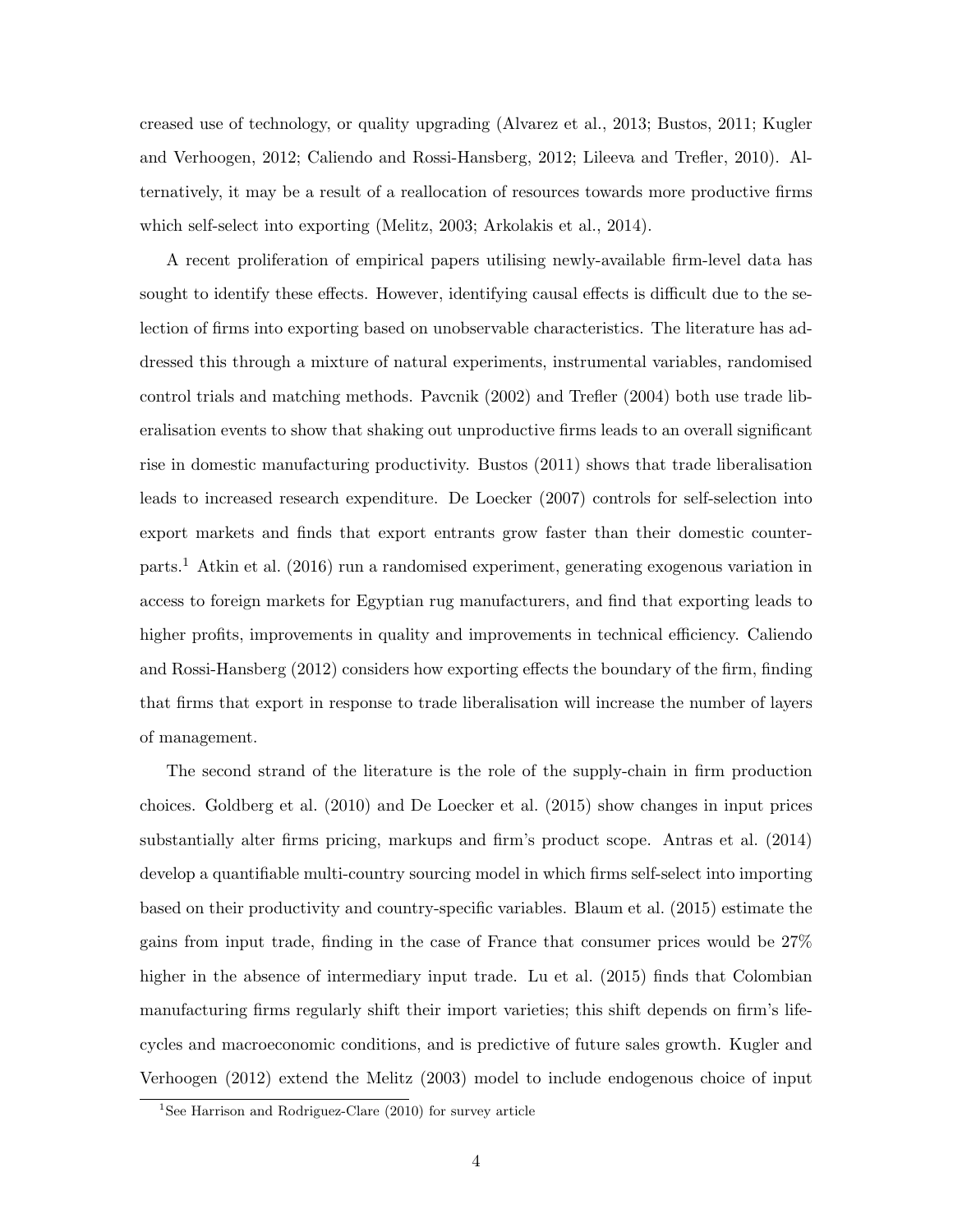and output quality, matching empirical stylised facts in Colombia that larger plants pay more for inputs and charge more for outputs. In a related paper, [Kugler and Verhoogen](#page-34-5) [\(2009\)](#page-34-5) show that Colombian plants purchase higher quality inputs on the import market than on the domestic market. While [Fieler et al.](#page-33-3) [\(2017\)](#page-33-3) show that trade liberalisation event is associated with higher skill utilisation, imported input usage, and changes in domestic input usage. Connected to this literature, there is a growing research field highlighting the importance on interconnections between firms on macroeconomic outcomes [\(Acemoglu et](#page-32-8) [al.,](#page-32-8) [2012;](#page-32-8) [Caliendo et al.,](#page-33-4) [2014;](#page-33-4) [Carvalho et al.,](#page-33-5) [2016;](#page-33-5) [Magerman et al.,](#page-35-6) [2016;](#page-35-6) [Bernard et](#page-32-9) [al.,](#page-32-9) [2015;](#page-32-9) [Giovanni et al.,](#page-33-6) [2017\)](#page-33-6).

Another connected strand of the literature, but covered in less detail here, is the role of exporting in labour markets. [Helpman et al.](#page-34-6) [\(2010\)](#page-34-6) and [Helpman et al.](#page-34-7) [\(2016\)](#page-34-7) show that, in an economy with labour-market frictions, exporting can lead firms to increase the quality of their workforce through screening. [Verhoogen](#page-35-7) [\(2008\)](#page-35-7) and [Frıas et al.](#page-34-8) [\(2009\)](#page-34-8) show that quality upgrading to appeal to high-value export markets leads to high-skilled labour wage growth in developing countries.

As this research area is relatively undeveloped, I am not aware of any theoretical model that directly relates to the research questions of this paper. Perhaps the most connected model is developed by [Halpern et al.](#page-34-9) [\(2015\)](#page-34-9). The authors present a model of how firms optimal choice of foreign and domestic inputs influences productivity. Firms are assumed to have a love-for-varieties in intermediary inputs, while import costs are increasing in the number of imported inputs. I instead choose a matching framework in order to highlight the stylised facts identified in the data that buyers and suppliers exhibit positive assortative matching, that only the highest productivity firms import, and that exporters make more and higher productivity matches.

The remainder of this paper is organised as follows: Section 2 discusses the data and context of exporting in Uganda, Section 3 presents three stylised facts identified in the data, Section 4 presents a basic matching model which provides some theoretical predictions on how exporting influences supply choices, Section 5 displays results and Section 6 concludes.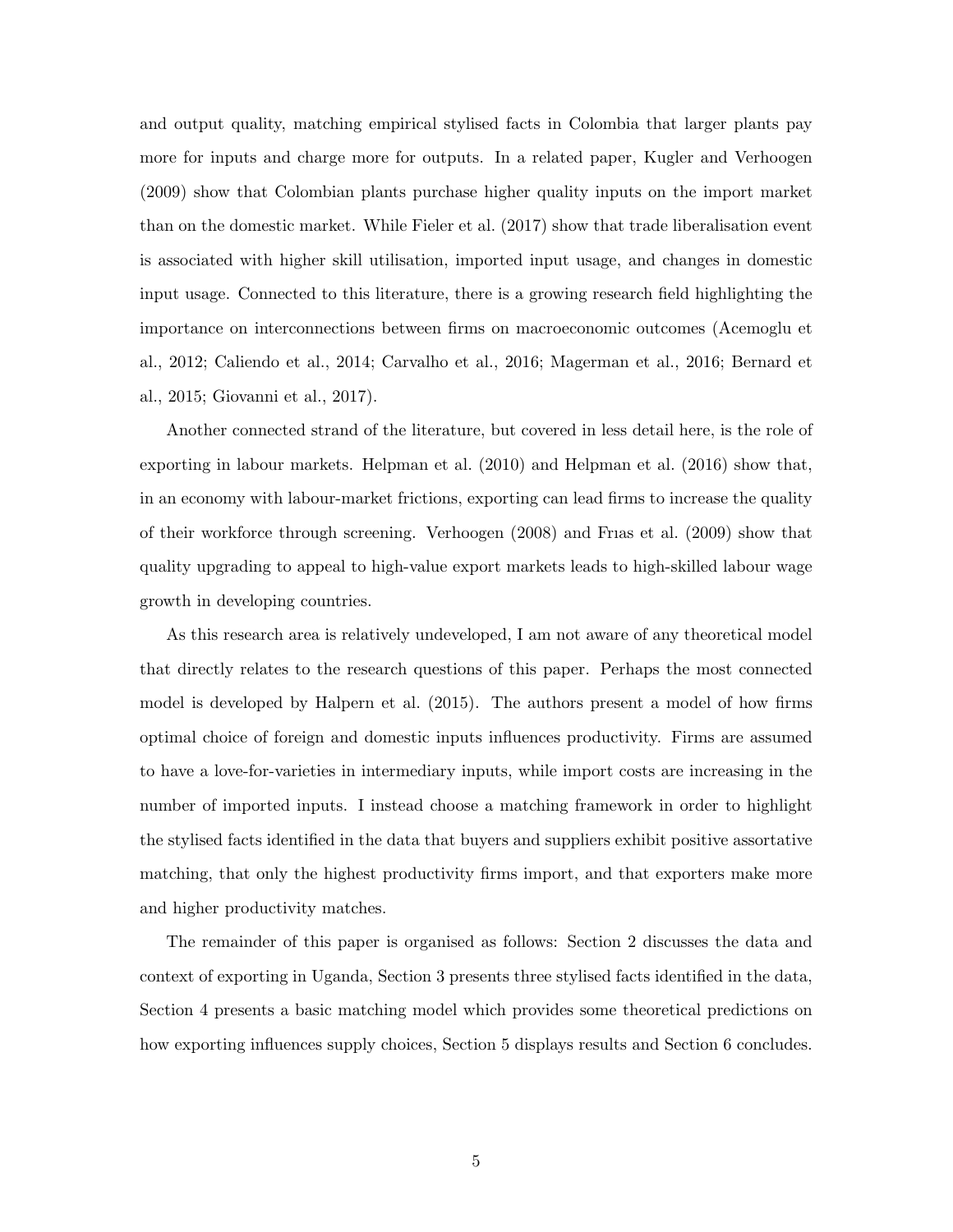## 2 Data and context

In this section I first describe the datasets used in this study and then present some descriptive statistics on exports, exporters and suppliers in Uganda.

#### 2.1 Datasets

The data used in this paper comes from five linked datasets collected by the Ugandan Revenue Authority (URA), which are administered for taxation purposes. This data is confidential and is made available for the purposes of this research. All datasets have been anonymised by the URA, but arrived otherwise unchanged from the raw data submitted by the tax-paying firms. They each contain a unique tax identification number which allows the datasets to be linked across firms and time. The datasets contain the universe of firms paying tax in Uganda; consequently they are representative of the entire formal sector. It also contains the universe of direct-exporting firms<sup>[2](#page-7-0)</sup>, as all firms choosing to export must go through a customs office at the border, and must be registered to pay tax. This is probably the most interesting sample of firms to consider in Uganda as they are the largest, most technically adept, and employ the most people. Inference on the informal sector is outside the scope of this study.

The first dataset is the most novel. Ugandan firms are required for VAT purposes to record every transaction with any other tax-paying firm from 2009-2015. This gives a lineby-line account of the good transacted, the value of the transaction, the date it took place, and the tax identification number of the linked firm. This dataset allows me to build a dynamic input-output matrix for the whole of the Ugandan formal economy.[3](#page-7-1)

The second dataset contains trade data from 2005 to 2015. The dataset is transactionlevel and includes variables of import origin, export destination, volume, value, and HS8 trade classification.<sup>[4](#page-7-2)</sup> As the data is raw, I clean the dataset for obvious data entry errors.<sup>[5](#page-7-3)</sup> I

<span id="page-7-0"></span><sup>&</sup>lt;sup>2</sup>the alternative to direct exporting would be exporting through an intermediary. The dataset also allows me to observe this, but for brevity reasons, I do not consider it at this time.

<span id="page-7-1"></span><sup>&</sup>lt;sup>3</sup>It also allows a product-specific calculation of inputs, although this is not done for the time being given the complexity of the data management process. Records are manually entered without product codes, in the short-run it may be possible to identify specific inputs for instance electricity.

<span id="page-7-2"></span> $4$ The Harmonised System of Tariff Nomenclature is the standardised trade classification system. 8 digits is the most disaggregated level displaying extensive detail on the types of goods imported and exported.

<span id="page-7-3"></span><sup>5</sup>As the dataset is raw and is entered by hand it contains numerous data-entry errors. One common error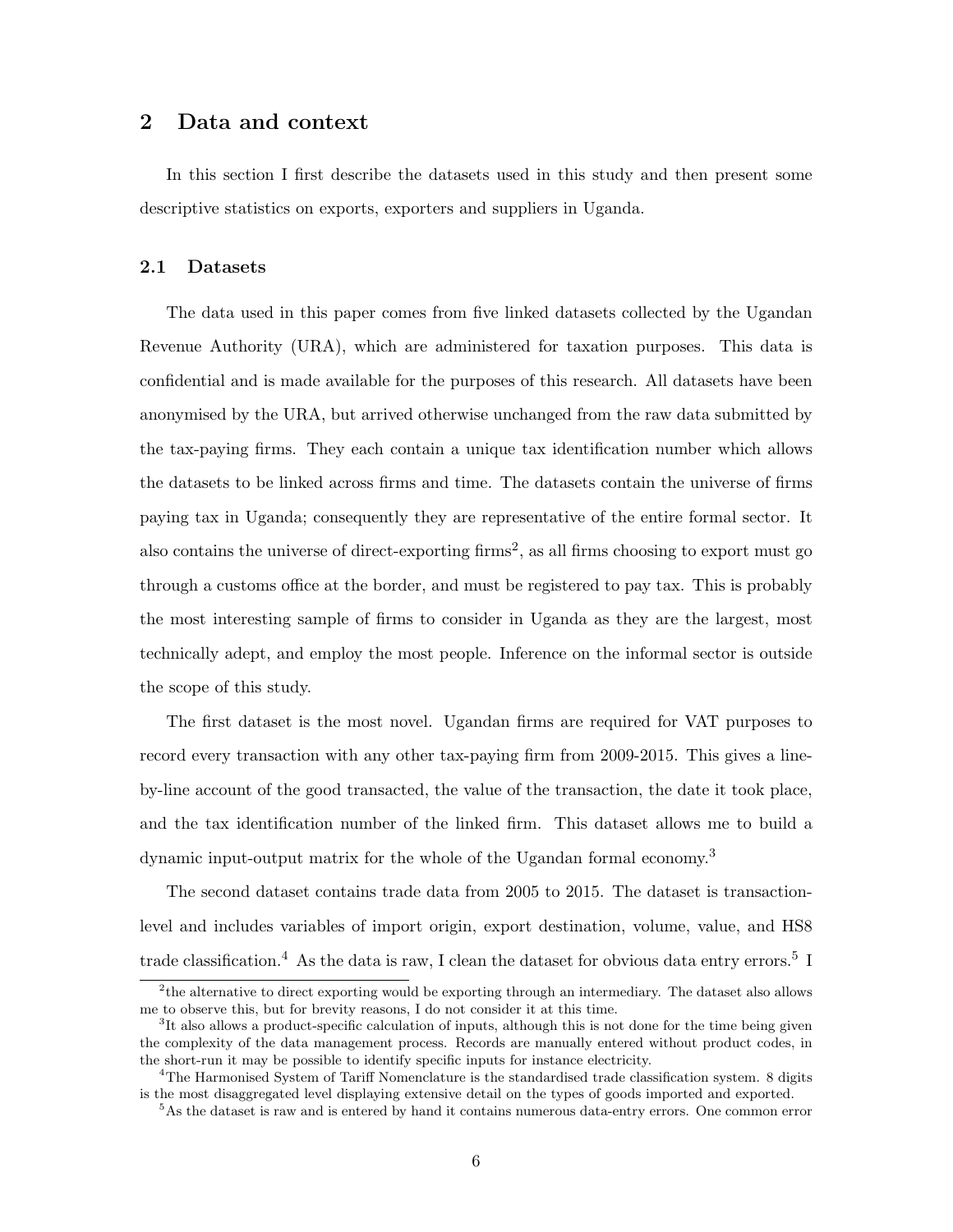identify each firm's date of first export and quantity of imports. I then winsorise the import value at the five percent level and take the natural log. Finally, data is collapsed to the annual level, for tractability and because effects are not expected to take place at a higher frequency.

The third dataset is monthly balance-sheet data from VAT records from 2009-2015. Ugandan firms are required to report monthly on their total sales, total inputs, and expenditure on capital goods. I again winsorise the three variables at the five percent level and collapse to quarterly changes.

The fourth dataset contains monthly labour information from 2009-2015 and is collected for Pay as You Earn (PAYE) taxation. The dataset includes wages and number of employees for each firm and is disaggregated by casual and permanent employees. I merge the casual and permanent employee variables to create a total employment and total wage bill variable. I drop a small number of observations where the number of employees exceeded 1000 and where the average salary was below 1000 USH (0.3USD per month). I then winsorise and take logs. Finally, I collapse the data to look at quarterly averages.

The fifth dataset contains descriptive details on the firm itself. This includes the ISIC industrial sector classification<sup>[6](#page-8-0)</sup> and a more general description of its main operations.

All five datasets are merged into an edge-wise dataset of firm-to-firm transactions on a annual basis. I drop firms which do not start exporting before 2010 and those firms which begin exporting less than one year before their first tax records.

As far as I am aware, this is the first paper to link VAT transaction level data with firm employee and customs data. This allows observations on the complete and dynamic picture of the formal economy of Uganda. As research using tax data remains rare, one potential concern might be that the data is inconsistent with other datasets. In appendix [D,](#page-48-0) I address this concern by comparing the tax data used in this study to other freely-available data sources on firms in Uganda. I also in section [3](#page-11-0) show that descriptive statistics on exporters

is reporting the USD value of the traded good in the column labelled Ugandan Shillings (USH) and vice versa. In cleaning this dataset, I employ a cleaning strategy of comparing individual import values to the average HS8 valuation in the entire sample. I then use the valuation variable (USD or USH converted to USD) which is closest to the average HS8 valuation.

<span id="page-8-0"></span><sup>&</sup>lt;sup>6</sup>Standard industrial classification of economic activities (ISIC) is a classification system for industry categories. The URA classifies firms at a 4 digit level.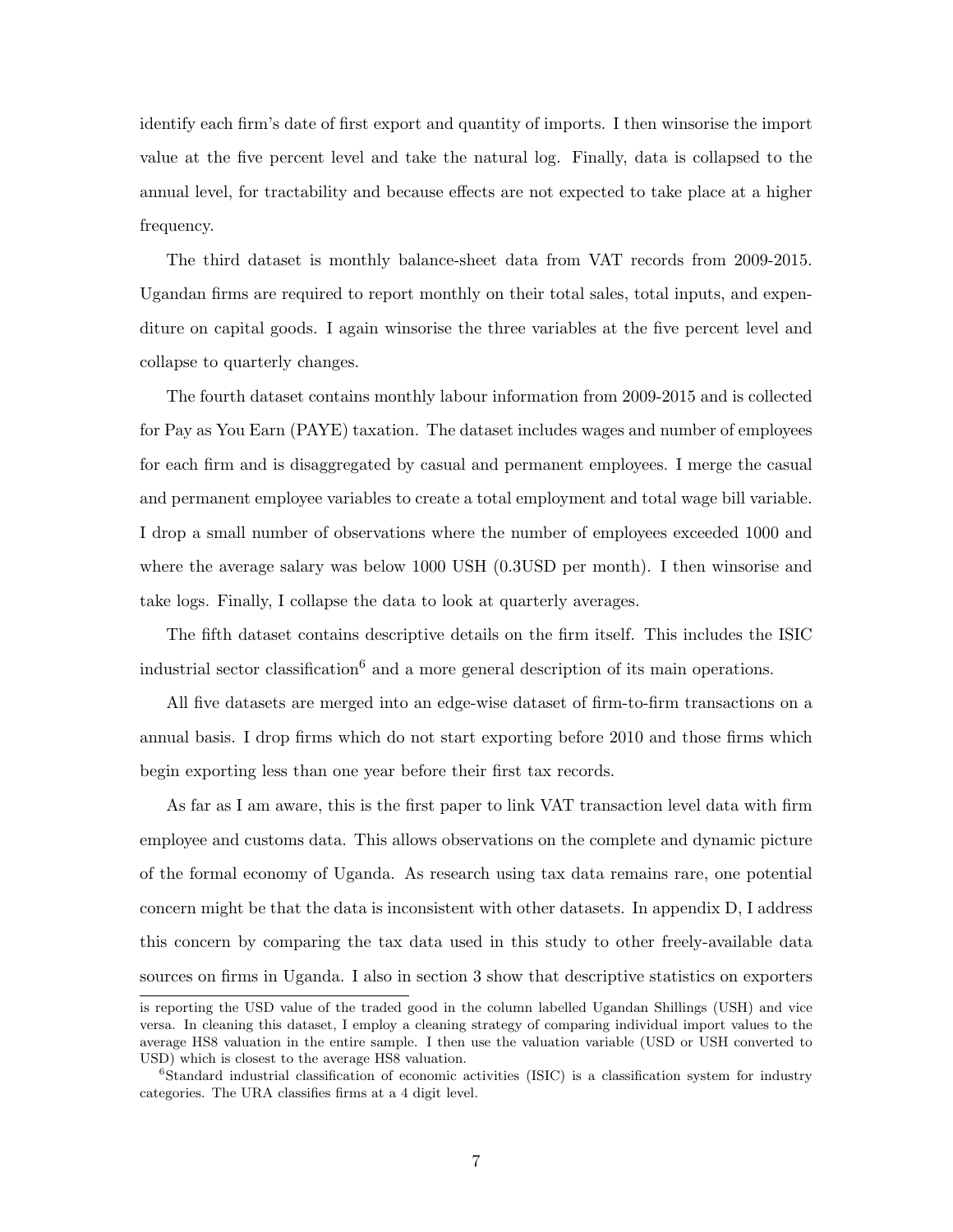are consistent with other research papers using data from more traditional sources.

#### 2.2 Context

Goods exports in Uganda have grown steadily over the last two decade, primarily led by unprocessed commodities (coffee, tea and minerals) but also entry into new product lines such as light manufacturing (building materials, metal products, fishing nets). This impressive export performance has been driven by macroeconomic stability, falling trade costs through integration into the East African Community (EAC), and a sustained tradefriendly policy. Exports of goods and services as a percentage of GDP have grown from 12 percent in 1994 to 20 percent in 2014 (World Bank, 2015).

Figure [1,](#page-10-0) presents three indicators of Uganda's export performance between 2009 and 2015 mapped against the time to export goods from the capital Kampala to the nearest port in Mombasa, Kenya. From panel (a) it is possible to see that export volumes have risen substantially in line with the fall in transportation times. From panel (c) you can see also that the number of unique products exported from Uganda has risen in line with transport time reductions. Most interesting, however, is panel (b) where you observe that the number of exporters from Uganda is extremely sensitive to the transportation time. A fall in transportation time is clearly associated with an increase in the number of unique exporters. This is consistent with a hypothesis that transportation costs are a binding constraint to exporting in Uganda and is the rationale behind the identification strategy discussed in Section [5.](#page-23-0)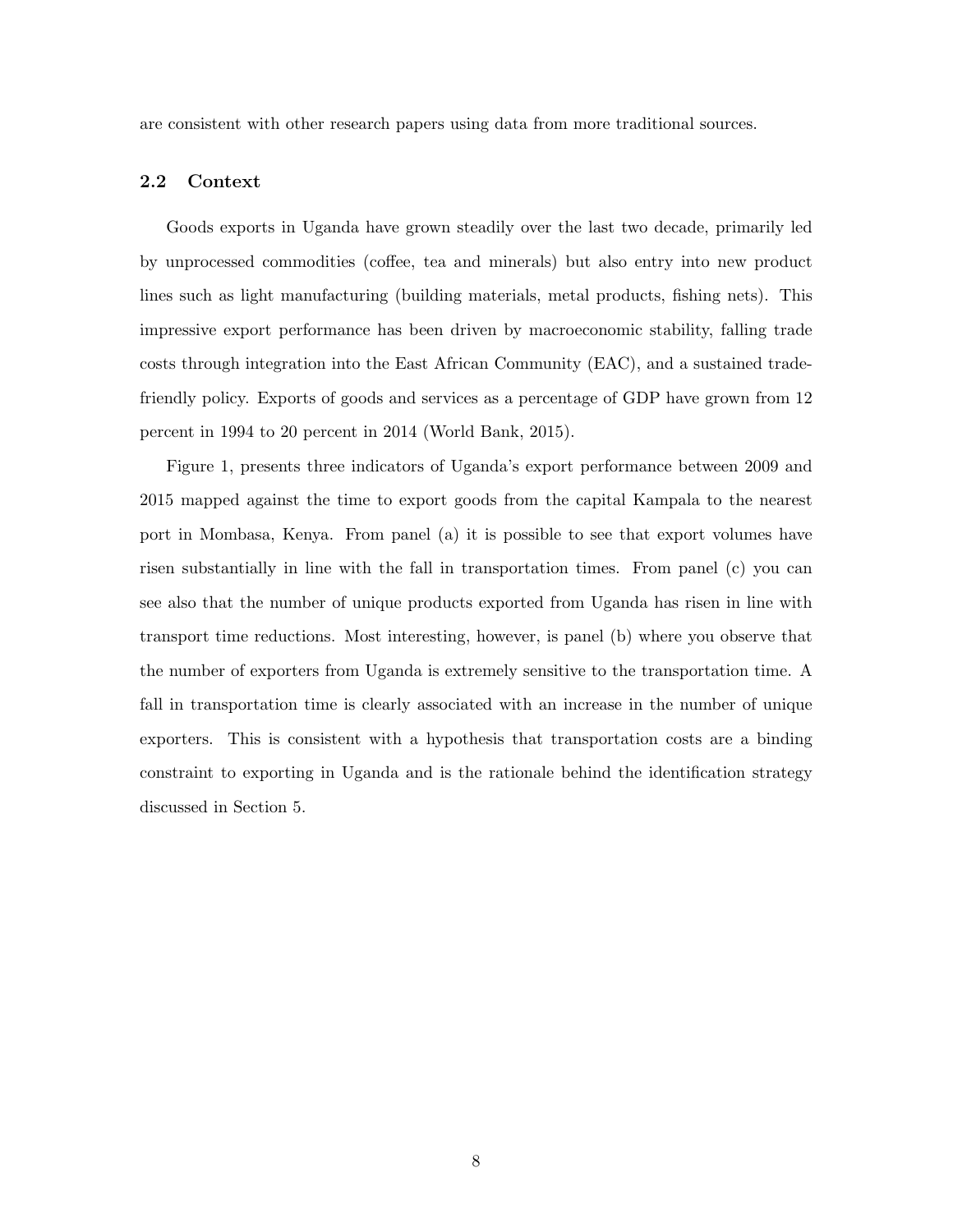<span id="page-10-0"></span>

Figure 1: Transport Cost and economic indicators

Panel (a) shows export volumes in 2011 RWF against the time to export on the northern corridor. Panel (b) shows the number of exporters against the time to export on the northern corridor. Panel (c) shows the number of products classified at the HS-4 digit level against the time to export on the northern corridor. Time to export is a weighted average of data from the Northern Corridor Transport Observatory and the World Bank Trading Across Borders index.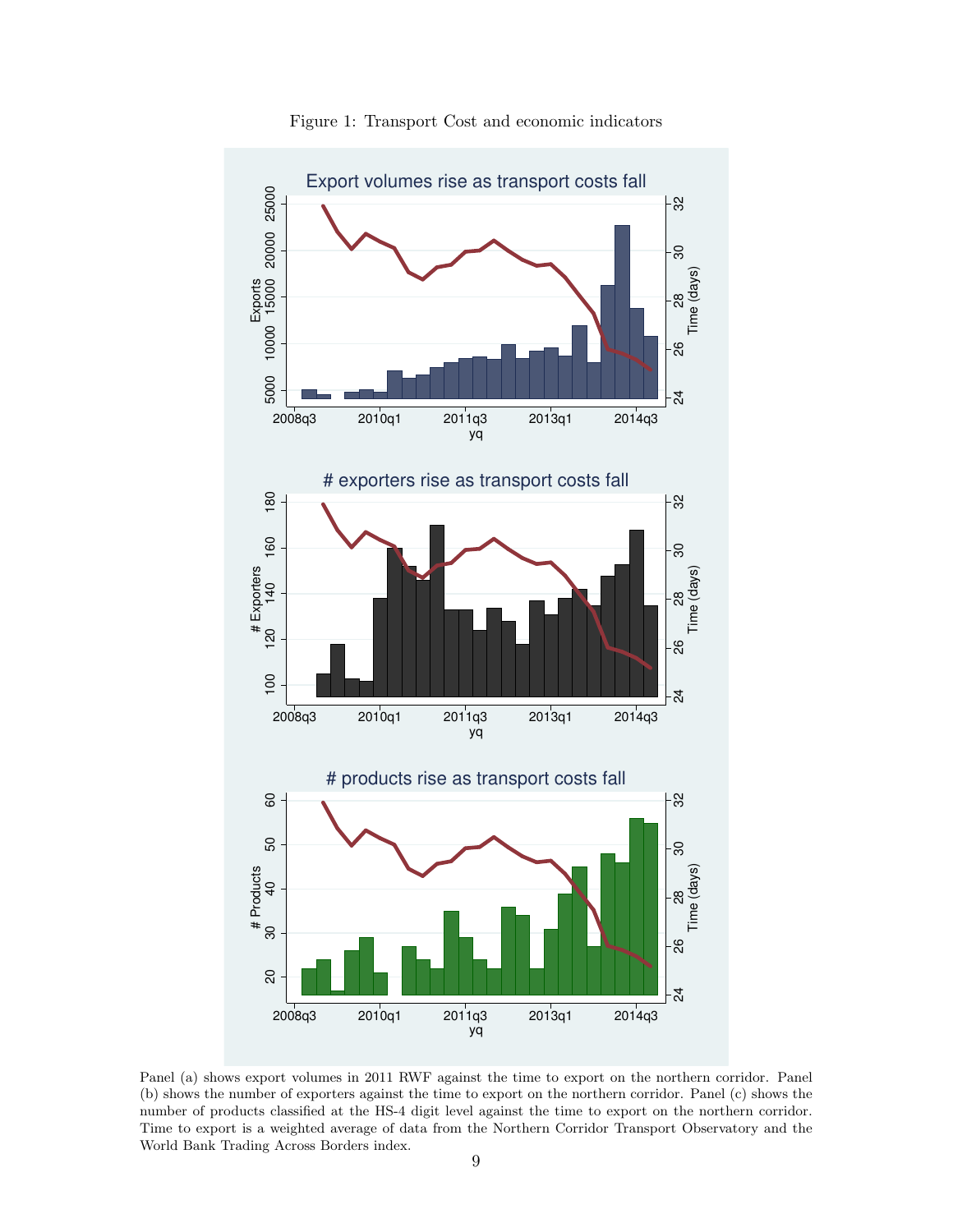## <span id="page-11-0"></span>3 Summary Statistics and Stylised Facts

I now present descriptive statistics on the dataset and discuss three stylised facts.

Figure [2](#page-12-0) presents a graphical representation of the complete network of tax paying firms in Uganda. Each node represents a firm and each connection indicates an input trade has taken place between two firms. This partitions the Ugandan economy into 83,000 firms and a total of  $420,000$  firm-to-firm connections.<sup>[7](#page-11-1)</sup> Nodes are scaled by the number of firms connected to the node, helping to identify firms which are hubs. Finally, nodes are coloured red if they export at least once over the period. In total there are 3026 exporting firms, which can be linked between the network and domestic trade datasets.

The purpose of Figure [2](#page-12-0) is to highlight the degree to which firms in a small open economy such as Uganda are dependent on one another. In trade economics, firms are often assumed to purchase intermediary inputs from an anonymous marketplace. Figure [2](#page-12-0) instead demonstrates the complex web of connections that firms make and shows that we must consider firms influence on one another along a supply-chain. It also demonstrates the extent to which exporters play a crucial role in the economy as can be observed from their relative node size.

In order to keep analysis tractable, I now focus on a bipartite graph of buyers and suppliers. In doing this I demonstrate three stylised facts: (1) buyers and suppliers exhibit positive assortative matching (PAM) on productivity and size, (2) importers have higher productivity, among importers higher productivity firms import more products and from more countries, and (3) exporters are larger and more productive and have more suppliers, suppliers of higher quality and import more than non-exporters.

<span id="page-11-1"></span><sup>7</sup>The spatial location of nodes is driven by a force directed layout known as ForceAtlas2. This layout works like a physical system: nodes repulse each other like charged particles, while edges attract their nodes, like springs. These forces create a movement that converges to a balanced state [\(Jacomy et al.,](#page-34-10) [2014\)](#page-34-10).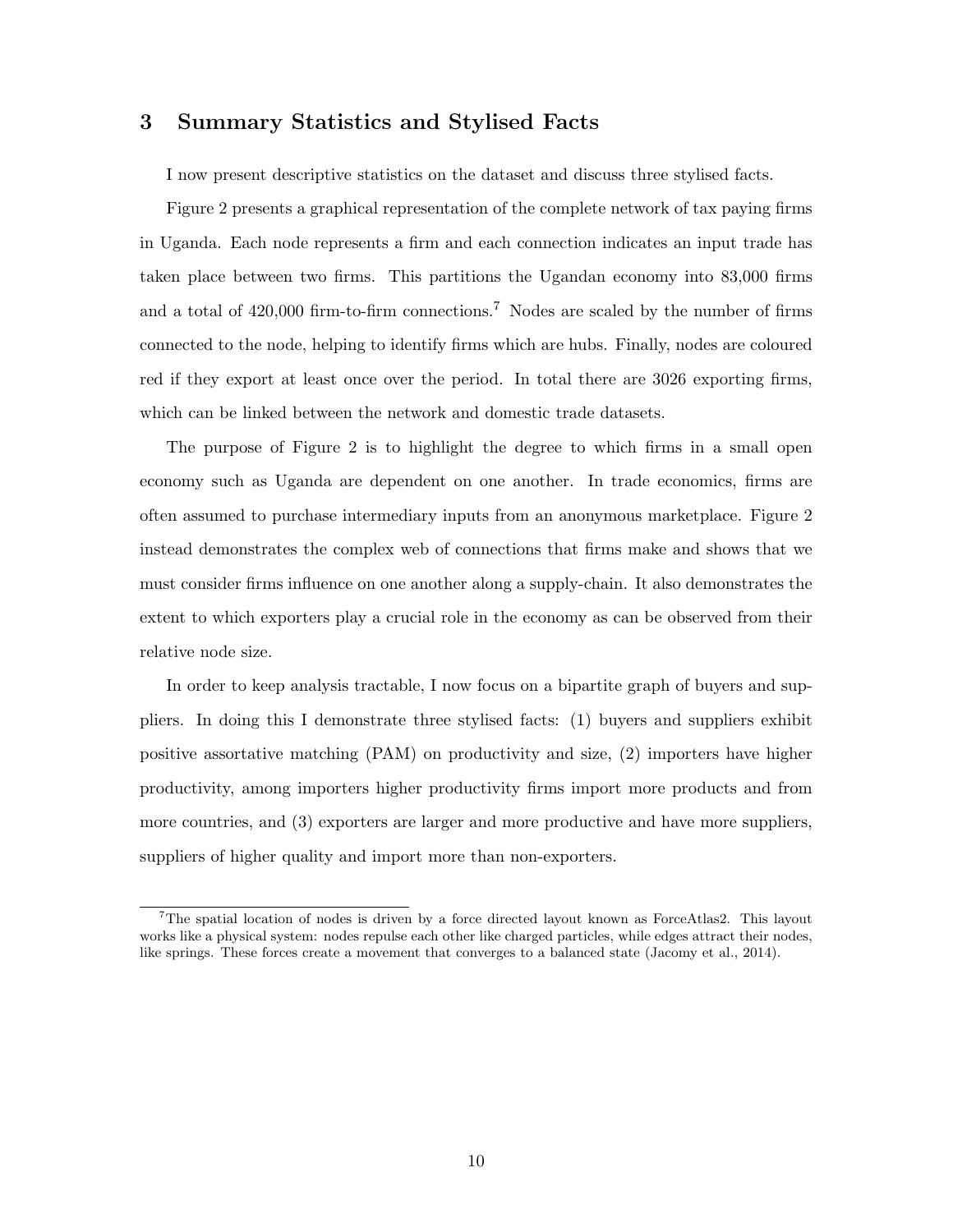<span id="page-12-0"></span>

Figure 2: Graphical representation of Ugandan firm-to-firm connections (core) for the years 2009-2016. Each node corresponds to a firm and each edge represents an input-supply relationship between two firms. Nodes coloured red show exporters. Larger nodes show the firm has more connections, this helps to identify 'hub' firms. The layout of nodes is determined by ForceAtlas2 network layout algorithm. ForceAtlas2 is a force directed layout: it simulates a physical system in order to spatialize a network. Nodes repulse each other like charged particles, while edges attract their nodes, like springs. These forces create a movement that converges to a balanced state [\(Jacomy et al.,](#page-34-10) [2014\)](#page-34-10).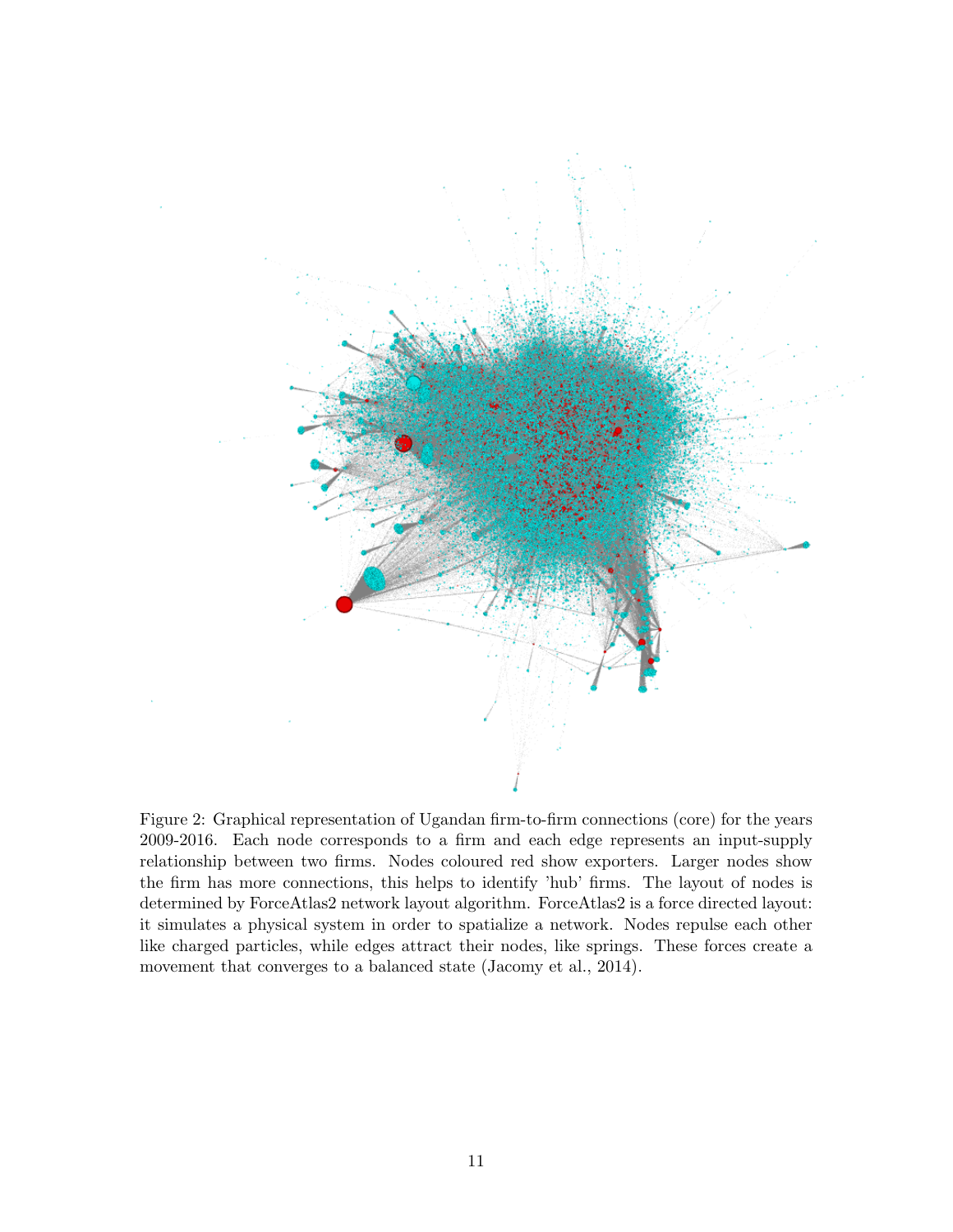FACT 1: Buyers and suppliers exhibit positive assortative matching (PAM) on productivity and size

Stylised fact one states that suppliers and buyers exhibit positive assortative matching on productivity. This can be seen in Figure [3](#page-13-0) where in both output per worker and TFP measures of productivity there is a clear positive correlation between buyer and supplier productivity. As shown in Table [9](#page-50-0) in the appendix these correlations are significant at the one percent level even once controlling for industry fixed effects.

As far as I am aware, no paper has previously considered whether there is positive assortative matching between buyers and suppliers, however, this phenomenon has been heavily studied in labour markets where PAM is typically found [\(Abowd et al.,](#page-32-10) [1999;](#page-32-10) [Card](#page-33-7) [et al.,](#page-33-7) [2013\)](#page-33-7).

If we believe there are complementarities in production between buyers and suppliers then positive assortative matching is the most efficient outcome. It is especially interesting in a developing country context where we might expect that firm heterogeneity is very high [\(Spray and Wolf,](#page-35-8) [2016\)](#page-35-8). Consequently, the inefficiency loss from mismatch between buyers and suppliers would be large.

<span id="page-13-0"></span>

Figure 3: Scatter plot of buyer productivity and supplier productivity

FACT 2: Importers have higher productivity. Among importers, higher productivity firms import more products and from more countries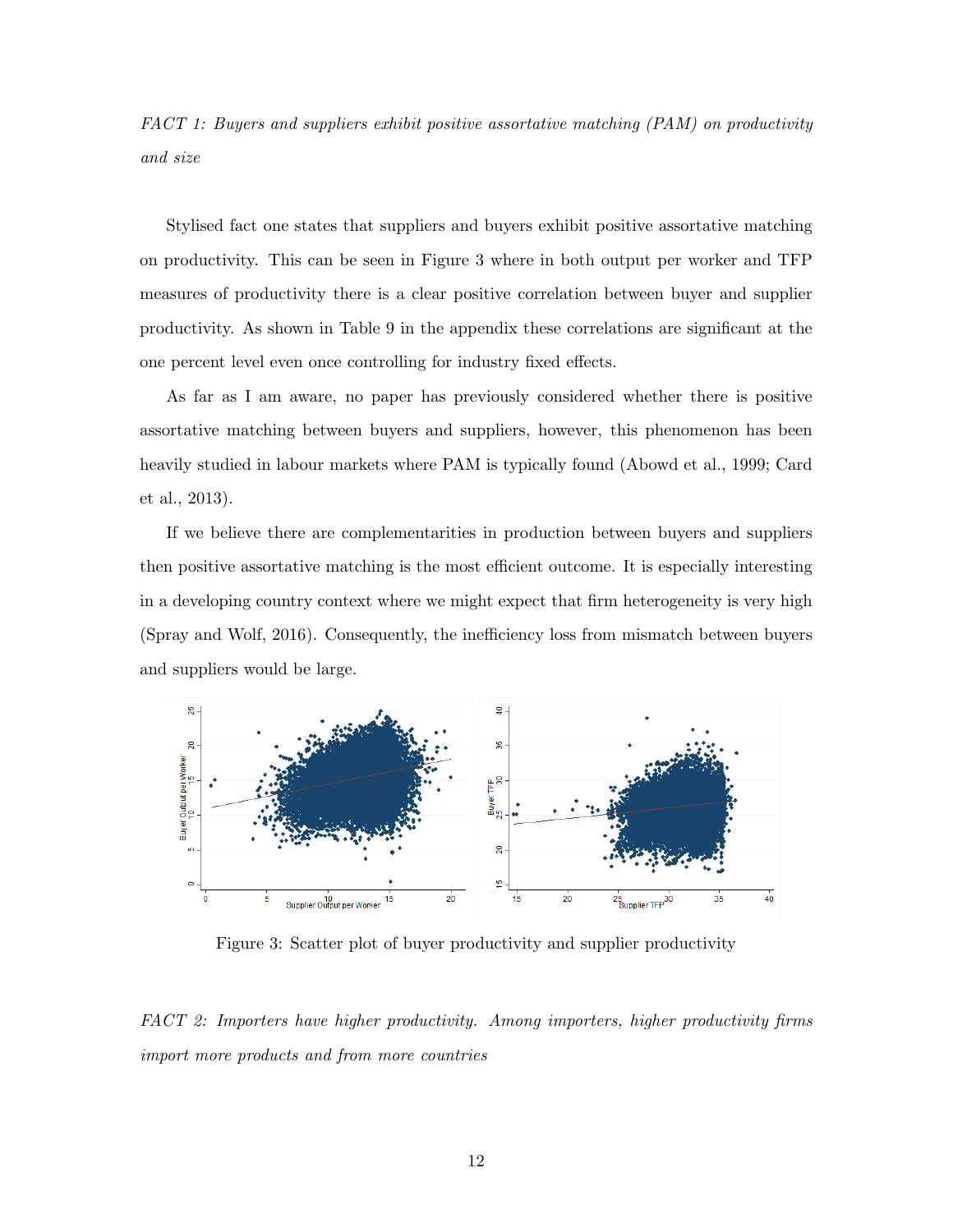This fact can be seen in Table [1.](#page-14-0) The first column of Table [1](#page-14-0) shows that importers have higher productivity than non-importers even once we control for industry fixed effects. A one percent increase in the productivity of a firm is associated with a 2 percent increase in the probability of being an importer. This is consistent with [Halpern et al.](#page-34-9) [\(2015\)](#page-34-9) which finds that Hungarian importers are the largest firms.

Columns 2, 3 and 4 of Table [1](#page-14-0) show the correlation between firm productivity and intensive margins of importing. Higher productivity importers also import larger volumes, import more products, and from more countries. This is consistent with [Antras et al.](#page-32-6) [\(2014\)](#page-32-6) who document a positive correlation between firm size and the number of import origins.

Combining stylised facts 1 and 2, we can begin to build a picture of firms sourcing decisions. High productivity firms source multiple inputs from abroad, the best firms also source from the best suppliers domestically, while lower productivity firms source from lower productivity domestic suppliers.

<span id="page-14-0"></span>

|                        |                | $^{\prime}2)$       | $\left( 3\right)$    | $\left( 4\right)$ |
|------------------------|----------------|---------------------|----------------------|-------------------|
|                        | Importer dummy | $#$ import products | $\#$ import origins  | Ln Import Value   |
| Ln Output/Worker       | $0.0218***$    | $2.134***$          | $0.277***$           | $0.220***$        |
|                        | (0.00760)      | (0.542)             | (0.0391)             | (0.0298)          |
| Year Fixed Effects     | Yes            | Yes                 | $\operatorname{Yes}$ | ${\rm Yes}$       |
| Industry Fixed Effects | Yes            | Yes                 | Yes                  | Yes               |
| Observations           | 29633          | 15547               | 15547                | 15547             |

Table 1: Importer characteristics

Table reports coefficient results for correlations in productivity import variables. Industry fixed effects are at the ISIC 4 -digit level. Standard errors are clustered at the ISIC 4-digit level.

\*  $p < 0.1$ , \*\*  $p < 0.05$ , \*\*\*  $p < 0.01$ 

FACT 3: Exporters are larger and more productive than non-exporters and have more suppliers, suppliers of higher quality and import more

In Table [2,](#page-15-0) I consider how exporters differ to non-exporters within ISIC 4-digit industries. This framework is similar to that used in [Bernard and Jensen](#page-32-0) [\(1999\)](#page-32-0). In addition to the variables used in [Bernard and Jensen](#page-32-0) [\(1999\)](#page-32-0), I am also able to look at indicators of supplier productivity. Table [2](#page-15-0) demonstrates fact 3 that exporters have higher productivity<sup>[8](#page-14-1)</sup>,

<span id="page-14-1"></span><sup>&</sup>lt;sup>8</sup>Productivity measures are discussed in detail in the empirical strategy.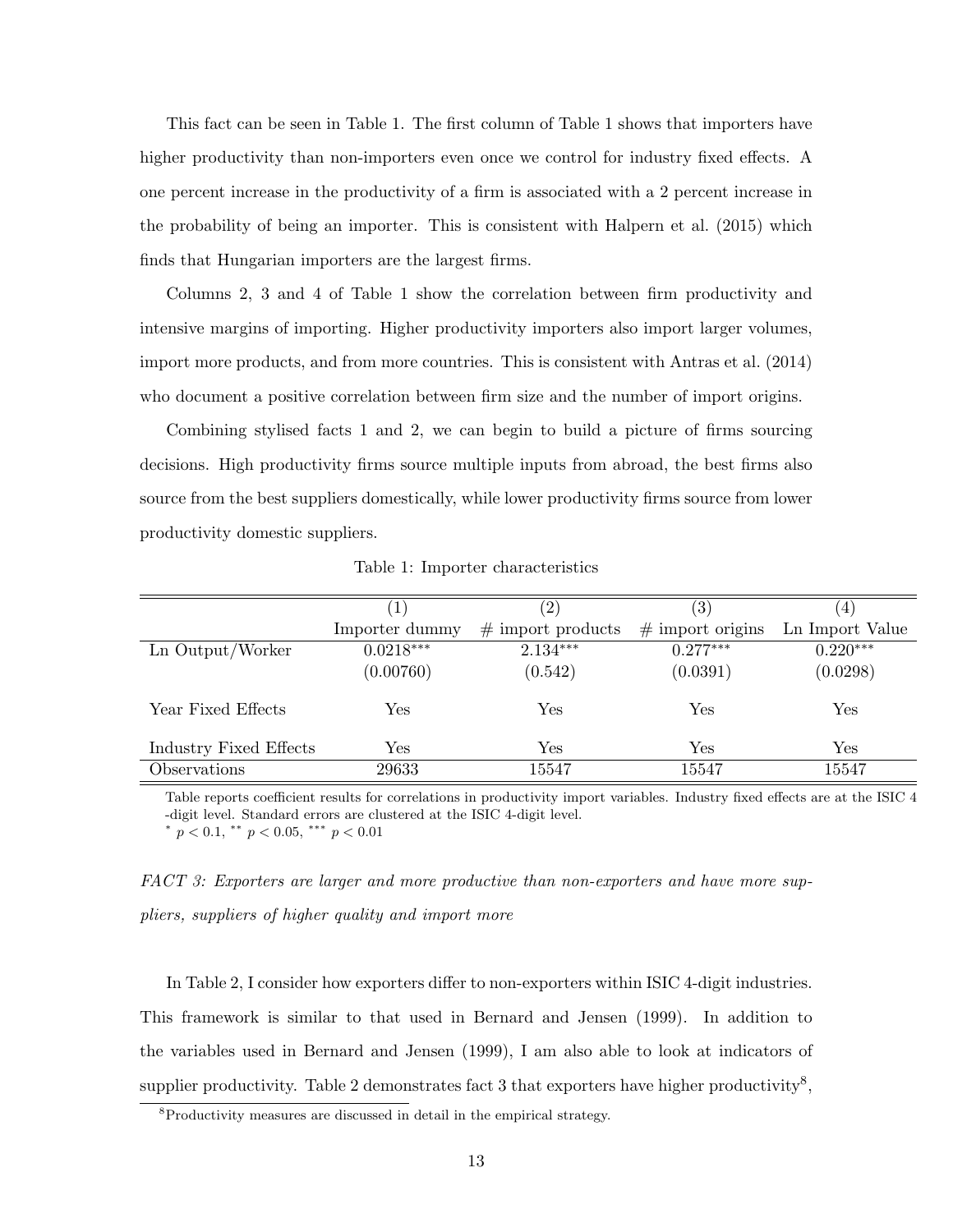<span id="page-15-0"></span>

|                                     | Beta Coefficient |
|-------------------------------------|------------------|
| Ln annual total output              | $1.905***$       |
|                                     | (0.0373)         |
| TFP (Levinsohn-Petrin)              | $0.440***$       |
|                                     | (0.0220)         |
| Ln output per worker                | $1.009***$       |
|                                     | (0.0320)         |
| Ln annual total intermediary inputs | $1.916***$       |
|                                     | (0.0289)         |
| Ln annual total imports             | $2.000***$       |
|                                     | (0.0400)         |
| Ln number of suppliers              | $1.609***$       |
|                                     | (0.00920)        |
| Ln annual total pay                 | $1.368***$       |
|                                     | (0.0191)         |
| Ln annual total employees           | $0.975***$       |
|                                     | (0.0155)         |
| Supplier TFP (Levinsohn-Petrin)     | $0.0673***$      |
|                                     | (0.00904)        |
| Supplier Ln output per worker       | $0.117***$       |
|                                     | (0.0171)         |

Table 2: Descriptive statistics for selected variables

Standard errors in parentheses

\*  $p < 0.05$ , \*\*  $p < 0.01$ , \*\*\*  $p < 0.001$ 

Regression coefficients from  $X_i = \alpha + \beta Export + c * Industry$ .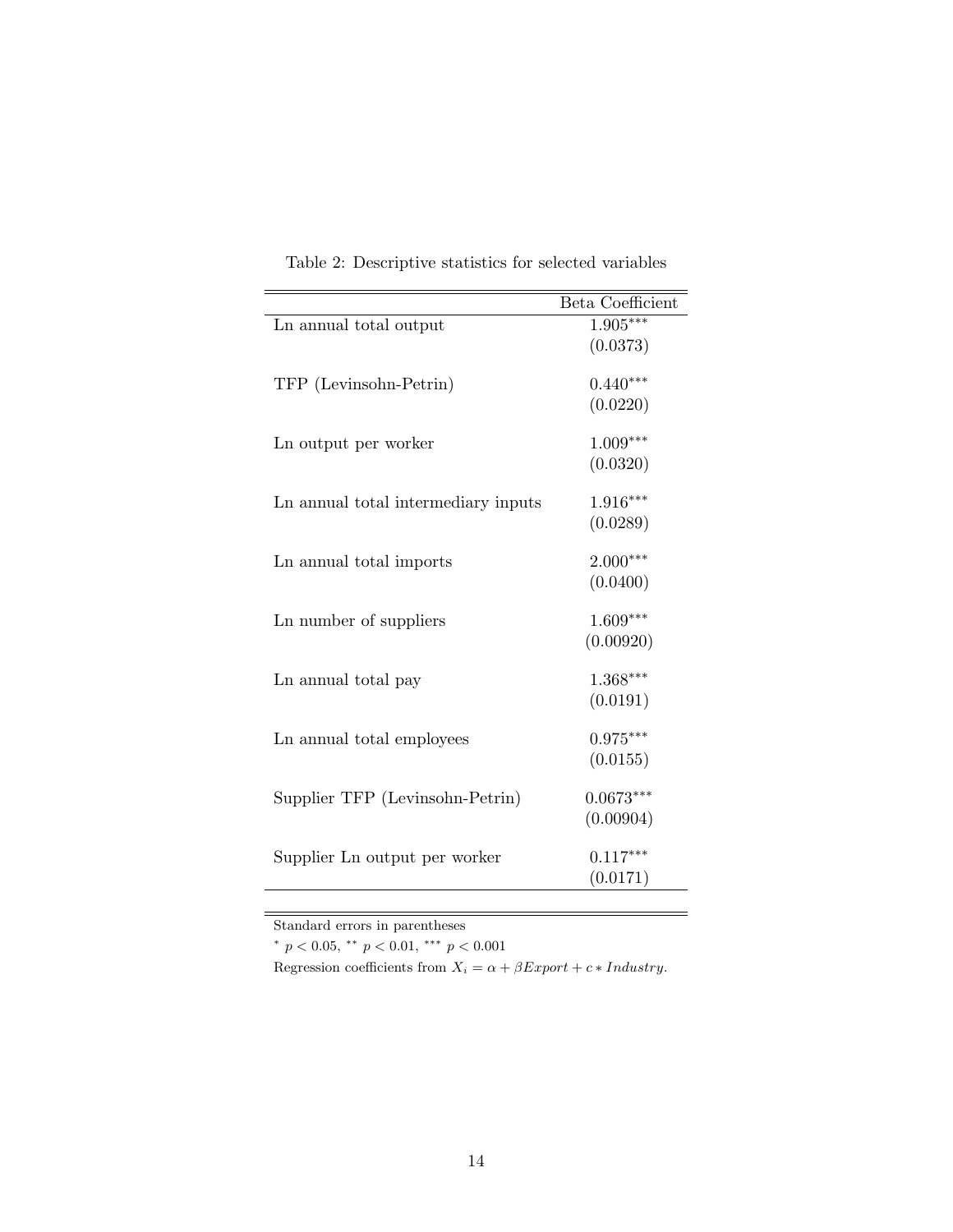suppliers of higher quality (including more importers), more suppliers, and higher profits than non-exporters. Also note from Table [2](#page-15-0) that exporters in Uganda have on average more employees and have a larger wage bill than their non-exporting counterparts.

Indeed, exporter exceptionalism is a well-known result within the trade literature [\(Bernard](#page-32-0) [and Jensen,](#page-32-0) [1999;](#page-32-0) [De Loecker,](#page-34-0) [2007;](#page-34-0) [Kugler and Verhoogen,](#page-34-1) [2012\)](#page-34-1), although this is the first paper to show that this extends directly to the productivity of the supplier. Table [2](#page-15-0) suggests that the firms in my dataset are consistent with datasets used in previous research. It also suggests that firms who become first-time exporters are likely to be different from their non-exporting counterparts, as discussed in my empirical strategy.

### 4 Theoretical Framework

In this section, I set up a simple theoretical framework to explain how final goods producers match with their suppliers and how this influences their export choices. Using this baseline specification, I show that with positive-assortative-matching the most productive firms will match with the most productive suppliers, match with more suppliers and export.

I then extend the model to consider the consequences of an exogenous shock to one firms productivity such that it becomes an exporter, and thereby mimicking the natural experiment. I then observe comparative statics on this firms supplier choices and pecuniary spillovers to the supplier.

I show that this exogenous productivity shock causes different supply-chain responses depending on the size of the exporting firm.

#### 4.1 Model Set-up

Consider two types of agents: suppliers and final goods producers.

#### 4.1.1 Suppliers

Suppliers, denoted  $j \in S = \{s_1, ..., s_n\}$ , have unit supply and zero costs. The set of suppliers is composed of international and domestic suppliers  $S = S<sup>I</sup> \cup S<sup>D</sup>$ . Suppliers have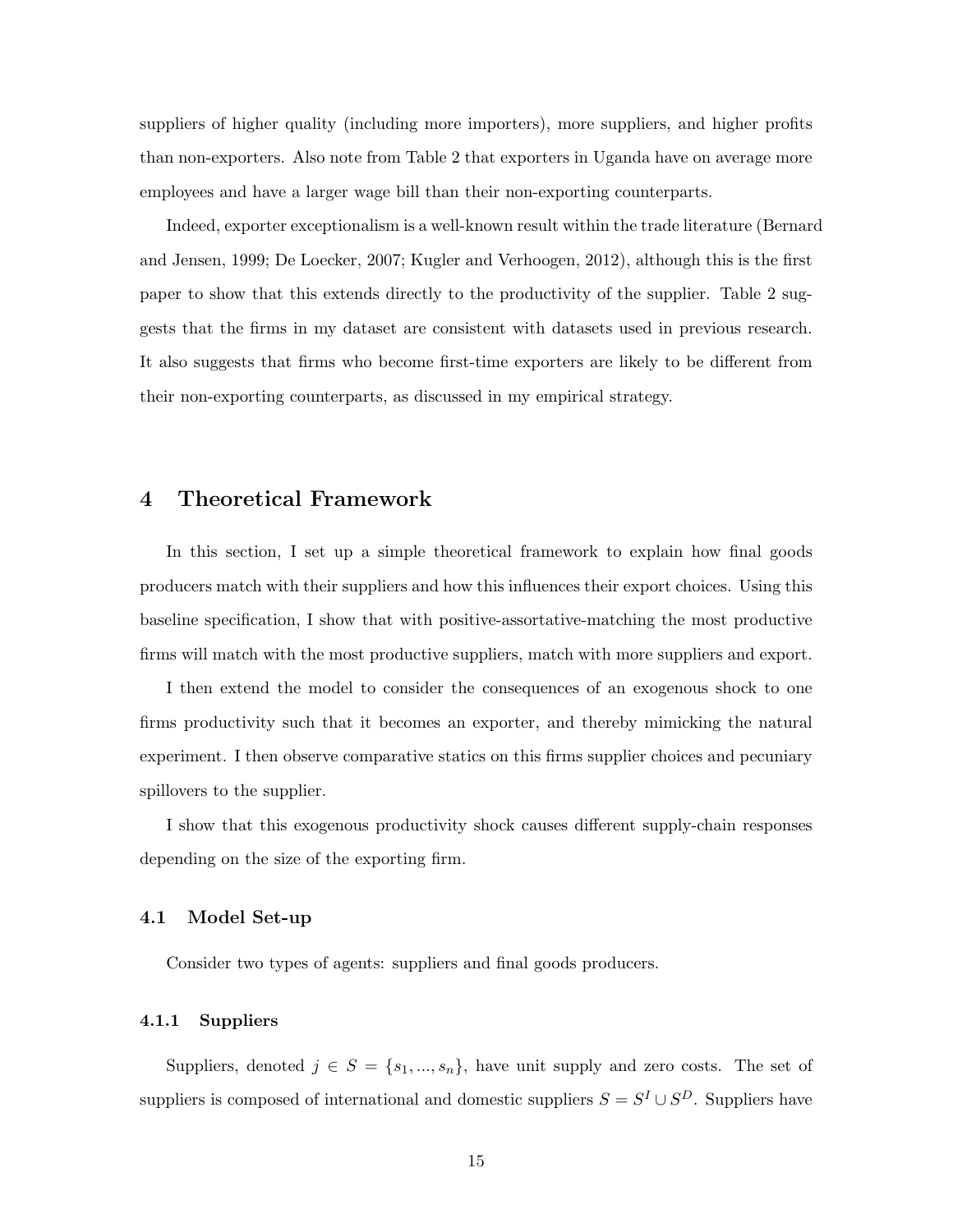productivity  $\phi_j$  drawn from a productivity distribution  $G(\phi_j)$ . All international suppliers are above all domestic suppliers in the productivity distribution.

#### 4.1.2 Final Goods Producers

Final goods producers  $i \in P = \{p_1, ..., p_n\}$ , have productivity  $\phi_i$  drawn from a distribution  $F(\phi_i)$ , and produce by matching with suppliers.

#### 4.1.3 Matching Technology

Final goods producers and suppliers can mutually agree to match. A match is denominated by a many-to-one matching indicator function,  $\mu$ , from the set  $S \cup P$  into the set of unordered families of elements of  $S \cup P$  such that:

- 1.  $\mu(i) \in S \cup \{i\}$  for  $i \subseteq P$ ,
- 2.  $\mu(j) \in P \cup \{j\}$  for  $j \in S$ , and
- 3.  $\mu(\mu(j)) = 1$ .

Each final goods producer has a convex increasing cost on the number of matched suppliers which I assume for simplicity is quadratic,  $9$  while suppliers can only match with one final goods producer. Each supplier-producer pair yields a surplus given by a supermodular function on i and  $j's$  productivity. The surplus from each connection is shared by Nash bargaining such that the profit function for suppliers and final goods producers is respectively,

$$
\pi_j = \mu(j)(1-\beta)\phi_j\phi_i \tag{1}
$$

$$
\pi_i = \sum_{j \in S} \mu(i) \beta \phi_j \phi_i - \left(\sum_{j \in S} \mu(i)\right)^2 \tag{2}
$$

where  $(\beta, 1 - \beta)$  are the Nash bargaining coefficients,  $\phi_i$  is final goods producer i's productivity,  $\phi_j$  is supplier  $j's$  productivity.

<span id="page-17-0"></span> $9$ This cost can be considered as either the cost of matching with multiple suppliers, or the cost of producing more goods, as the unit supply assumption means firms can only grow by adding suppliers. This assumption is discussed further in section [4.3](#page-18-0)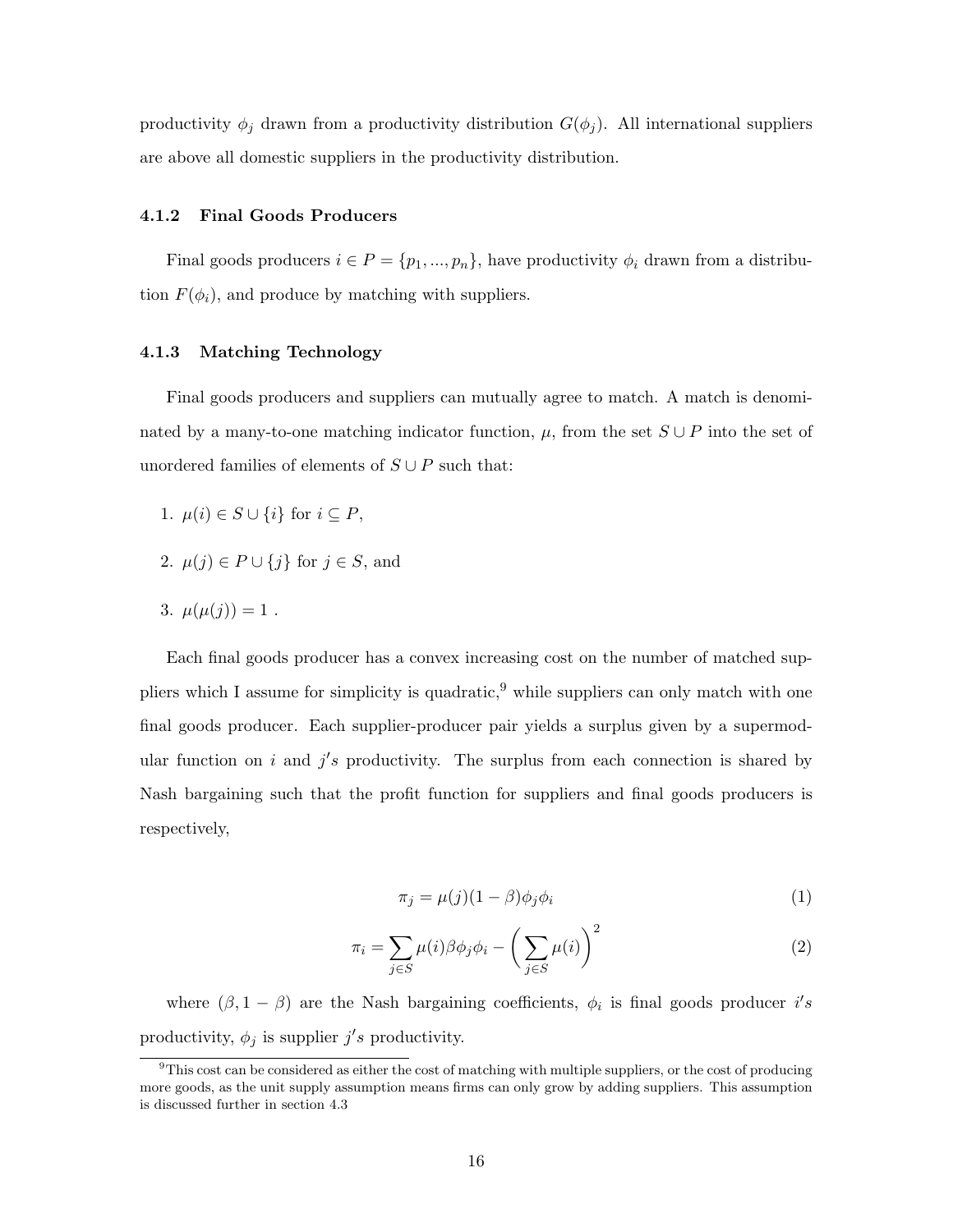#### 4.1.4 Stable assignment

Stable assignment is defined according to the following two conditions:

(i) No final goods producer-supplier pair could increase utility by matching

$$
\nexists i, j \text{ such that } \pi_i(\mu(i) \cup \{j\}) > \pi_i(\mu(i)), \text{ and}
$$
  
\n
$$
\pi_j(i) > \pi_j(\mu(j))
$$
\n(3)

(ii) No other subset of suppliers can increase utility for i, and j benefits from matching compared to not matching at all.

For all 
$$
i, \pi_i(\mu(i)) \ge \pi_i(s) \,\forall s \subseteq \mu(i)
$$
  
For all  $j, \pi_j(\mu(j)) > \pi_j(j) = 0$  
$$
(4)
$$

In order to obtain a stable assignment, I adopt the equilibrium concept from [Roth and](#page-35-9) [Sotomayor](#page-35-9) [\(1992\)](#page-35-9) by allowing firms to pick suppliers sequentially in productivity order.

**Theorem 1** In a perfect information game a stable assignment can be found by ordering firms by productivity and letting them choose suppliers sequentially. This assignment yields each producer its highest ranked achievable suppliers and is weakly Pareto-optimal for suppliers (See Roth and Sotomayer, 1990 theorem 5.7, 5.8, 5.10).

#### 4.2 Export

Each final goods producer can choose to export or not with the highest productivity producer choosing first. Exporting has a fixed cost  $f_X > 0$  which yields a higher price in the foreign market to the domestic market  $\psi^X > \psi^D = 1$ .

#### <span id="page-18-0"></span>4.3 Discussion of Assumptions

To keep the model simple and parsimonious, I have made a number of simplifying assumptions that deserve further discussion.

First, I assume suppliers have unit supply. Although a strong assumption, this enables the model to focus on the extensive margin of adding more suppliers at the expense of the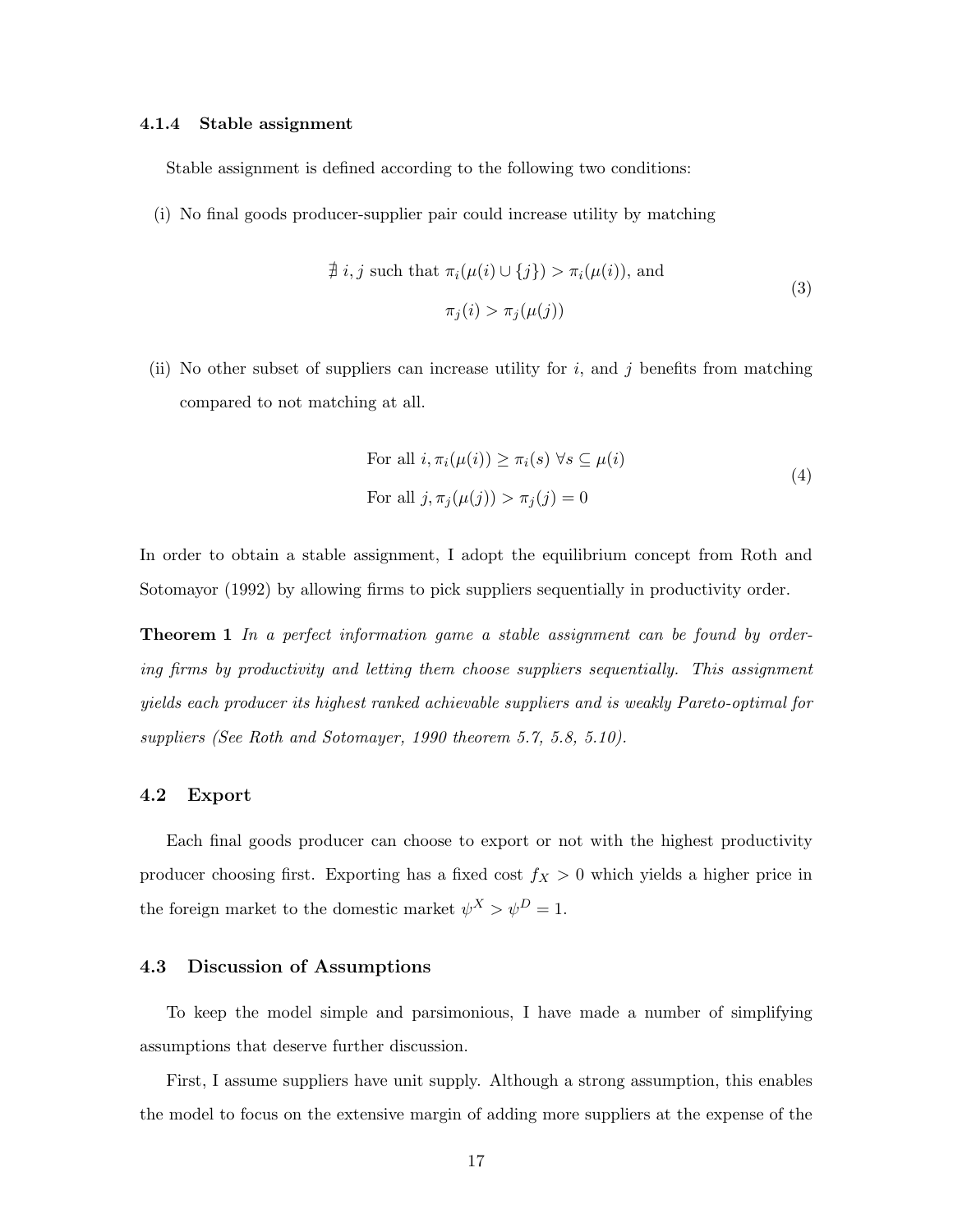intensive margin of increasing supply from existing suppliers. In Uganda, it is plausible that suppliers are constrained in their output and so expansion by sourcing from multiple suppliers is not unrealistic.

Second, I assume that production is a multiplicative function of producers' and suppliers' output. Again, this is a strong assumption, but one that is common in the matching literature. Moreover, the same results can be derived from a weaker assumption that output is an increasing function of producer and supplier productivity. I make the stricter assumption for ease of exposition.

Third, I assume Nash bargaining between producers and suppliers. This is similar to the assumption made in [Helpman et al.](#page-34-6) [\(2010\)](#page-34-6), and is necessary in this setup to avoid consideration of prices. It is also realistic in a setting like Uganda, where firms may have market power. An alternative set-up would include prices and allow for more general equilibrium effects.

Fourth, I assume that firms sequentially choose whether to export. Firms that export receive a higher price for all of their output and pay a fixed cost. Fixed costs of exporting are common in the literature (see for instance [Melitz](#page-35-1) [\(2003\)](#page-35-1)) and represent some initial costs of changing your product to make it suitable for exporting - examples are costs of meeting phytosanitary standards and of gaining export-destination information.

#### 4.4 Baseline Model: which firms export?

In the baseline model, I consider which final goods producers export and there subsequent supply-choices.

The model is a one-period game; suppliers and final goods producers observe their productivity, producers then choose sequentially in productivity order which suppliers to match and whether or not to export. Fixing the export decision of other firms, it is a best response for producer i to export if and only if,

$$
\psi^X \sum_{j \in S} \mu(i)^X \beta \phi_j \phi_i - c \left( \sum_{j \in S} \mu(i)^X \right) - f_X > \sum_{j \in S} \mu(i)^D \beta \phi_j \phi_i - c \left( \sum_{j \in S} \mu(i)^D \right) \tag{5}
$$

Under this set up there is a unique equilibrium where only exporters above a productivity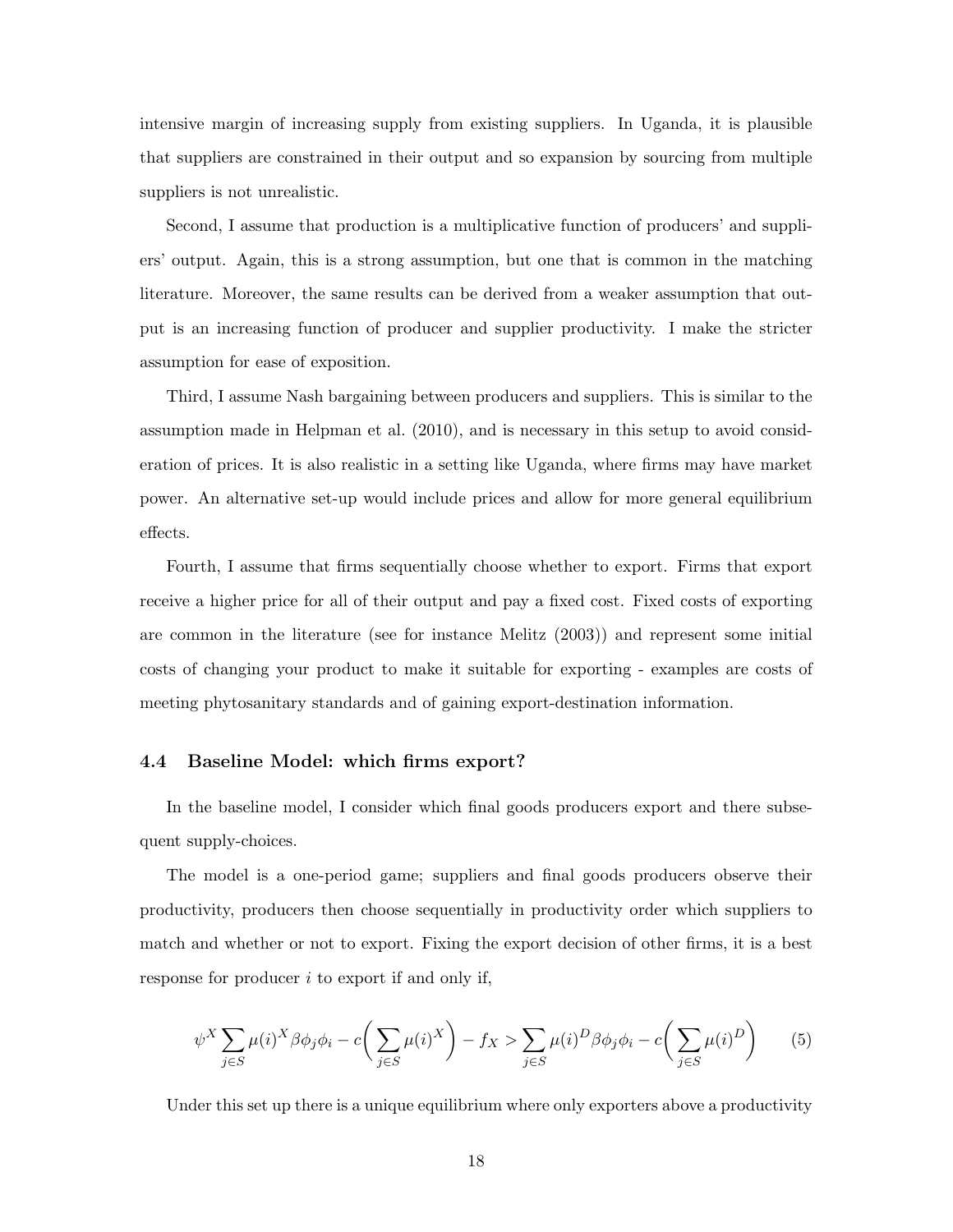threshold  $(\phi_i^*)$  export. Other equilibriums exist if producers decide to export in a different order. For instance, if producers were to choose in reverse productivity order, a lower productivity firm could decide to export for the purpose of stealing a higher productivity firms' suppliers. I ignore these equilibrium as I am not interested in these types of strategic interactions.

**Proposition 1** If firms choose to export in productivity order, bigger and higher productivity firms will have suppliers of higher quality, have more supplier, and have higher profits, and export.

#### **Proof.** In appendix  $C \blacksquare$  $C \blacksquare$

The intuition for this result is consistent with the [Melitz](#page-35-1) [\(2003\)](#page-35-1) model and empirical research [\(Bernard and Jensen,](#page-32-0) [1999;](#page-32-0) [De Loecker,](#page-34-0) [2007\)](#page-34-0) in that only the best firms export. The additional result that these firms are also the ones with the best suppliers and have more suppliers is driven by the additional surplus available to exporters which yields positive assortative matching between producers and suppliers. This is consistent with [Kugler and](#page-34-1) [Verhoogen](#page-34-1) [\(2012\)](#page-34-1), whose model also finds that larger firms have higher quality suppliers. Finally, the fact that export firms have higher quality suppliers also means that they will be more likely to have import suppliers, as import suppliers are at the top of the supplier distribution.

#### 4.5 Comparative statics

In the extension to the baseline model, I add an additional period and consider the consequences of a shock to one firms productivity.

In period 2, one final goods producers receives an exogenous shock to its productivity  $(\gamma)$ if it decides to export. This mimics the empirical strategy as the reduction in transportation costs will make it now more profitable for some firms to export. The newly-exporting firm now has a higher surplus as it now has a higher productivity and its production is multiplied by a now higher price  $\psi^X$ . This then creates an incentive to switch suppliers.

Following the shock to  $\phi_i$ , each final goods producer again chooses whether to export and which suppliers to match with.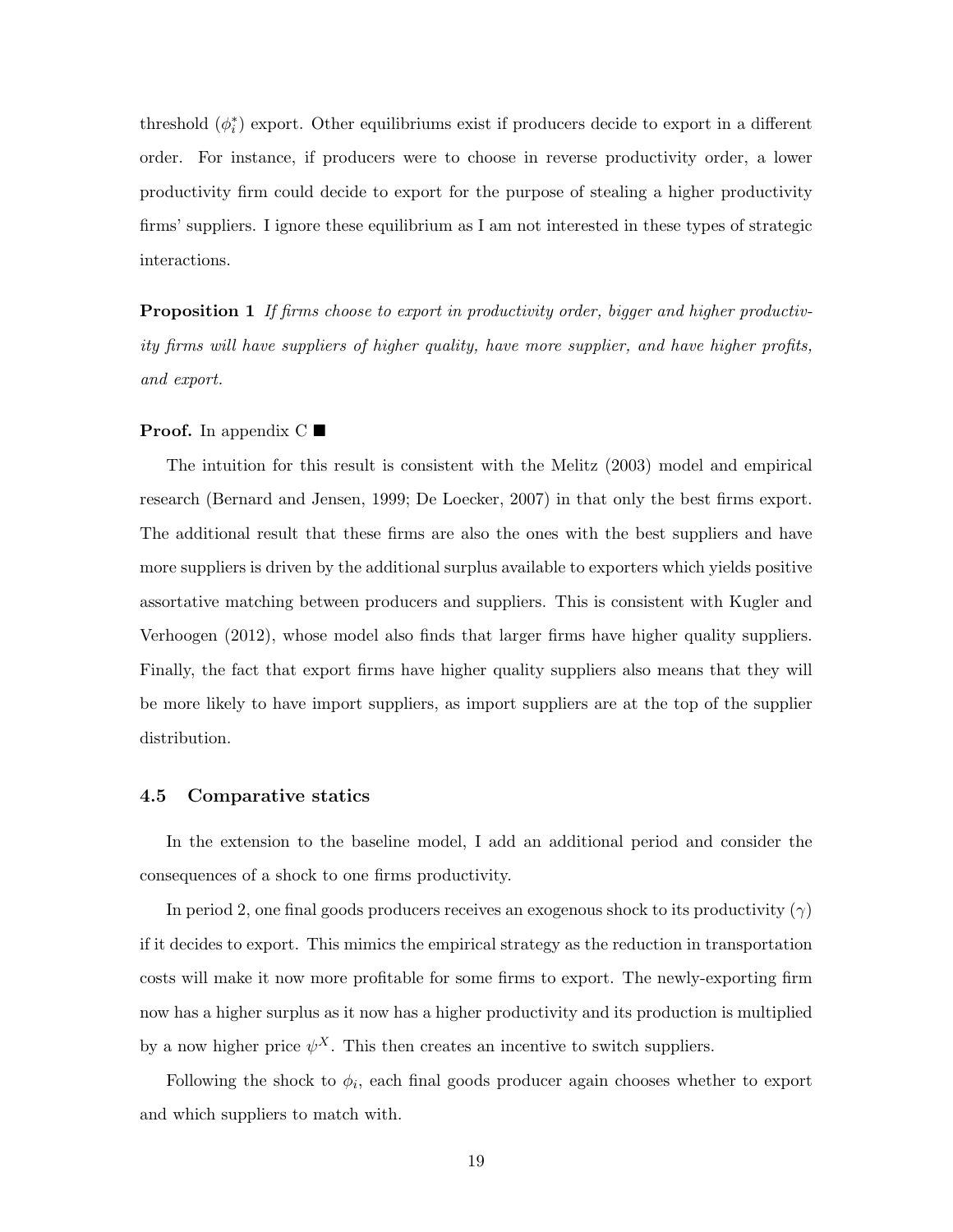The timing of the model is as follows:

- 1. One producer receives positive shock to productivity if it chooses to export
- 2. Producers choose whether to export in new productivity order, new producer-supplier assignment decided

The final goods producer's profit function is now given by:

$$
\pi_i = \begin{cases} \psi^X \sum_{j \in S} \mu^X(i) \beta \gamma \phi_j \phi_i - c(\sum_{j \in S} \mu^X(i)) - f_X & \text{if export} \\ \sum_{j \in S} \mu(i) \beta \phi_j \phi_i - c(\sum_{j \in S} \mu(i) & \text{otherwise} \end{cases}
$$
(6)

where  $\gamma > 1$  if the firm receives a productivity shock and  $\gamma = 1$  if not.

#### 4.5.1 New Supplier Assignment

Following the productivity shock, it will now be profitable for some firms to become exporters for the first time. Consequently, there must exist a new equilibrium with a different set of exporting firms. Comparing these firms' supply decisions in period 2 to those in period 1, we get the following proposition.

**Proposition 2** First-time exporters weakly increase their number of suppliers and average quality of suppliers. Larger new exporters add imports while smaller producers add domestic suppliers.

#### **Proof.** In appendix  $C \blacksquare$  $C \blacksquare$

The intuition behind this result is that exporting causes firms to grow as there output now receives a higher export price. With this higher price they can attract higher quality suppliers and have a higher marginal return to adding suppliers. The fact that larger newexporters match with imports is a consequence of imports being at the top of the supplier quality distribution. An intuitive rationale for this result is that larger new exporters have already exhausted the local market and so must look abroad. Smaller new exporters can benefit from adding higher quality domestic inputs.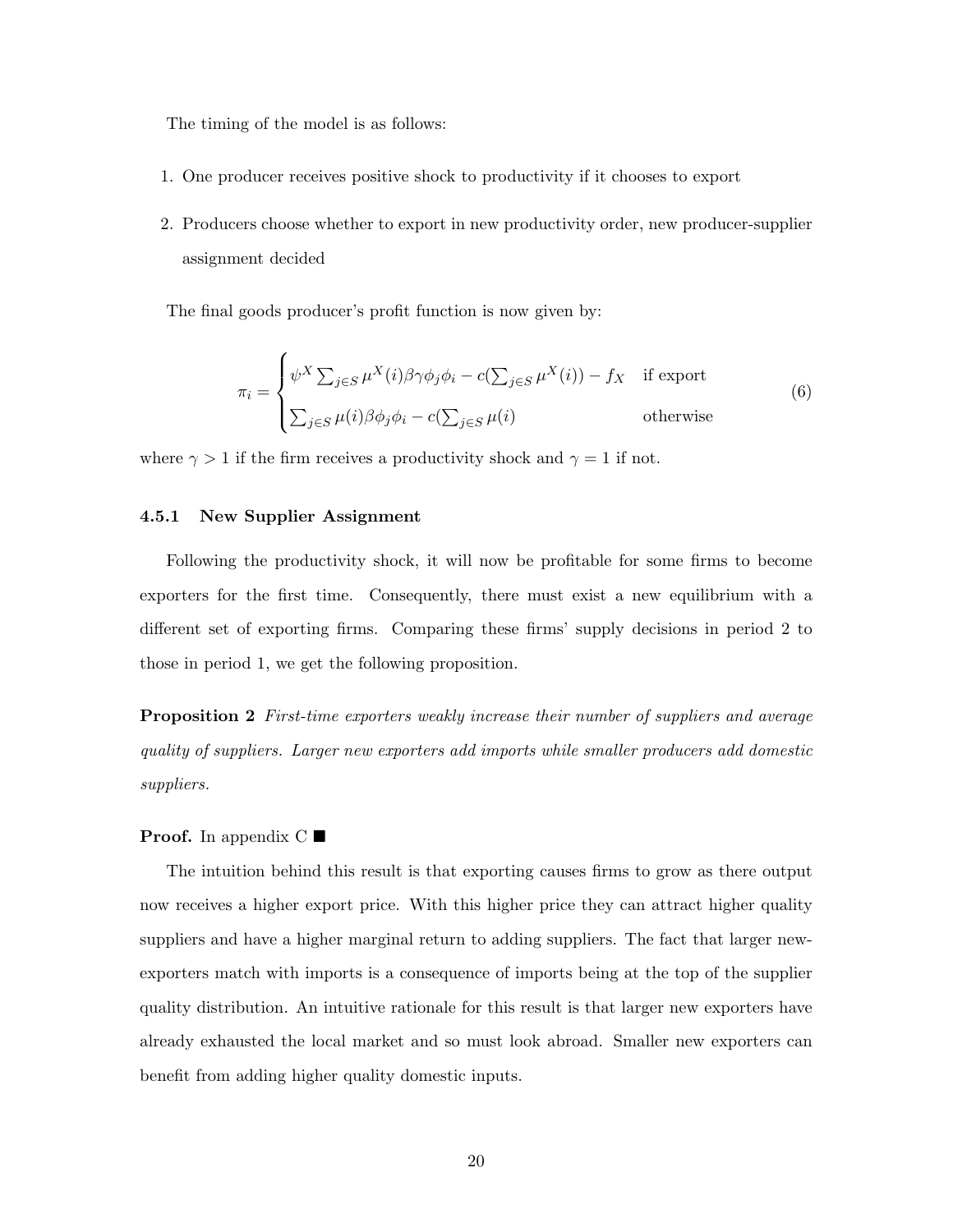#### 4.5.2 Pecuniary spillovers

Finally, I now consider the consequence of being a supplier to a firm that becomes an exporter. As shown in proposition 1, relative to the case when the final goods producer just sells domestically, the joint surplus has increased. Given we have assumed that Nash bargaining shares are constant, suppliers that remain connected to the new exporters will have a new profit equal to  $P^X \gamma$  times the profit if they were not connected to this new exporter.

$$
\pi_j^X = \mu(j)(1-\beta)\psi^X \gamma \phi_i \phi_j = \psi^X \gamma \pi_j^D \tag{7}
$$

**Proposition 3** Suppliers of new exporters will have increased output and increased revenue productivity. These effects will be increasing in the size of the first-time exporter.

#### **Proof.** In appendix  $C \blacksquare$  $C \blacksquare$

The intuition behind this result is that returns to exporting have increased the joint surplus some of which is passed to the suppliers. I refer to this as a pecuniary spillover. These pecuniary spillovers are increasing in the size of the exporter as the joint surplus is increasing in the size of the exporter. An alternative explanation is that suppliers are becoming more productive as a consequence of being connected to an exporter through a pass-through of learning-by-exporting. However, these explanations are observationally equivalent, given in the data I only observe revenue productivity.

#### <span id="page-22-0"></span>4.6 Model predictions

In summary, the theoretical framework makes several predictions about which firms export and how exporters respond to first-time exporting.

Firstly, the model is consistent with other trade models in arguing that only the largest and highest productivity firms export. The model extends this result to show that exporters also have the best suppliers.

Secondly, exporting could lead to (a) switching from less productive to more productive suppliers (domestic search), (b) switching from less productive to import suppliers (international search), and (c) pecuniary spillovers to suppliers.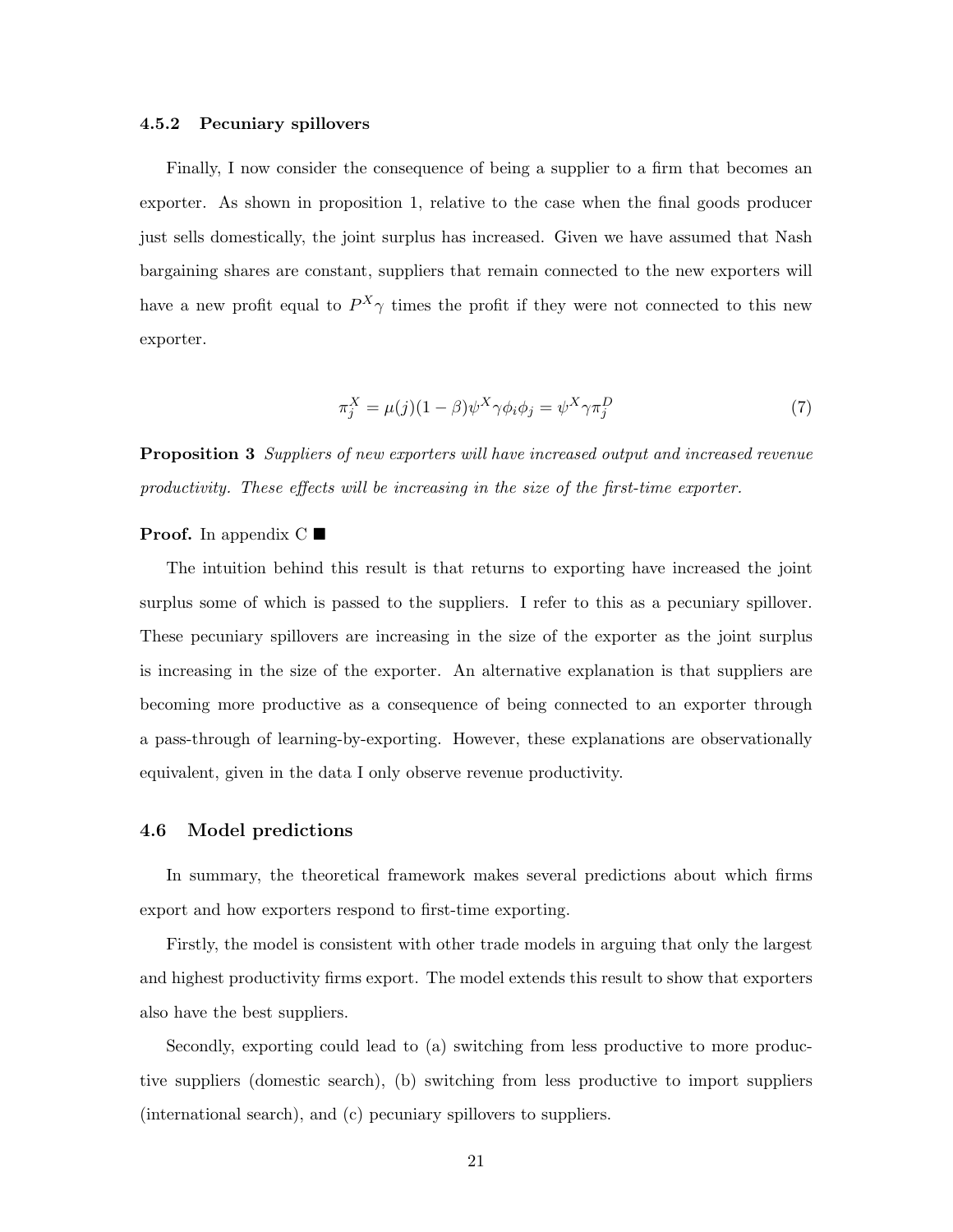Thirdly, I show that larger and more productive firms will import, and have larger pecuniary spillovers to their suppliers. Smaller and less productive firms instead search for better suppliers domestically.

## <span id="page-23-0"></span>5 Empirical Strategy

The empirical strategy aims to identify if the predictions made in section [4.6](#page-22-0) are consistent with the data and whether these predictions can be causally identified.

To answer these questions, the empirical strategy follows two stages. First, I present a baseline specification which utilises panel-data methods to observe the within-firm change in a vector of outcome variables upon becoming a new exporter. Second, I instrument for the decision to export using the intertemporal change in transportation cost to obtain a local average treatment effect of exporting on the same vector of outcome variables.

#### 5.1 Baseline specification

The baseline specification aims to document the impact of exporting on a vector of outcome variables. Following the learning-by-exporting literature, I run the following two regressions using OLS:

$$
Y_{it} = \beta_0 + \beta_1 Export_{it} + a_i + \delta T + u_{it}
$$
\n
$$
\tag{8}
$$

$$
Y_{it} = \beta_0 + \beta_1 Export_{it} + \beta_2 Export_{it} * big_i + \delta T + a_i + u_{it}
$$
\n(9)

where subscripts i and t indicate firm and time, respectively, big indicates the firm has more than 50 employees in 2009,  $T$  is a vector of time dummies, and  $a_i$  is an unobserved timeinvariant firm fixed effect. The fixed effects are included to consider within-firm variation, and to remove variation across firms of different kinds. Y is a vector of the exporting firm's outcome variables, which are discussed below.

Varying the independent variable allows me to consider each of the predictions outlined in the theoretical framework.

Proposition 1 stated that exporting is associated with increased output and higher pro-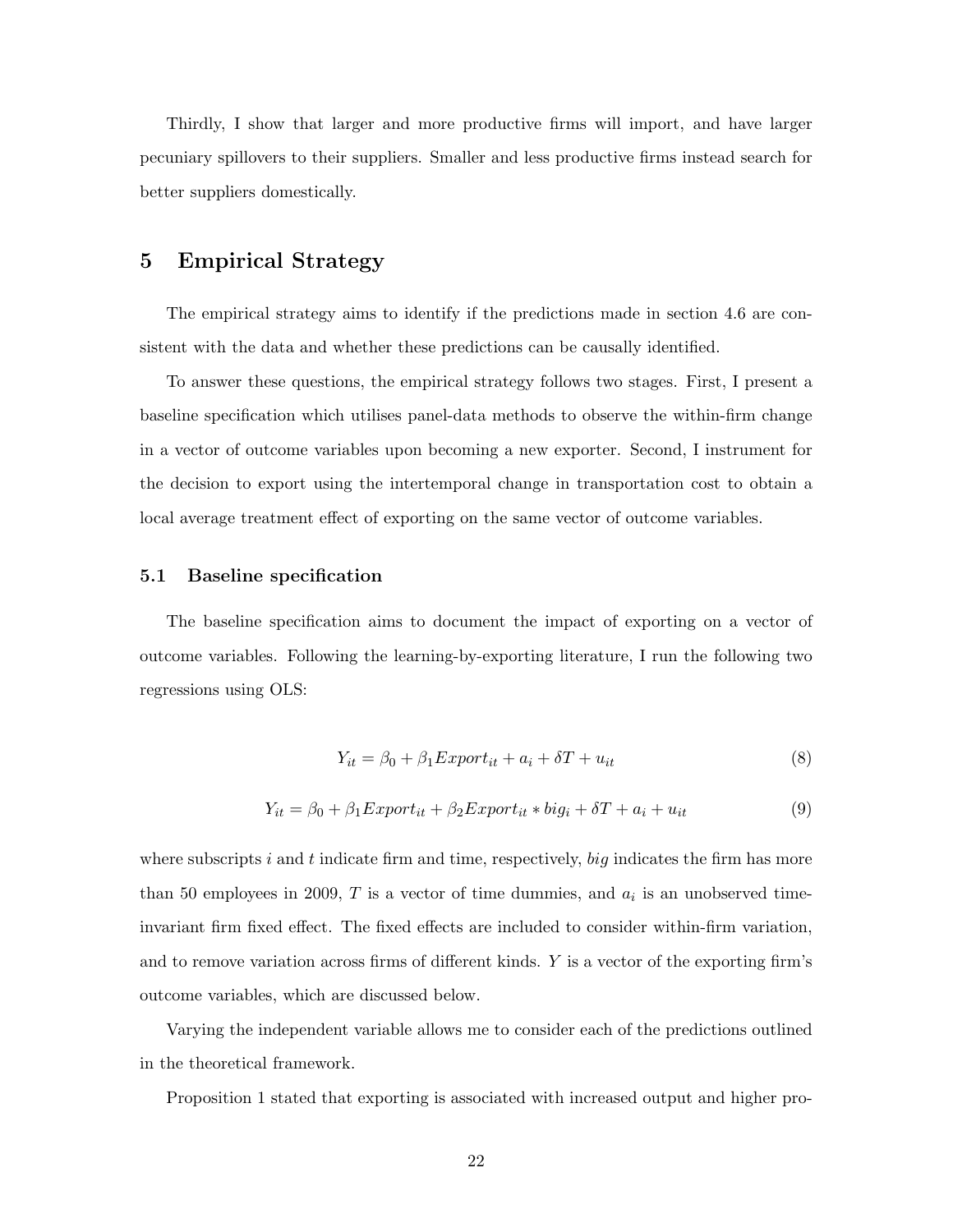ductivity for the exporting firm. To test this empirically, I consider  $Y_{it} = \{Experiment\ Output \emph{but} \normalsize$ , Exporter Productivity<sub>it</sub> $\}$ .<sup>[10](#page-24-0)</sup> If there is a positive effect from exporting, one would expect the  $\beta_1$  coefficient to be positive. This would be consistent with the existing literature.

Proposition 2 stated that the largest new-exporter firms will search for suppliers abroad through importing, while smaller new-exporting firms will search domestically. This is empirically examined by letting  $Y_{it} = \{Domestic \; Inputs_{it}, Imported \; Inputs_{it}, add_{it}, drop_{it},\}$ Number of Suppliers<sub>it</sub>}. Domestic Inputs<sub>it</sub> is the log of domestic input volumes, Imported  $InputStream_{it}$  is the log of imported inputs, add and drop<sub>i</sub> is a dummy variable for whether a firm added and dropped suppliers in a given year; and  $Number\ of\ Suppliers_{it}$  is the natural log of the number of suppliers firm i used at time  $t$ .

In addition, I look to see whether firms pick new suppliers which are more productive by looking at measures of productivity for each supplier against a set of dummy variables for whether the firm first became a supplier prior to exporting, during the export year, or, a year or more after the export year.

<span id="page-24-1"></span>
$$
Average New Supplementary Heroductivity_i = \beta_0 + \beta_1 export year_i + \beta_2 export year_i * big_i + big_i + u_i
$$
\n
$$
(10)
$$

Proposition 3 stated that exporting resulted in larger firms passing through revenue gains to suppliers which would be observed in the supplier by higher revenue productivity. This is examined by letting  $Y_{it} = \{Supplier\ Productivity_{it}\}.$ 

While panel-data methods control for time-invariant firm fixed effects, selection into exporting is endogenous and heavily driven by time-varying unobservables - more able firms decide to export, less able firms do not. I address this by using a natural experiment to instrument for first-time exporting.

#### 5.2 IV Approach

To identify the causal effects of exporting on the supply chain I require a variable that is correlated with selection into exporting but not with any of the outcome variables except

<span id="page-24-0"></span> $10P$  productivity is calculated in two ways: output per worker and Levinsohn-Petrin productivity which is calculated separately for each industry. More details on this are provided in the appendix.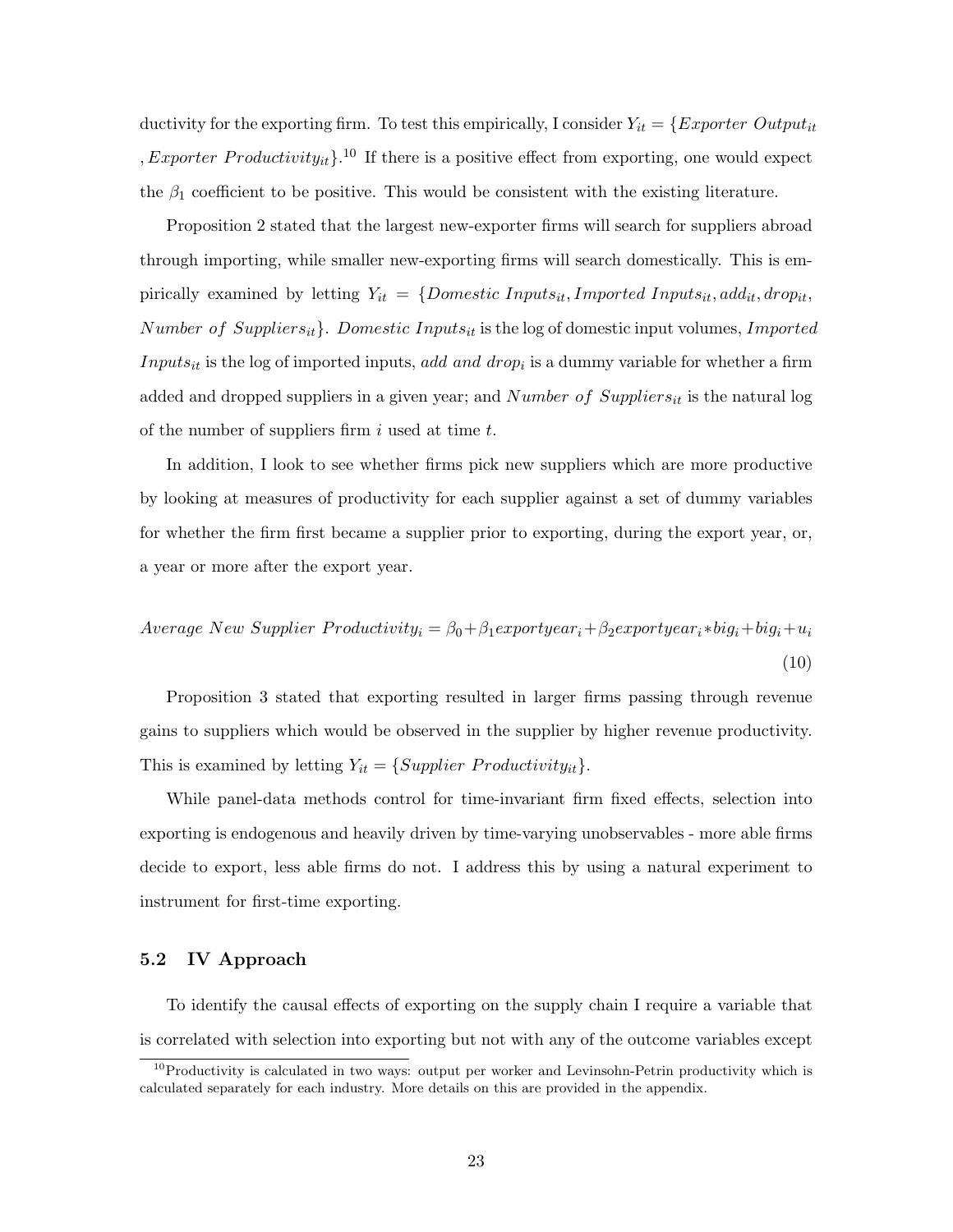through the channel of interest.

In order to instrument for the decision to export I utilise a natural experiment of a policy-driven reduction in transport costs for international trade, which was targeted towards reducing export costs outside of the region. The cost and time to export goods from East Africa has fallen sharply since 2007 driven by Government reforms at the East African Community level. These reforms have included one-stop border posts, removal of role-in-motion weigh bridges, privatisation of weigh bridges, removal of police check points, port upgrading, improved road surfaces, and movement within the EAC to the Single Customs Territory including a regional bond and interfacing of regional customs systems. All reforms have been negotiated at the regional level by member states and are administered by the EAC trade and customs committee. Member states have committed to a matrix of  $r \in \text{form}^{-1}$ , which have been extensively monitored and implemented. Importantly, these reforms are likely to be permanent given the oversight of the regional body, allowing businesses to make long-term export decisions.

Transport costs have been shown in other research in Africa to severely constrict exporting (see [Donaldson et al.](#page-33-8) [\(2017\)](#page-33-8) for summary). As a landlocked country in central Africa, Uganda has some of the most expensive transportation costs in the world. In 2017, Uganda ranked 136 out of 190 countries on World Bank's Trading Across Border Index [\(World Bank,](#page-36-1) [2016a\)](#page-36-1). This suggests the effects of reducing transportation costs may be substantial.

I use the transport time variable as a proxy for transport costs as this has been recorded more frequently than the transport cost variable and so maybe more accurate.<sup>[12](#page-25-1)</sup> In the text I will use transport cost and time interchangeably.

The transport cost variable varies at the inter-temporal level but does not vary at the firm or product level. To address this I interact the transport cost variable with value of each firms' product which can be fit into a standard shipping container. The measure is produced by calculating the average value for each HS8 product category able to fit inside

<span id="page-25-0"></span><sup>11</sup>For an example of one of these reports visit [http://www.eac.int/news/index.php?option=com\\_docman&](http://www.eac.int/news/index.php?option=com_docman&task=doc_view&gid=407&Itemid=73) [task=doc\\_view&gid=407&Itemid=73](http://www.eac.int/news/index.php?option=com_docman&task=doc_view&gid=407&Itemid=73)

<span id="page-25-1"></span> $12\text{As}$  a robustness check I also use the transport cost variable as an instrument finding similar effects. These regressions are available from the author on request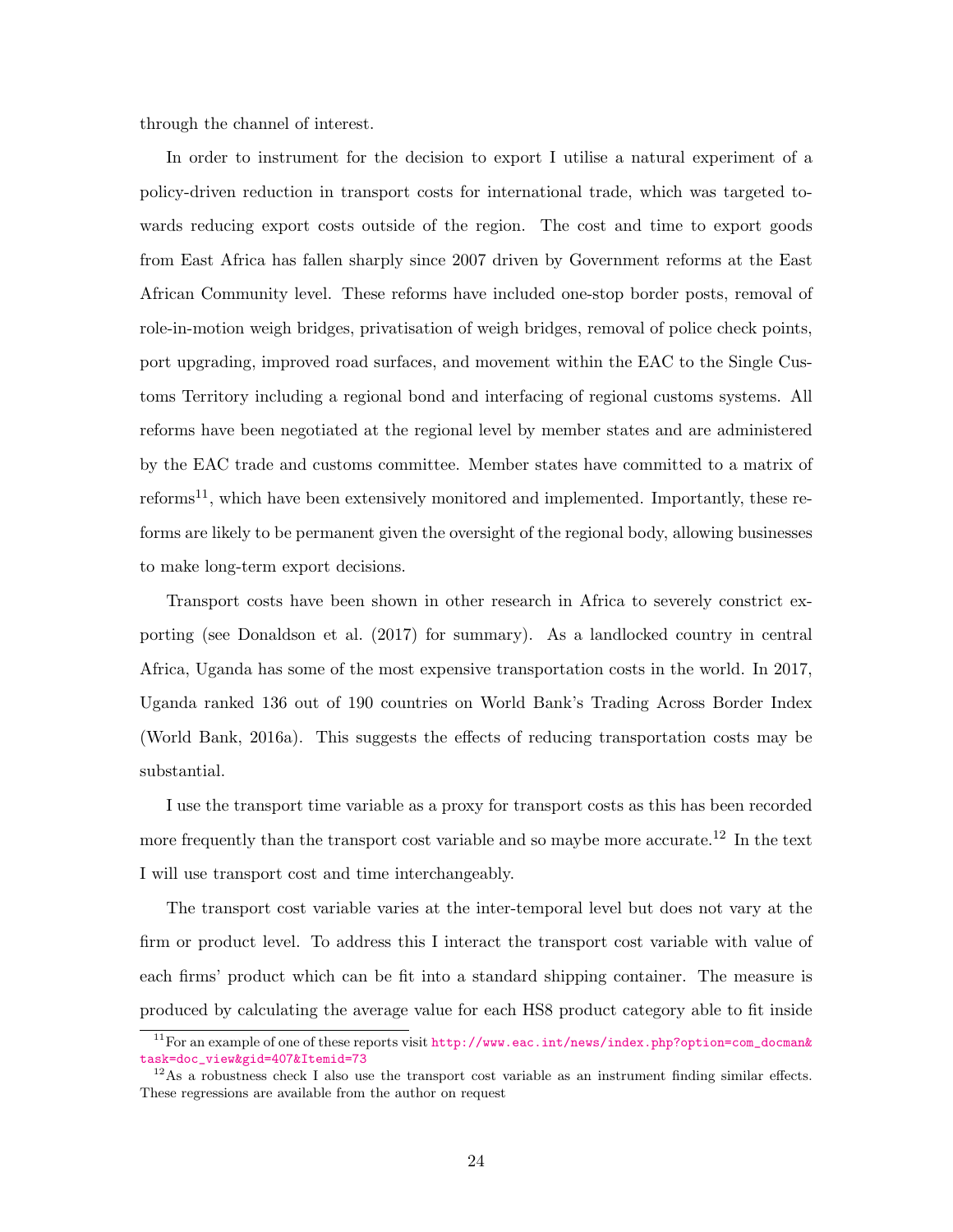

Figure 4: Cost and time of exporting in Uganda has fallen

Source: Authors calculated based on a weighted average of data from the Northern Corridor Transport Observatory and the World Bank Trading Across Borders Index.

a shipping container. I then multiply this number by the average container transport time in a given year and weight by the proportion of this product in a firms' export basket. For firms which do not export I use the average value of this figure for firms in their ISIC 4-digit category. I also drop firms in the service sector as this instrument would not make sense for this industry.

The intuition behind the instrument is that transport costs influence the cost to export all goods, but that some goods are more intensive in their transportation cost. For instance, transport costs make up a high proportion of the value of the final good for cement exporters. Conversely, for lightweight and relatively high value products such as tea, the percentage mark-up due to transport costs is much smaller. This instrument was inspired by conversations with businesses in East Africa which have told the author that transport cost reductions make new types of products viable to export. For instance, bulky and low value building materials are now more profitable to export. Following [Dieterle and Snell](#page-33-9) [\(2014\)](#page-33-9), I include the instrument and its square as we might think that the instrument enters non-linearly.

While this is a plausible instrument, it might also be argued that the exclusion restriction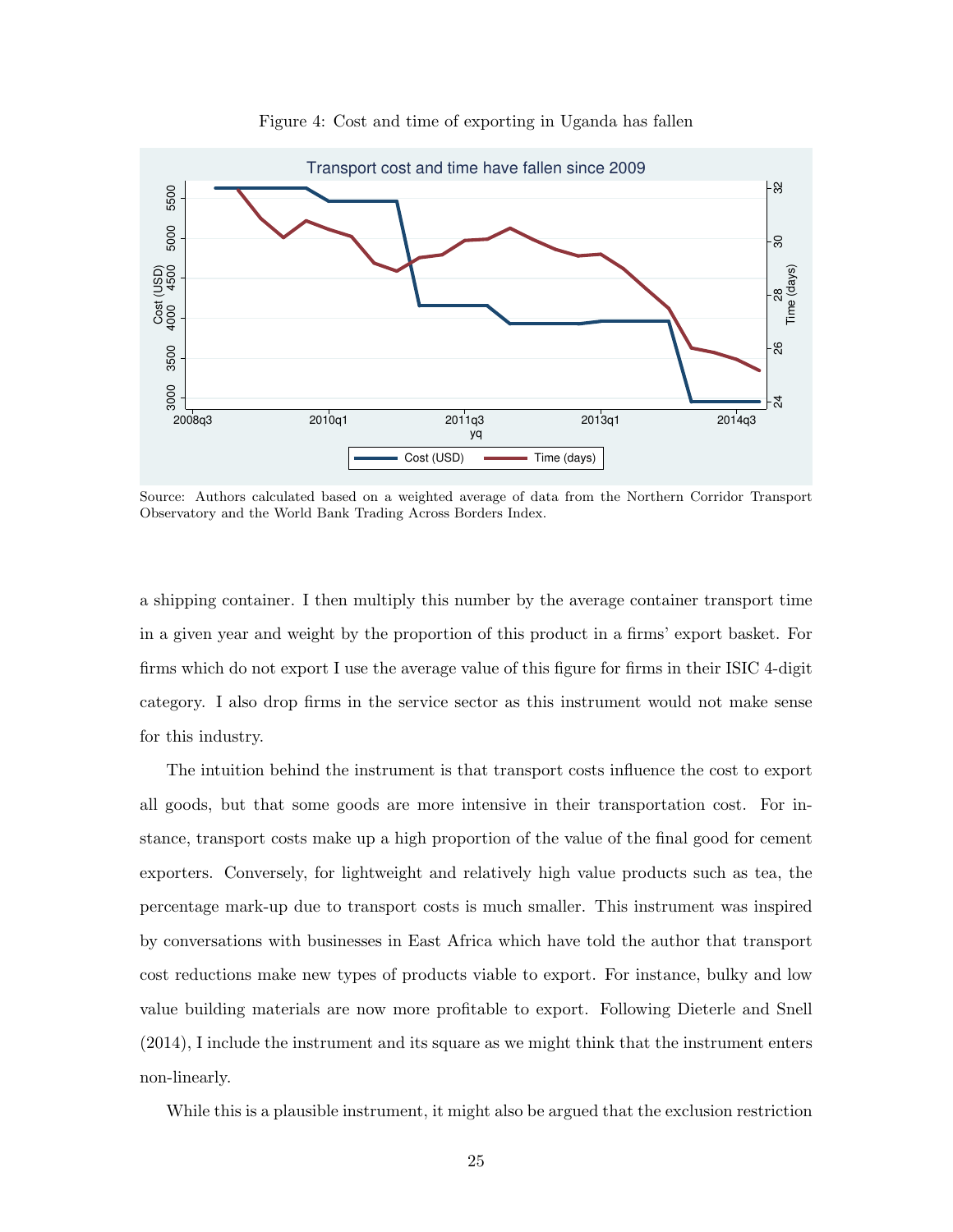is weak: for instance, consider that a reduction in transport costs for imported goods could mean a substitution away from domestic goods and towards imported goods. While this may be the case, anecdotal evidence suggests these reforms have affected exporters more than importers. For instance, reforms to customs procedures have primarily targeted exporting as this is a key policy goal of the countries in the region. This is supported by data from the World Bank trading across borders database which shows that both the cost to export and the time to export have fallen far more rapidly for importing than exporting.<sup>[13](#page-27-0)</sup>

## 6 Results

In this section, I present results from the baseline OLS regressions and then consider results from the instrumental variables regressions. Results are organised into subsections which correspond to the main predictions from the theoretical framework: exporter growth predictions, exporter input choice predictions and influence on supplier predictions.

#### 6.1 Exporter Growth

Table [3](#page-37-0) presents results from OLS (panel A) and instrumental variables (panel B) regressions considering exporter output and productivity variables before and after exporting.

In the baseline specification, I control for firm and time fixed effects. As can be seen from column 1 of Table [3,](#page-37-0) output increases after exporting and is significant at the one percent level. This is consistent with my model and previous research that firms grow when they first export.

In column 3 and 5 of Table [3,](#page-37-0) results show that exporting is also associated with a statistically significant increase in productivity of exporting firms by 22 percent. This is also consistent with my model which argued that exporting would lead to an increase in productivity through better suppliers and higher international prices and with the wider literature which has found exporting increases exporting firm productivity [\(De Loecker,](#page-34-0) [2007\)](#page-34-0).

<span id="page-27-0"></span><sup>&</sup>lt;sup>13</sup>The time to export fell from 35 days to 30 days, while the cost fell from USD 5749 to USD 2954 per container. The time to import fell from 34 days to 33 days, while the cost to import fell from USD 5994 to USD 3561 per container.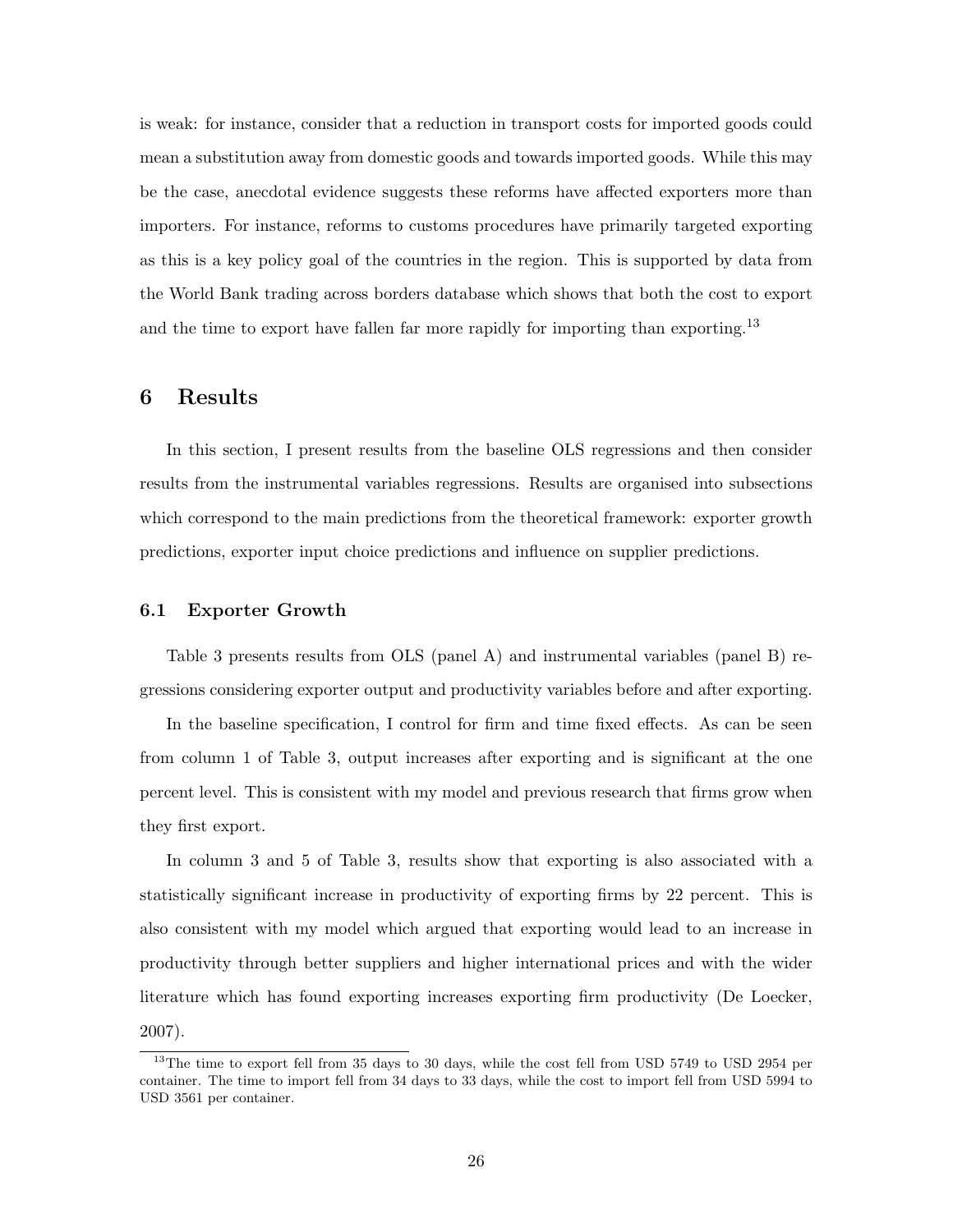In column 2, 4 and 5 of Table [3,](#page-37-0) I include an interaction term between the size of the exporting firm and the export dummy. Exporter size does not have a statistically significant differential impact on exporter growth or productivity as a consequence of exporting.

In panel B, I presents results from running the same baseline model but now instrumenting for the export decision of firms through the firm specific reduction in transport costs to estimate a local average treatment effect from exporting.

As can be seen in the first stage regressions in Table [8,](#page-42-0) the instrument is positive and significant. This is consistent with the intuition that goods with a lower product value per-shipment benefit more from a transport cost reduction. The negative quadratic term indicates that this occurs at a decreasing rate which is intuitive in that extremely bulky and low value items are unlikely to be exported at all. The instrument performs quite well at predicting export entry. This can be seen through the strong statistical significance on the IV, F-Statistics which are above 10, and high values in the Sanderson-Windmeijer Chisquared and F-statistics tests for under-identification and weak identification, respectively.

Results in the IV regression are or a similar order of magnitude to those in the baseline specification but slightly smaller. Exporting increases exporter output by 9 percent and TFP productivity by 8 percent. This is consistent with time-varying selection into exporting causing a positive bias on OLS estimates. Results are also still statistically significant, although the t-stats are smaller.

These results suggest my findings on the exporter outcome variables are consistent with those from previous research into learning-by-exporting in developing countries. The increase in output and productivity is large and may represent the observation that new exporters in developing countries benefit more than those in developed countries (see discussion in [Harrison and Rodriguez-Clare](#page-34-4) [\(2010\)](#page-34-4)). I now turn to the main novelty of the paper by looking at the impact of exporting on input choices and export-supplier performance.

#### 6.2 Exporter Inputs

Table [4](#page-38-0) shows how exporting influences domestic and foreign input choices. Column 1 shows that exporting is associated with a positive increase in domestic input usage. This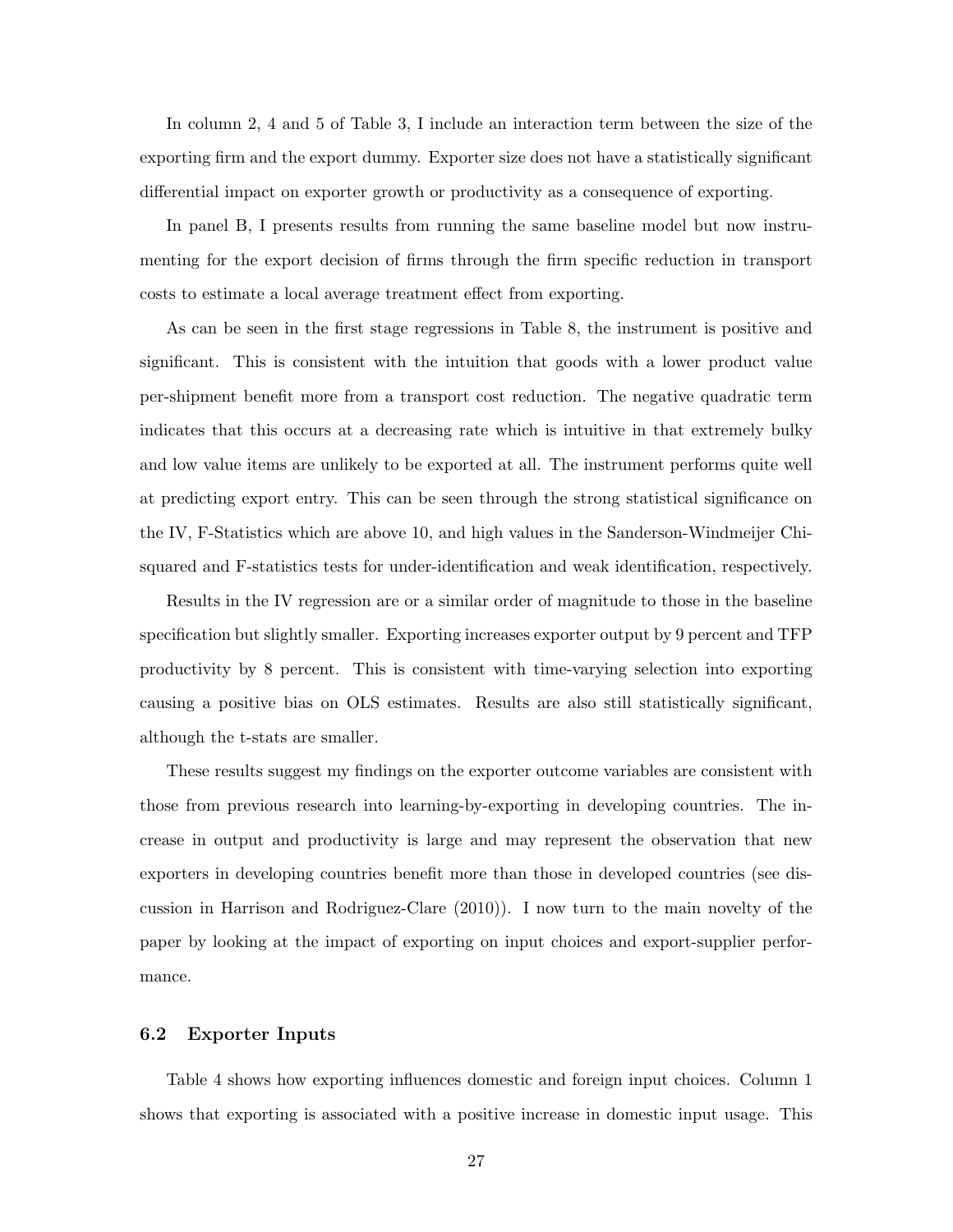is significant at the 1 percent level in the OLS model and 5 percent level in the IV model. Column 2 shows that there is no significant difference between small and big firms in their increase in domestic inputs.

Column 3-6 consider firm foreign import choices. In columns 3 and 4 the dependent variable is the natural log of import volumes. Because of the large number of zero entries for imports<sup>[14](#page-29-0)</sup> the sample size in logs is smaller. I therefore also include the results in levels in columns 5 and 6. From Columns 3 and 5, we observe that firms increase there use of imports as a consequence of becoming an exporter, although this is no longer significant in the IV specification. Interestingly, as seen in Columns 4 and 6 it is only the largest firms that increase there import use.

Table [5](#page-39-0) presents results on firms decisions on the number of suppliers. Columns (1)-(4) consider the probability of adding and dropping a supplier in a given year. The results show that smaller exporters are more likely to add and drop suppliers when exporting for the first time. This is consistent with the hypothesis that smaller exporters are searching domestically for better suppliers while larger exporters look abroad. This is confirmed in the number of new suppliers added when firms become exporters as shown in column (5) and (6) of Table [5.](#page-39-0) Looking at the IV regressions, new exporters add an additional 12 percent more suppliers than before exporting. As shown in column (6), smaller new exporters are increasing their number of suppliers by a greater volume than larger exporters, which may even be decreasing the number of their domestic suppliers.

Table [7](#page-41-0) presents results from specification [10](#page-24-1) where I look to see whether firms pick more productive suppliers on average by looking at measures of productivity for each supplier against a set of dummy variables for whether the firm first became a supplier prior to exporting, during the export year, or, a year or more after the export year. From Table [7,](#page-41-0) we can see that on average larger firms have suppliers with higher productivity but that it is the smaller firms which bring in new suppliers of higher quality during the export year. This is consistent with my theoretical framework and suggests that these firms are the ones which stand to gain the most from upgrading their domestic supply-chain.

Together these results are consistent with my model's findings that bigger new exporters

<span id="page-29-0"></span><sup>14</sup>Many firms only import occasionally and some firms not at all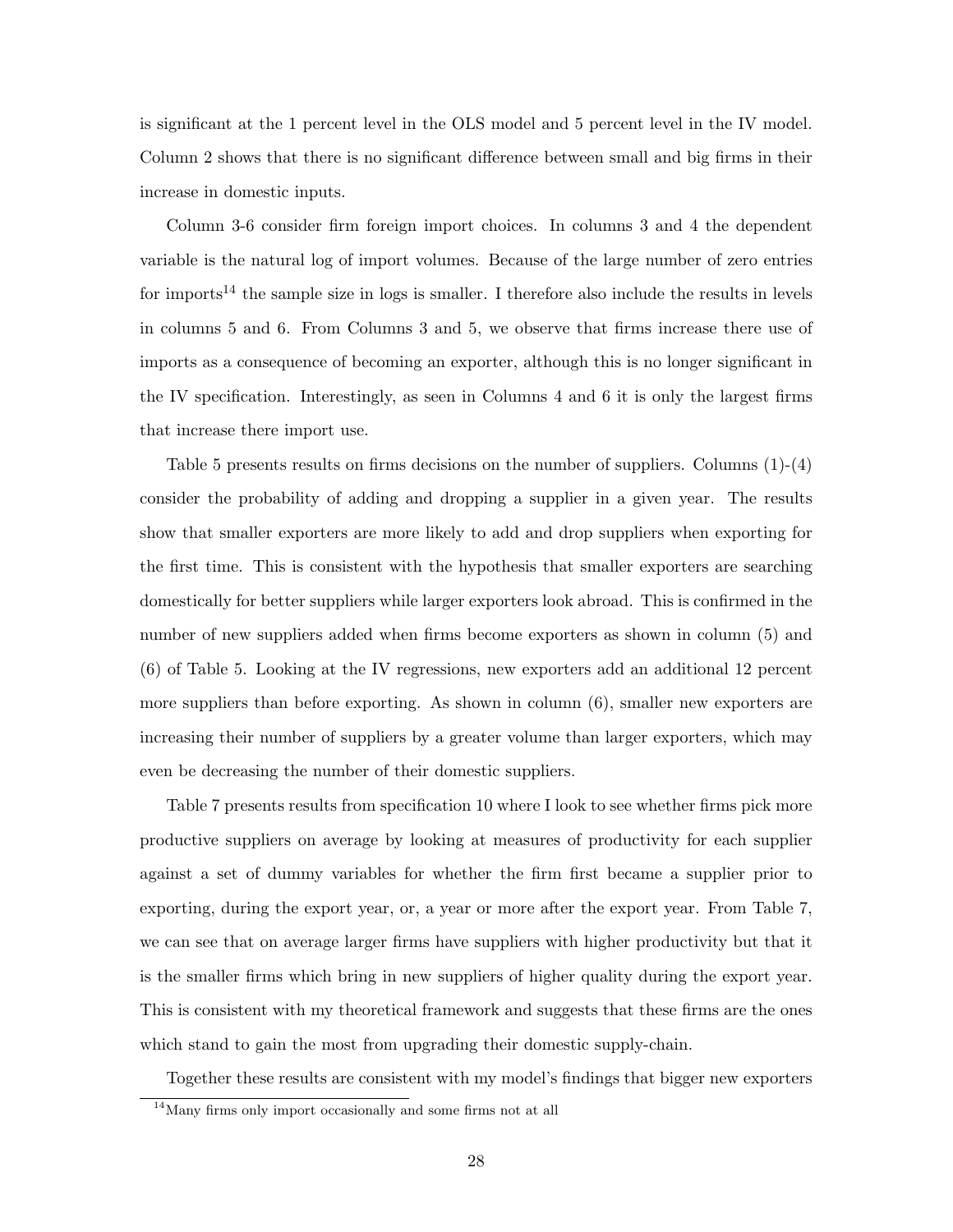look for inputs abroad as this is where the highest quality inputs are available, whereas smaller new exports look domestically. This is elaborated on further in Tables [5](#page-39-0) and [7.](#page-41-0)

#### 6.3 Supplier Pecuniary Spillovers

Finally within this section, Table [6](#page-40-0) looks for pass-through in revenue productivity from exporters to suppliers. Columns 1 and 3 show the impact on the average productivity of original suppliers before and after the exporting firm exported for the first time. We observe a positive and significant increase in productivity for suppliers as a result of having a purchaser who becomes an exporter. The mechanism for this productivity spillover cannot be discerned from this regression. However, it is consistent with a hypothesis of pecuniary spillover due to a higher joint surplus as identified in the model, or a knowledge transfer from the exporter to the supplier raising supplier productivity.

Columns 2 and 4 suggest that average supplier productivity increases more when the exporter is large. This is consistent with predictions from the model suggesting only larger firms are able to overcome the fixed costs of improving suppliers. It is also consistent with a hypothesis that smaller new exporters are searching for new suppliers domestically, while larger new exporters search abroad and improve the quality of there existing suppliers.

## 7 Conclusion

Previous research into the export transition has focused on the impact of exporting on final goods producers, this paper has provided for the first time a comprehensive picture of how first-time exporting adapts and influences the exporting firm's supply-chain.

Like in previous research, I find evidence of exporting being associated with increased output and productivity for the exporting firm. I go on to show that exporting is associated with upgrading of the existing supply-chain through adding more productive domestic suppliers and through foreign imports, and a pass-through in surplus to suppliers. I show that large new exporters increase their import usage and improve the quality of their existing suppliers. Small exporters search domestically for higher productivity domestic suppliers.

Exploiting a natural experiment, I show that exporting has a direct causal effect on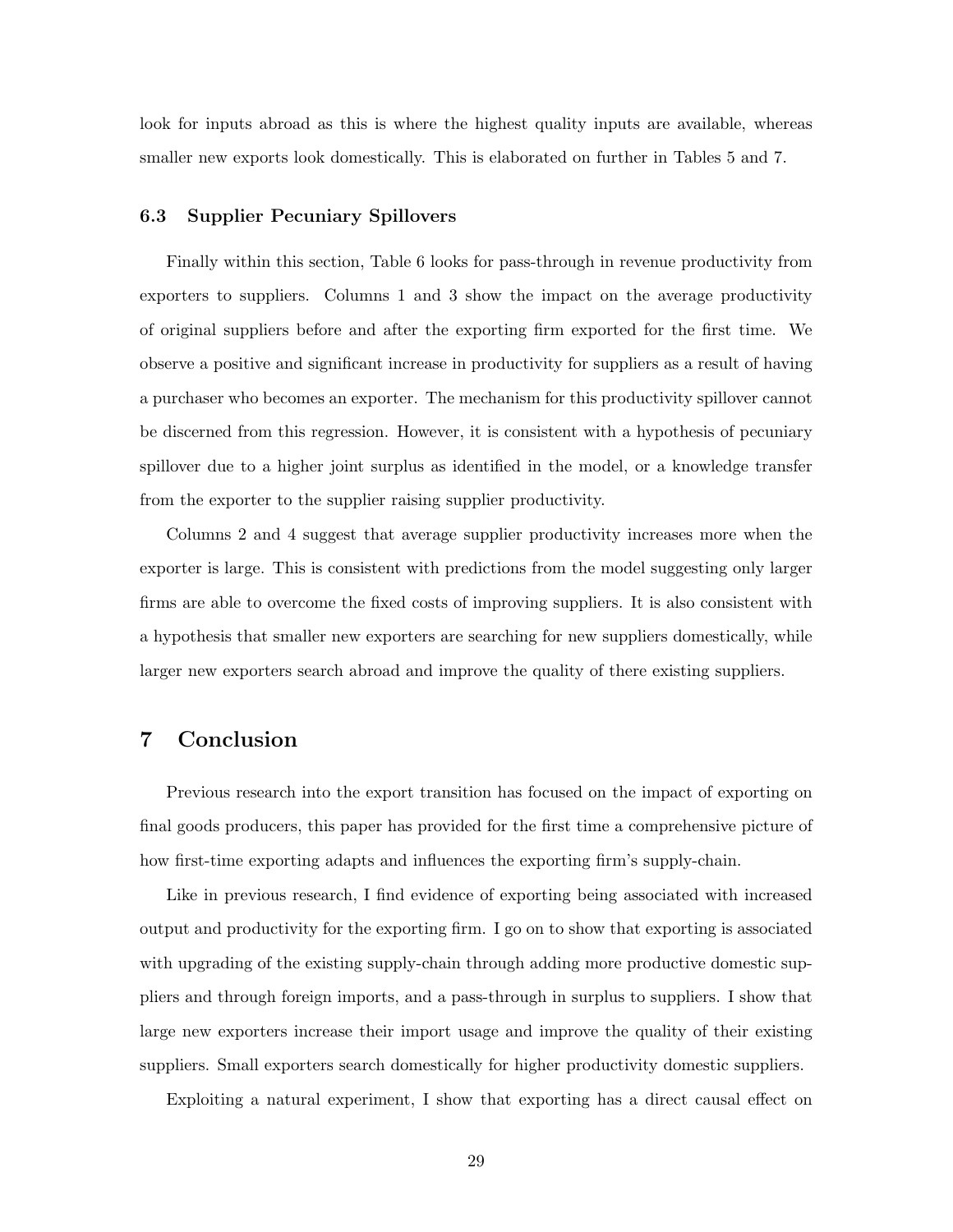these mechanisms.

These results have important policy implications in further encouraging government support to exporting firms due to their transformational effect on the rest of the economy. It is also consistent with a world in which inputs are crucial to the development of the export sector and we should encourage policy makers to target export support sectors.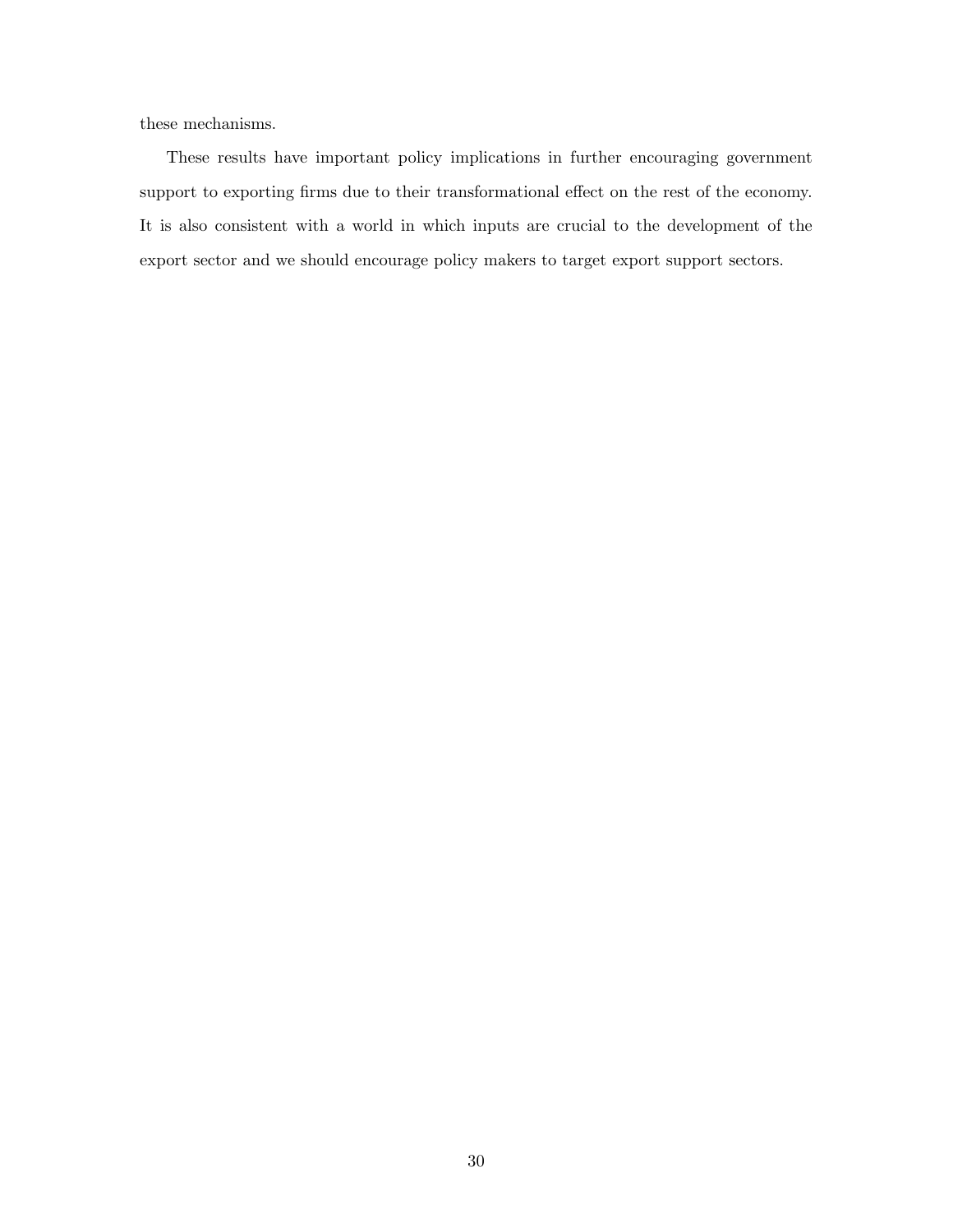## References

- <span id="page-32-10"></span>Abowd, John M, Francis Kramarz, and David N Margolis, "High wage workers and high wage firms," Econometrica, 1999, 67 (2), 251–333.
- <span id="page-32-8"></span>Acemoglu, Daron, Vasco M Carvalho, Asuman Ozdaglar, and Alireza Tahbaz-Salehi, "The network origins of aggregate fluctuations," *Econometrica*, 2012, 80 (5), 1977–2016.
- <span id="page-32-3"></span>Alvarez, Fernando E, Francisco J Buera, and Robert E Lucas Jr, "Idea flows, economic growth, and trade," NBER Working Papers, 2013.
- <span id="page-32-6"></span>Antras, Pol, Teresa C Fort, and Felix Tintelnot, "The margins of global sourcing: theory and evidence from us firms," NBER Working Papers, 2014.
- <span id="page-32-4"></span>Arkolakis, Costas, Theodore Papageorgiou, O Timoshenko et al., "Firm learning and growth," Technical report, mimeo, 2014.
- <span id="page-32-5"></span>Atkin, David, Amit K Khandelwal, and Adam Osman, "Exporting and firm performance: Evidence from a randomized trial," The Quarterly Journal of Economics, forthcoming, 2016.
- <span id="page-32-2"></span>Bartik, Timothy J, "Boon or boondoggle? The debate over state and local economic development policies," 1991.
- <span id="page-32-0"></span>Bernard, Andrew B and J Bradford Jensen, "Exceptional exporter performance: cause, effect, or both?," Journal of international economics, 1999,  $47$  (1), 1–25.
- <span id="page-32-9"></span> $\overline{\phantom{a}}$ , Andreas Moxnes, and Yukiko Saito, "Geography and firm performance in the Japanese production network," NBER Working Paper No. 21082, 2015.
- <span id="page-32-1"></span>Biesebroeck, Johannes Van, "Exporting raises productivity in sub-Saharan African manufacturing firms," Journal of International economics, 2005, 67 (2), 373–391.
- <span id="page-32-7"></span>Blaum, Joaquin, Claire Lelarge, and Michael Peters, "The gains from input trade in firm-based models of importing," NBER Working Papers, 2015.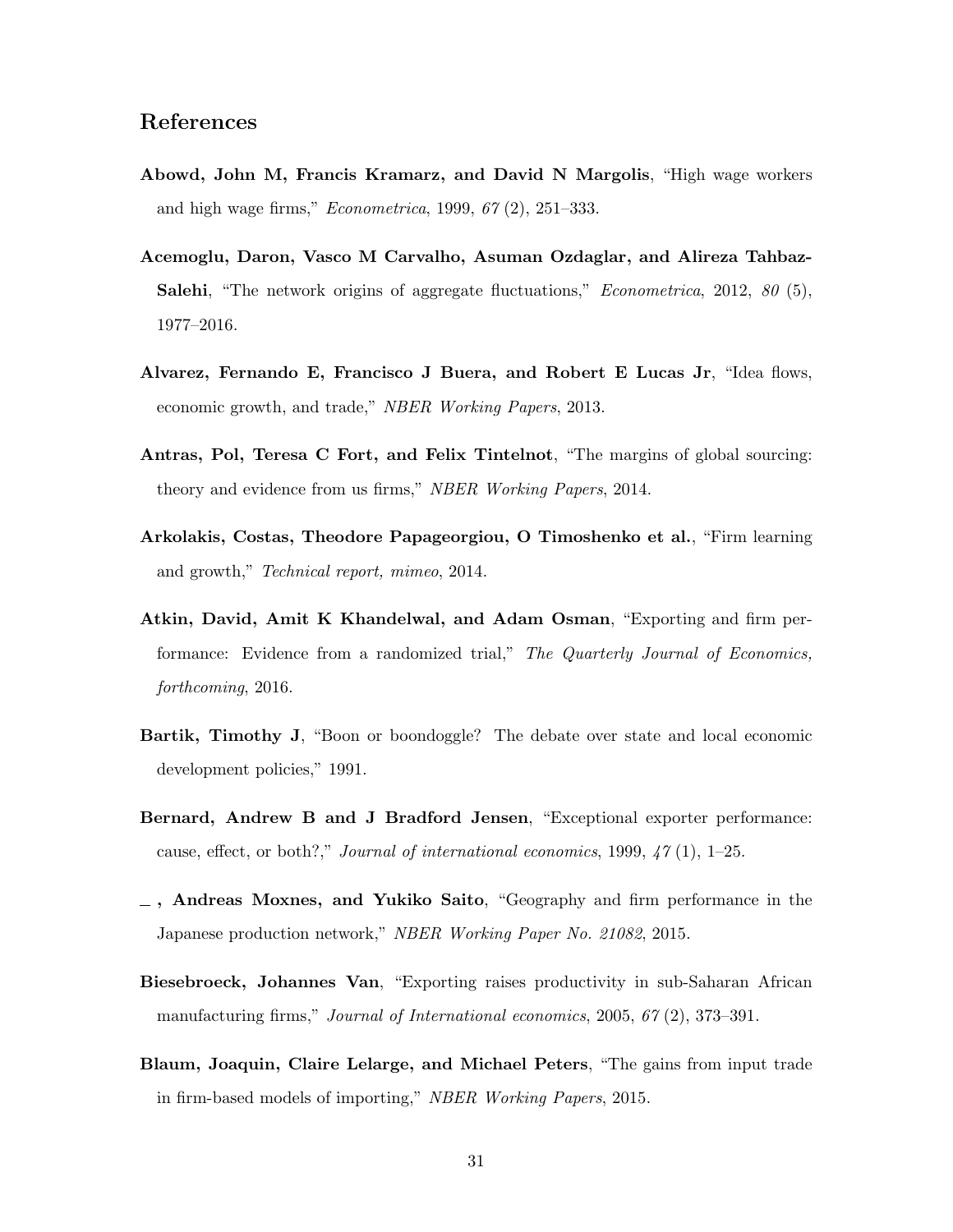- <span id="page-33-0"></span>Bustos, Paula, "Trade liberalization, exports, and technology upgrading: Evidence on the impact of MERCOSUR on Argentinian firms," The American economic review, 2011, 101 (1), 304–340.
- <span id="page-33-2"></span>Caliendo, Lorenzo and Esteban Rossi-Hansberg, "The impact of trade on organization and productivity," The quarterly journal of economics, 2012, 127 (3), 1393–1467.
- <span id="page-33-4"></span>, Fernando Parro, Esteban Rossi-Hansberg, and Pierre-Daniel Sarte, "The impact of regional and sectoral productivity changes on the US economy," 2014.
- <span id="page-33-7"></span>Card, David, Jörg Heining, and Patrick Kline, "Workplace heterogeneity and the rise of West German wage inequality," The Quarterly journal of economics, 2013, 128 (3), 967–1015.
- <span id="page-33-5"></span>Carvalho, Vasco M, Makoto Nirei, Yukiko U Saito, and Alireza Tahbaz-Salehi, "Supply chain disruptions: Evidence from the great east japan earthquake," 2016.
- <span id="page-33-6"></span>di Giovanni, Julian, Andrei A Levchenko, and Isabelle Mejean, "The micro origins of international business cycle comovement," The American Economic Review, 2017, forthcoming.
- <span id="page-33-9"></span>Dieterle, Steven and Andy Snell, "It's Hip To Be Square: Using Quadratic First Stages To Investigate Instrument Validity and Heterogeneous Effects," Mimeo, 2014.
- <span id="page-33-8"></span>Donaldson, Dave, Amanda Jinhage, and Eric Verhoogen, "Beyond borders: Making transport work for African trade," IGC Growth Brief Series 009, 2017.
- <span id="page-33-10"></span>Eberhardt, Markus, Christian Helmers et al., "Untested assumptions and data slicing: A critical review of firm-level production function estimators," 2010.
- <span id="page-33-1"></span>Edwards, Sebastian, "Openness, trade liberalization, and growth in developing countries," Journal of economic Literature, 1993, 31 (3), 1358–1393.
- <span id="page-33-3"></span>Fieler, Ana Cecılia, Marcela Eslava, and Daniel Yi Xu, "Trade, Quality Upgrading, and Input Linkages: Theory and Evidence from Colombia," The American Economic Review, 2017.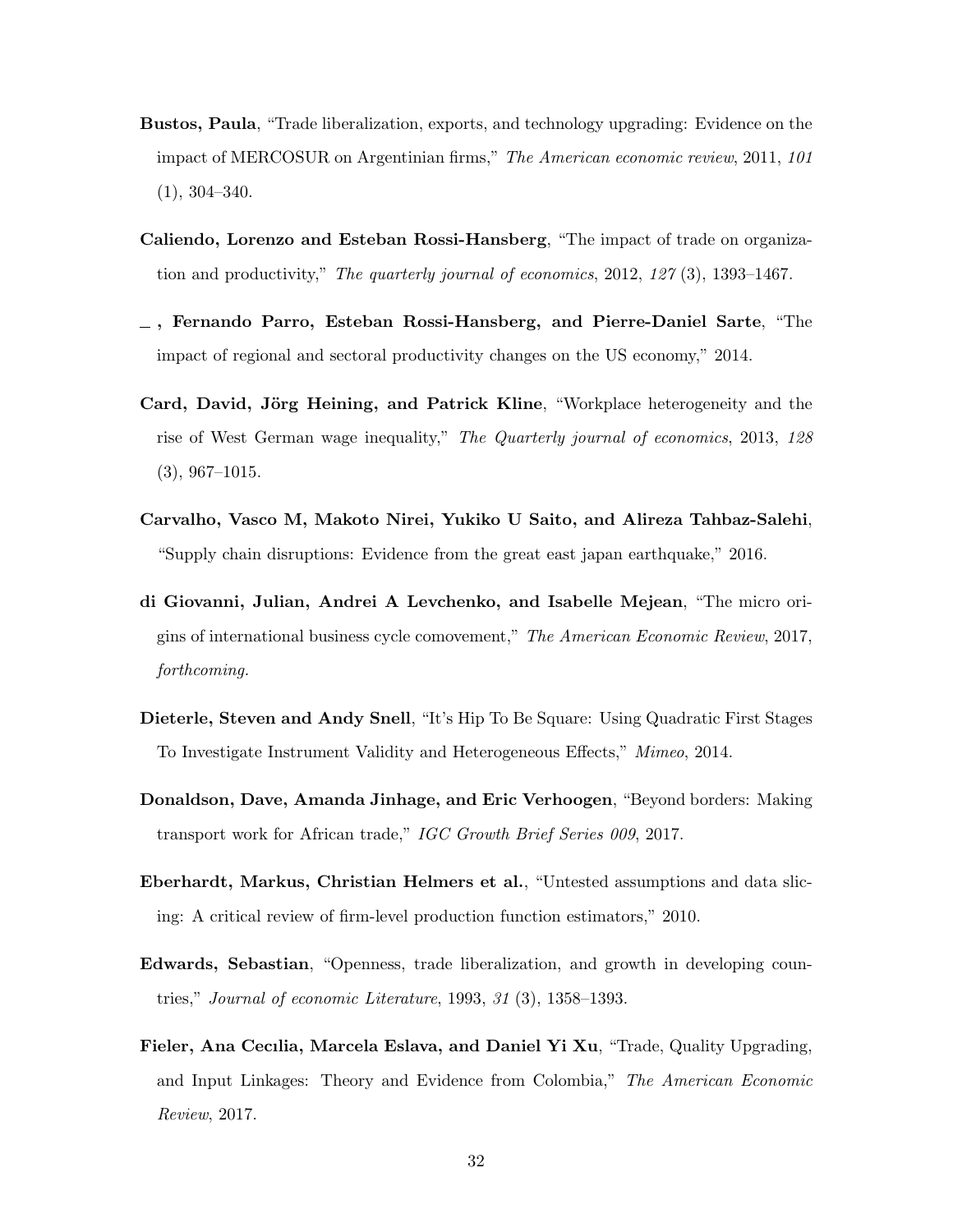- <span id="page-34-8"></span>Frıas, Judith A, David S Kaplan, and Eric A Verhoogen, "Exports and wage premia: Evidence from Mexican employer-employee data," Mimeo, Columbia University, 2009.
- <span id="page-34-3"></span>Goldberg, Pinelopi K, Amit K Khandelwal, Nina Pavcnik, and Petia Topalova, "Multiproduct firms and product turnover in the developing world: Evidence from India," The Review of Economics and Statistics, 2010, 92 (4), 1042–1049.
- <span id="page-34-9"></span>Halpern, László, Miklós Koren, and Adam Szeidl, "Imported inputs and productivity," The American Economic Review, 2015, 105 (12), 3660–3703.
- <span id="page-34-4"></span>Harrison, A and A Rodriguez-Clare, "Trade, Foreign Investment, and Industrial Policy for Developing Countries," Handbook of Development Economics, 2010, 5, 4039–4214.
- <span id="page-34-6"></span>Helpman, Elhanan, Oleg Itskhoki, and Stephen Redding, "Inequality and unemployment in a global economy," Econometrica, 2010, 78 (4), 1239–1283.
- <span id="page-34-7"></span> $-$ ,  $-$ , Marc-Andreas Muendler, and Stephen J Redding, "Trade and inequality: From theory to estimation," Review of Economic Studies, forthcoming, 2016.
- <span id="page-34-10"></span>Jacomy, Mathieu, Tommaso Venturini, Sebastien Heymann, and Mathieu Bastian, "Continuous Graph Layout Algorithm for Handy Network Visualization Designed for the Gephi Software," PLoS ONE, 2014.
- <span id="page-34-5"></span>Kugler, Maurice and Eric Verhoogen, "Plants and imported inputs: New facts and an interpretation," The American Economic Review, 2009, 99 (2), 501–507.
- <span id="page-34-1"></span> $\Box$  and  $\Box$ , "Prices, plant size, and product quality," The Review of Economic Studies, 2012, 79 (1), 307–339.
- <span id="page-34-11"></span>Levinsohn, James and Amil Petrin, "Estimating production functions using inputs to control for unobservables," The Review of Economic Studies, 2003, 70 (2), 317–341.
- <span id="page-34-2"></span>Lileeva, Alla and Daniel Trefler, "Improved access to foreign markets raises plant-level productivity for some plants," Quarterly Journal of Economics, 2010, 125 (3).
- <span id="page-34-0"></span>Loecker, Jan De, "Do exports generate higher productivity? Evidence from Slovenia," Journal of international economics, 2007, 73 (1), 69–98.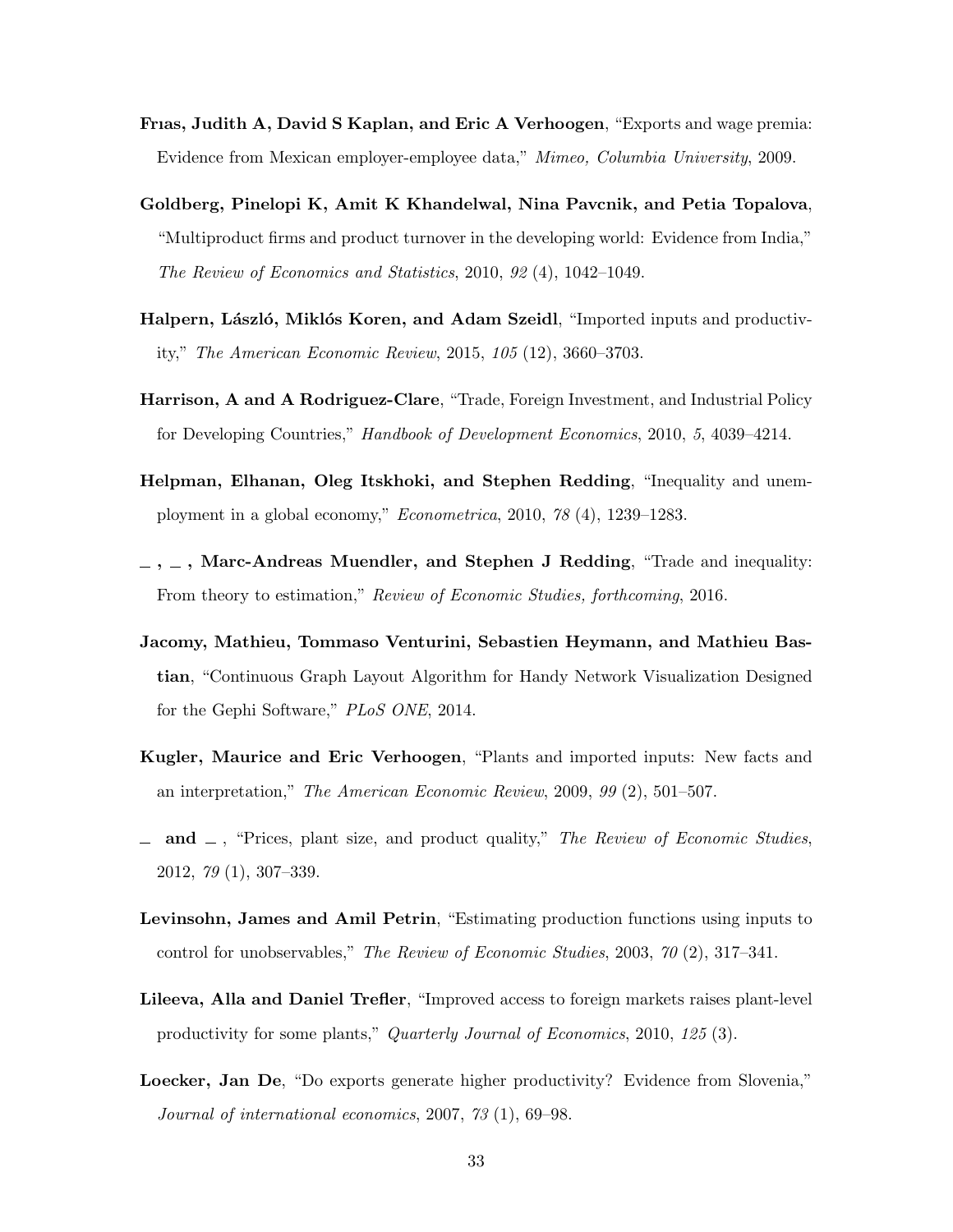- <span id="page-35-4"></span> $\overline{\phantom{a}}$ , Pinelopi K Goldberg, Amit K Khandelwal, and Nina Pavcnik, "Prices, markups and trade reform," Fourthcoming, Econometrica, 2015.
- <span id="page-35-5"></span>Lu, Dan, Asier Mariscal, and Luis Fernando Mejia, "Import switching and the impact of a large devaluation," Working Paper, 2015.
- <span id="page-35-6"></span>Magerman, Glenn, Karolien De Bruyne, Emmanuel Dhyne, Jan Van Hove et al., "Heterogeneous Firms and the Micro Origins of Aggregate Fluctuations," ECARES Working Papers, 2016.
- <span id="page-35-1"></span>Melitz, Marc J, "The impact of trade on intra-industry reallocations and aggregate industry productivity," Econometrica, 2003, 71 (6), 1695–1725.
- <span id="page-35-10"></span>Nadiri, M Ishaq and Ingmar R Prucha, "Estimation of the depreciation rate of physical and R&D capital in the US total manufacturing sector," *Economic Inquiry*, 1996,  $34$  (1), 43–56.
- <span id="page-35-11"></span>Olley, G Steven and Ariel Pakes, "The dynamics of productivity in the telecommunications equipment industry," Econometrica, 1996, 64 (6), 1263–1297.
- <span id="page-35-0"></span>Pavcnik, Nina, "Trade liberalization, exit, and productivity improvements: Evidence from Chilean plants," The Review of Economic Studies, 2002, 69 (1), 245–276.
- <span id="page-35-9"></span>**Roth, Alvin E and Marilda Sotomayor**, "Two-sided matching," *Handbook of game* theory with economic applications, 1992, 1, 485–541.
- <span id="page-35-8"></span>Spray, John and Sebastian Wolf, "Industries without smokestacks in Uganda and Rwanda," Mimeo, 2016.
- <span id="page-35-2"></span>TradeMark EA, "TradeMark East Africa Annual Report 2015-2016," TradeMark East Africa Website, 2017.
- <span id="page-35-3"></span>**Trefler, Daniel, "The Long and Short of the Canada-US Free Trade Agreement," American** Economic Review, 2004, pp. 870–895.
- <span id="page-35-7"></span>Verhoogen, Eric A, "Trade, Quality Upgrading, and Wage Inequality in the Mexican Manufacturing Sector," The Quarterly Journal of Economics, 2008, pp. 489–530.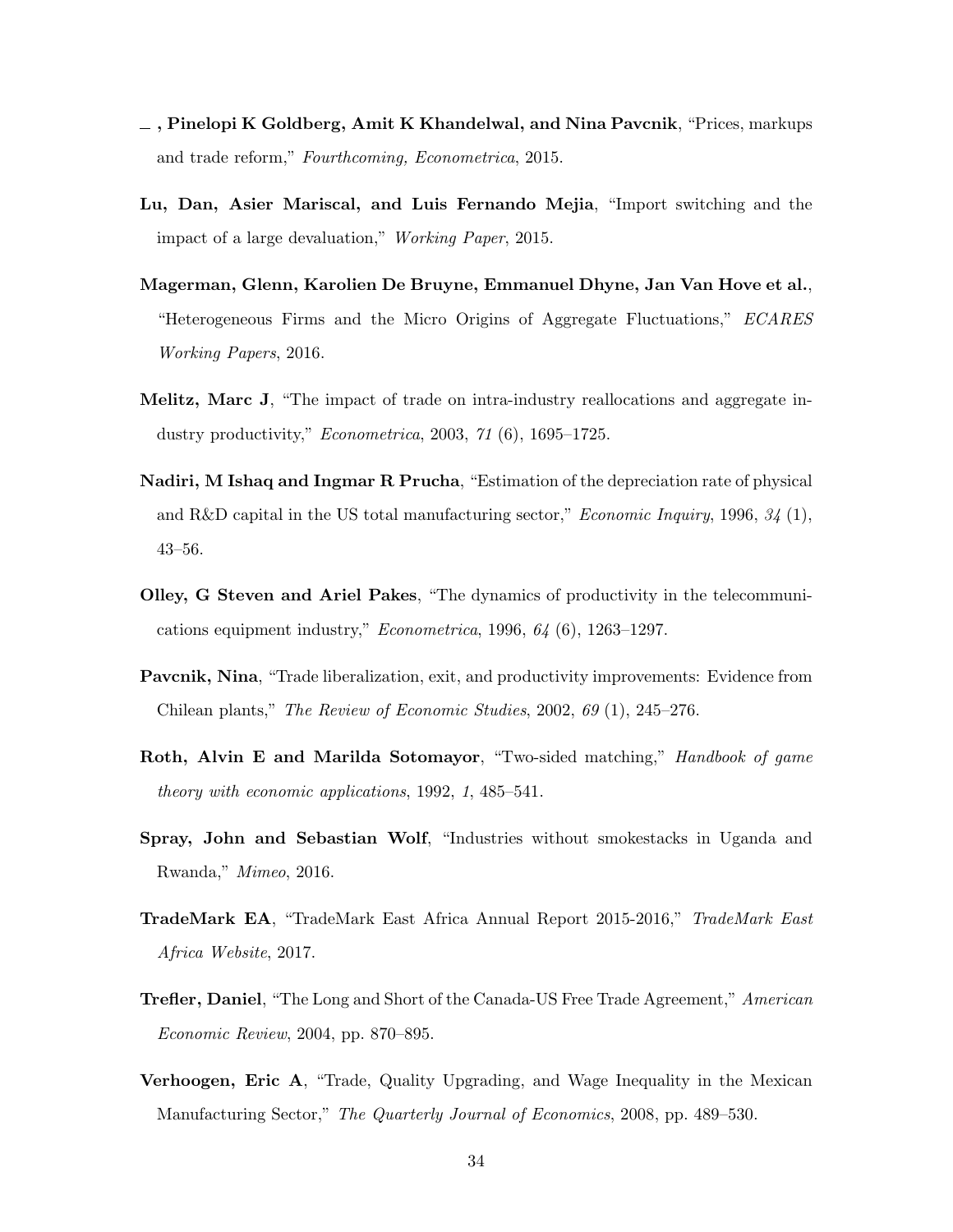<span id="page-36-1"></span>World Bank, "Doing Business 2016 : Trading Across borders," World Bank Group, 2016.

<span id="page-36-0"></span> $\_$ , "EAC Common Market Scorecard 2016: Tracking EAC Compliance in Movement of Capital Services and Goods.," East African Community Secretariat, 2016.

## A Regression Output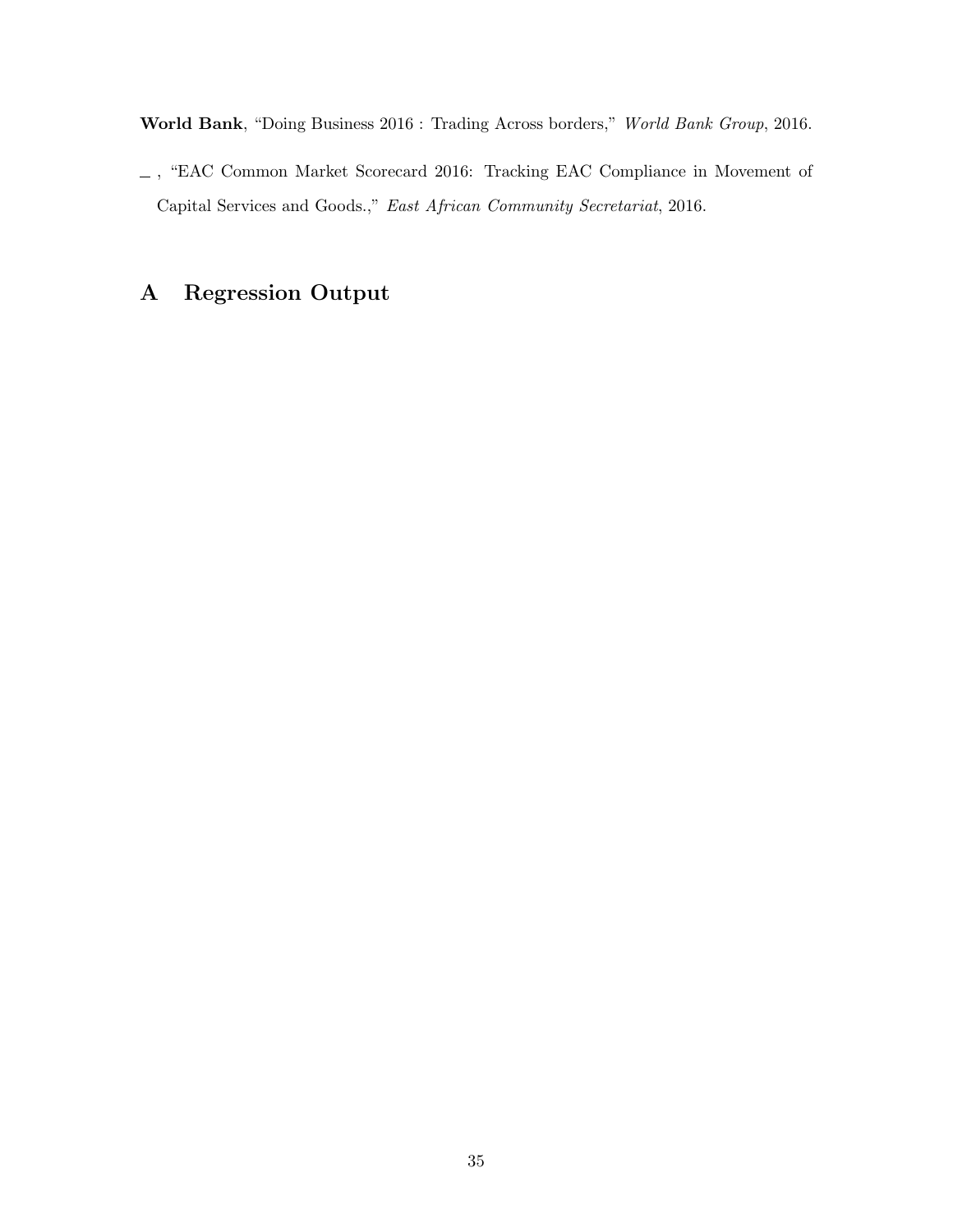|                  | (1)                             | (2)         | $\overline{(3)}$ | $\left( 4\right)$ | (5)         | (6)         |  |  |
|------------------|---------------------------------|-------------|------------------|-------------------|-------------|-------------|--|--|
|                  | Output                          | Output      | Output/Worker    | Output/Worker     | <b>TFP</b>  | <b>TFP</b>  |  |  |
|                  | Natural Log                     | Natural Log | Natural Log      | Natural Log       | Natural Log | Natural Log |  |  |
|                  | Panel A: OLS                    |             |                  |                   |             |             |  |  |
| export           | $0.478***$                      | $0.454***$  | $0.222***$       | $0.266***$        | $0.230***$  | $0.240***$  |  |  |
|                  | (0.0745)                        | (0.0822)    | (0.0754)         | (0.0835)          | (0.0702)    | (0.0778)    |  |  |
| $big*$ export    |                                 | 0.124       |                  | $-0.232$          |             | $-0.0502$   |  |  |
|                  |                                 | (0.183)     |                  | (0.187)           |             | (0.176)     |  |  |
| time and firm FE | Yes                             | Yes         | Yes              | Yes               | Yes         | Yes         |  |  |
| Observations     | 26837                           | 26837       | 24164            | 24164             | 21972       | 21972       |  |  |
|                  | Panel B: Instrumental Variables |             |                  |                   |             |             |  |  |
| export           | $0.0908**$                      | $0.125***$  | $0.0871*$        | $0.134*$          | $0.0787*$   | $0.126*$    |  |  |
|                  | (0.0396)                        | (0.0607)    | (0.0469)         | (0.0692)          | (0.0464)    | (0.0687)    |  |  |
| $big*$ export    |                                 | $-0.0978$   |                  | $-0.138*$         |             | $-0.136*$   |  |  |
|                  |                                 | (0.0662)    |                  | (0.0786)          |             | (0.0780)    |  |  |
| time and firm FE | Yes                             | Yes         | Yes              | Yes               | Yes         | Yes         |  |  |
| Observations     | 16819                           | 16819       | 16819            | 16819             | 14120       | 14120       |  |  |

Table 3: Exporter Growth

<span id="page-37-0"></span>Table reports coefficient results for OLS (panel A) and instrumental variables (panel B) regressions on exporter outcome variables (output, output/worker and TFP). TFP is measured via the Levinsohn-Petrin method and is discussed in the Appendix. Export isa dummy variable for whether the firm is an exporter and  $big$  is a dummy variable for whether the firm had  $>$  50 employees in 2009. Robust standard errors in parentheses are clustered at the 2-digit industry level.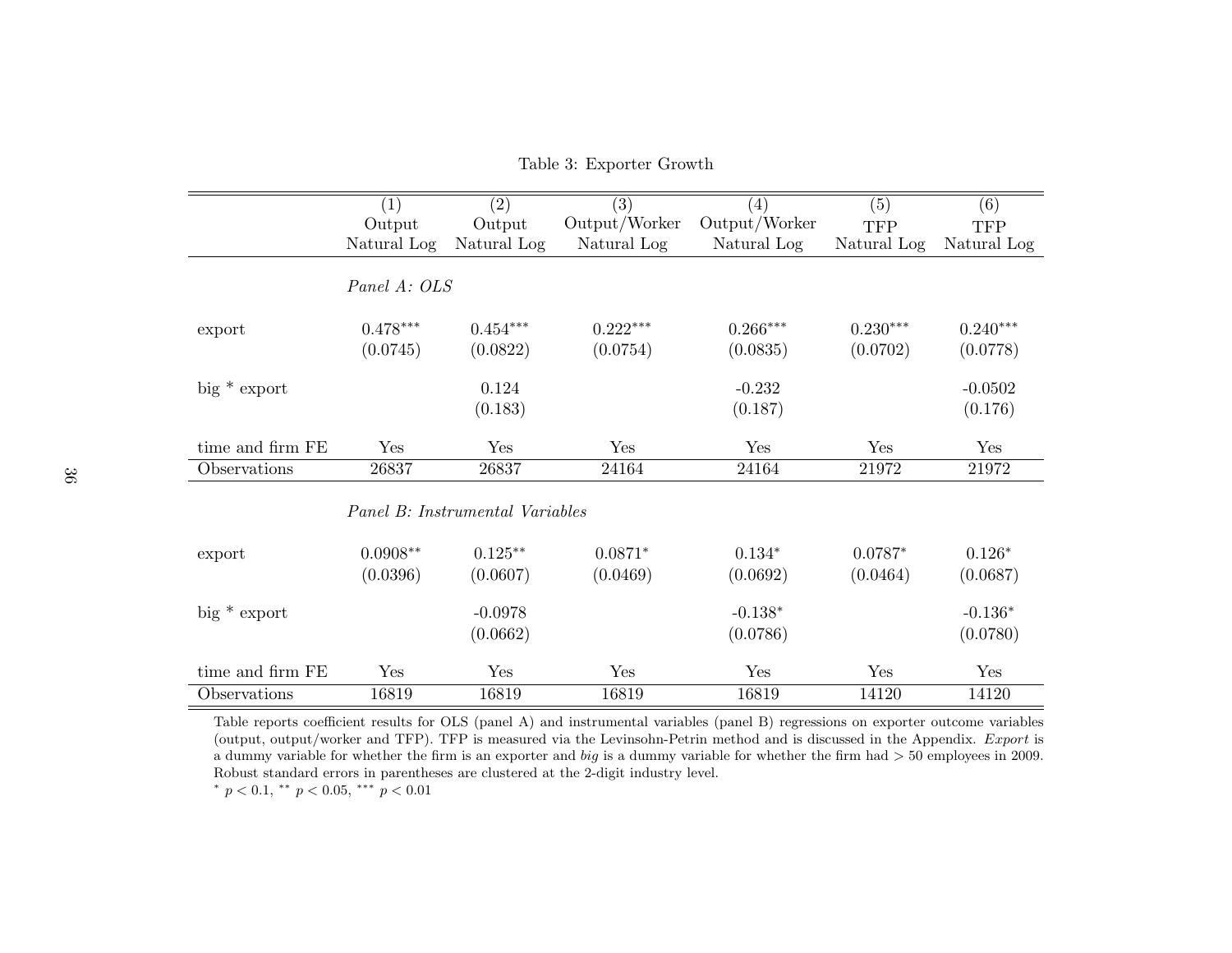|                             | (1)                             | $\overline{(2)}$ | $\overline{(3)}$ | (4)                | $\overline{(5)}$ | (6)        |
|-----------------------------|---------------------------------|------------------|------------------|--------------------|------------------|------------|
|                             | Domestic Inputs                 | Domestic Inputs  | Imports          | Imports            | Imports          | Imports    |
|                             | Natural Log                     | Natural Log      | Natural Log      | Natural Log        | Levels           | Levels     |
|                             | Panel A: OLS                    |                  |                  |                    |                  |            |
| export                      | $0.159***$                      | $0.145***$       | $0.144*$         | 0.0506             | $56.92***$       | 18.14**    |
|                             | (0.0512)                        | (0.0530)         | (0.0843)         | (0.0847)           | (14.07)          | (7.494)    |
| $big*$ export               |                                 | 0.0691           |                  | $0.382^{\ast\ast}$ |                  | $196.5***$ |
|                             |                                 | (0.114)          |                  | (0.162)            |                  | (16.21)    |
| time and firm fixed effects | Yes                             | Yes              | Yes              | Yes                | Yes              | Yes        |
| Observations                | 20541                           | 20541            | 9541             | 9541               | 20852            | $20852\,$  |
|                             | Panel B: Instrumental Variables |                  |                  |                    |                  |            |
| export                      | $0.0626**$                      | $0.0703*$        | $-0.0333$        | $-0.127$           | 33.17            | $-9.477$   |
|                             | (0.0314)                        | (0.0403)         | (0.0567)         | (0.0788)           | (21.25)          | (21.55)    |
| $big*$ export               |                                 | $-0.0627$        |                  | $0.137*$           |                  | 29.99      |
|                             |                                 | (0.0384)         |                  | (0.0759)           |                  | (26.82)    |
| time and firm fixed effects | Yes                             | Yes              | Yes              | Yes                | Yes              | Yes        |
| Observations                | 14185                           | 14185            | 4694             | 4694               | 14331            | 14331      |

<span id="page-38-0"></span>Table 4: Exporter Input

Table reports coefficient results for OLS (panel A) and instrumental variables (panel B) regressions on exporter input variables (Domestic input usage and foreign imports usage). Foreign imports are reported with the natural log and the value in levels due to the largenumber of zeros. Export is a dummy variable for whether the firm is an exporter and big is a dummy variable for whether the firm had > 50 employees in 2009. Robust standard errors in parentheses are clustered at the 2-digit industry level.<br>\* = < 0.1 \*\* = < 0.07 \*\*\* = < 0.01 \*  $p < 0.1$ , \*\*  $p < 0.05$ , \*\*\*  $p < 0.01$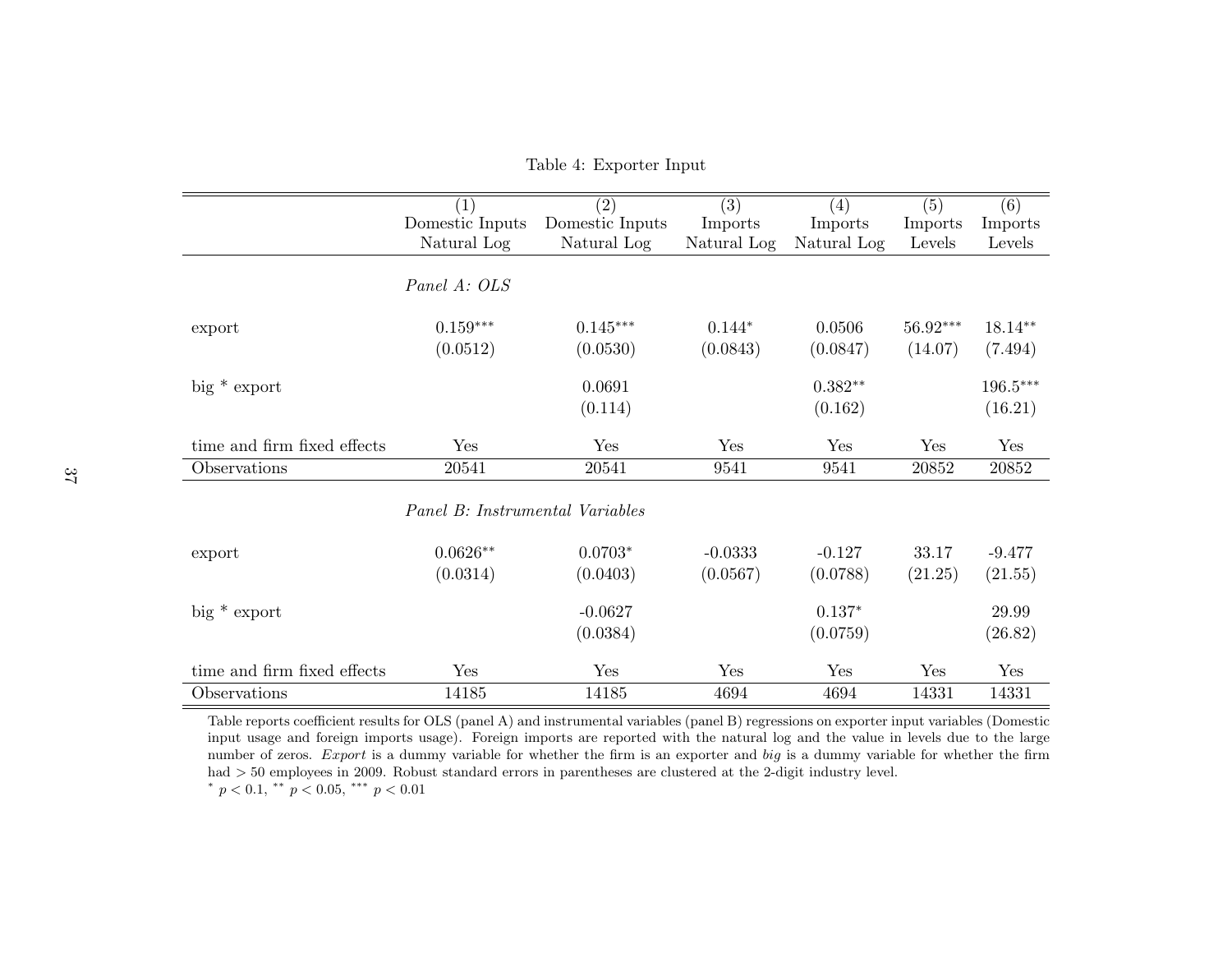|                             | (1)                             | (2)          | (3)         | (4)          | (5)                             | (6)               |  |
|-----------------------------|---------------------------------|--------------|-------------|--------------|---------------------------------|-------------------|--|
|                             | add                             | add          | drop        | drop         | $\text{Ln} \# \text{suppliers}$ | Ln $\#$ suppliers |  |
|                             | Panel A: OLS                    |              |             |              |                                 |                   |  |
|                             |                                 |              |             |              |                                 |                   |  |
| export                      | $0.0270**$                      | $0.0342***$  | $0.0847***$ | $0.110***$   | $0.245***$                      | $0.274***$        |  |
|                             | (0.0113)                        | (0.00941)    | (0.0323)    | (0.0320)     | (0.0645)                        | (0.0487)          |  |
| $big*$ export               |                                 | $-0.0215$    |             | $-0.0743***$ |                                 | $-0.0838$         |  |
|                             |                                 | (0.0228)     |             | (0.0245)     |                                 | (0.0854)          |  |
| Firm and time fixed effects | Yes                             | Yes          | Yes         | Yes          | Yes                             | Yes               |  |
| Observations                | 21004                           | 21004        | 22352       | 22352        | 22352                           | 22352             |  |
|                             | Panel B: Instrumental Variables |              |             |              |                                 |                   |  |
| export                      | $0.0167**$                      | $0.0411***$  | $0.0401**$  | $0.108***$   | $0.118***$                      | $0.282***$        |  |
|                             | (0.00739)                       | (0.00976)    | (0.0188)    | (0.0327)     | (0.0415)                        | (0.0564)          |  |
| $big*$ export               |                                 | $-0.0406***$ |             | $-0.0957***$ |                                 | $-0.272***$       |  |
|                             |                                 | (0.0138)     |             | (0.0211)     |                                 | (0.0705)          |  |

#### Table 5: Exporter supplier search

<span id="page-39-0"></span>

| export                      | $0.0167**$<br>(0.00739) | $0.0411***$<br>(0.00976) | $0.0401**$<br>(0.0188) | $0.108***$<br>(0.0327)   | $0.118***$<br>(0.0415) | $0.282***$<br>(0.0564)  |
|-----------------------------|-------------------------|--------------------------|------------------------|--------------------------|------------------------|-------------------------|
| $big*$ export               |                         | $-0.0406***$<br>(0.0138) |                        | $-0.0957***$<br>(0.0211) |                        | $-0.272***$<br>(0.0705) |
| time and firm fixed effects | Yes                     | $\operatorname{Yes}$     | Yes                    | Yes                      |                        |                         |
| Observations                | 14460                   | 14460                    | 15351                  | 15351                    | 15351                  | 15351                   |

Table reports coefficient results for OLS (panel A) and instrumental variables (panel B) regressions on exporter search variables(add and drop). *add* is a dummy for whether the firm added a supplier, *drop* is a dummy for whether the firm dropped a supplier. Ln#suppliers is the log of the number of suppliers for firm i at time t. Export is a dummy variable for whether the firm is an annual big is a dummy variable for whether the firm is and  $\geq 50$  complexes in 2000. Behind exporter and *big* is a dummy variable for whether the firm had  $> 50$  employees in 2009. Robust standard errors in parentheses are clustered at the 2-digit industry level.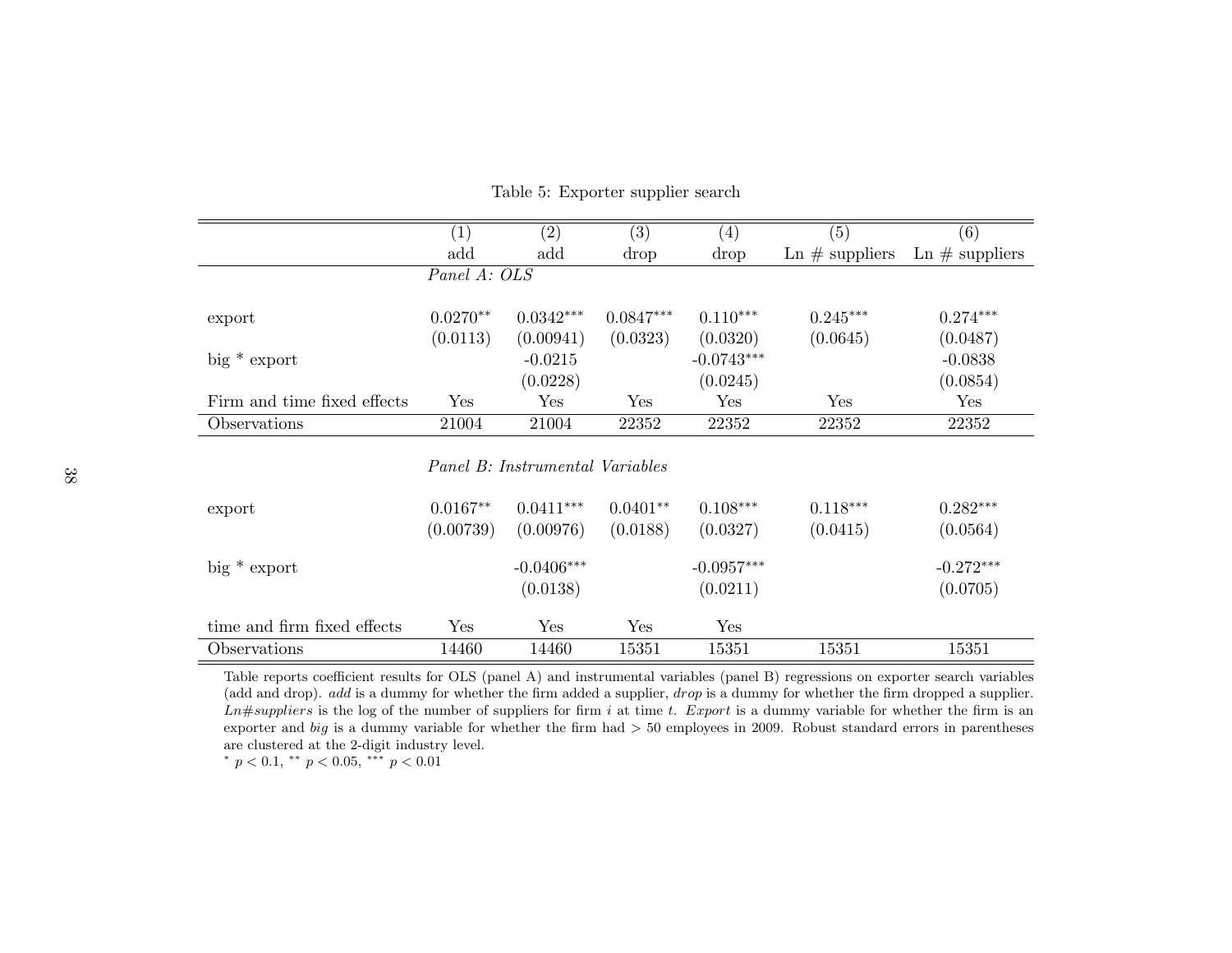$(1)$   $(2)$   $(3)$   $(4)$ **TFP** Output/worker Output/worker TFP Panel A: OLSexport 0.140∗∗ 0.0742 0.176∗∗∗ 0.102 $(0.0959)$  $(0.0708)$   $(0.107)$   $(0.0644)$ big \* export 0.190<sup>∗∗</sup> 0.152  $(0.102)$  $(0.0968)$ time and firm fixed effects Yes Yes Yes Yes24737 Observations 24737 24737 24737 24737Panel B: Instrumental Variables

| Table 6: Supplier Productivity Spillovers |  |  |
|-------------------------------------------|--|--|
|                                           |  |  |

| export                      | $0.150***$<br>(0.0539) | $0.152**$<br>(0.0766) | $0.157***$<br>(0.0437) | $0.186***$<br>(0.0577) |
|-----------------------------|------------------------|-----------------------|------------------------|------------------------|
| $big*$ export               |                        | 0.00216<br>(0.0687)   |                        | $-0.0533$<br>(0.0599)  |
| time and firm fixed effects | $\operatorname{Yes}$   | Yes                   | ${\rm Yes}$            | Yes                    |
| Observations                | 16194                  | 16194                 | 16085                  | 16085                  |

<span id="page-40-0"></span>Table reports coefficient results for OLS (panel A) and instrumental variables (panel B) regressions on export supplier variables (supplier output/worker and supplier TFP). TFP for all suppliers is measured using the Levinsohn-Petrin method and is discussed in the appendix. Both productivity measures are an average of supplier productivity in each year for suppliers that exist before thefirm becomes an exporter. *Export* is a dummy variable for whether the firm is an exporter and big is a dummy variable for whether the firm had  $> 50$  employees in 2009. Robust standard errors in parentheses are clustered at the 2-digit industry level.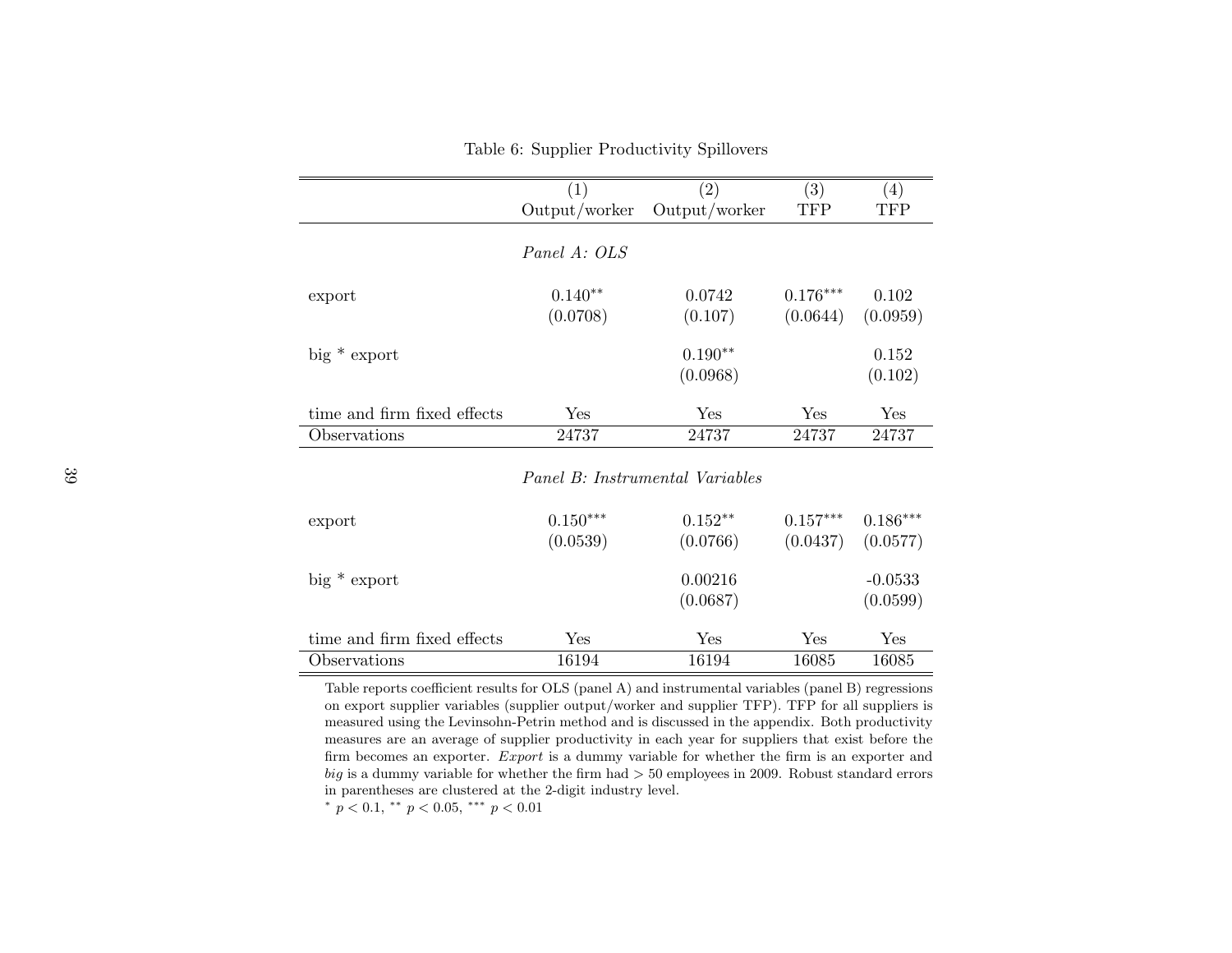|                    | (1)           | (2)        |
|--------------------|---------------|------------|
|                    | Output/Worker | TFP        |
| export             | $0.234***$    | $0.106*$   |
|                    | (0.0350)      | (0.0434)   |
|                    |               |            |
| $big*$ export      | $-0.0949$     | $-0.0913$  |
|                    | (0.0666)      | (0.0724)   |
| big                | $-0.0262$     | $0.163***$ |
|                    |               |            |
|                    | (0.0321)      | (0.0291)   |
| Constant           | $16.17***$    | $7.672***$ |
|                    | (0.0391)      | (0.0441)   |
|                    |               |            |
| Year fixed effects | Yes           | Yes        |
| Observations       | 8088          | 4653       |

Table 7: Supplier Productivity before and after export

<span id="page-41-0"></span>Table reports coefficient results for OLS regressions on exporters new suppliers before and after exporting (supplier output/worker and supplier TFP). TFP for all suppliers is measured using the Levinsohn-Petrin method and is discussed in the appendix. Both productivity measures are an average of supplier productivity in each year for suppliers that exist before thefirm becomes an exporter. Export is a dummy variable for whether the firm is an exporter and big is <sup>a</sup> dummy variable for whether the firm had  $> 50$  em ployees in 2009. Robust standard errors in parenthesesare clustered at the 2-digit industry level.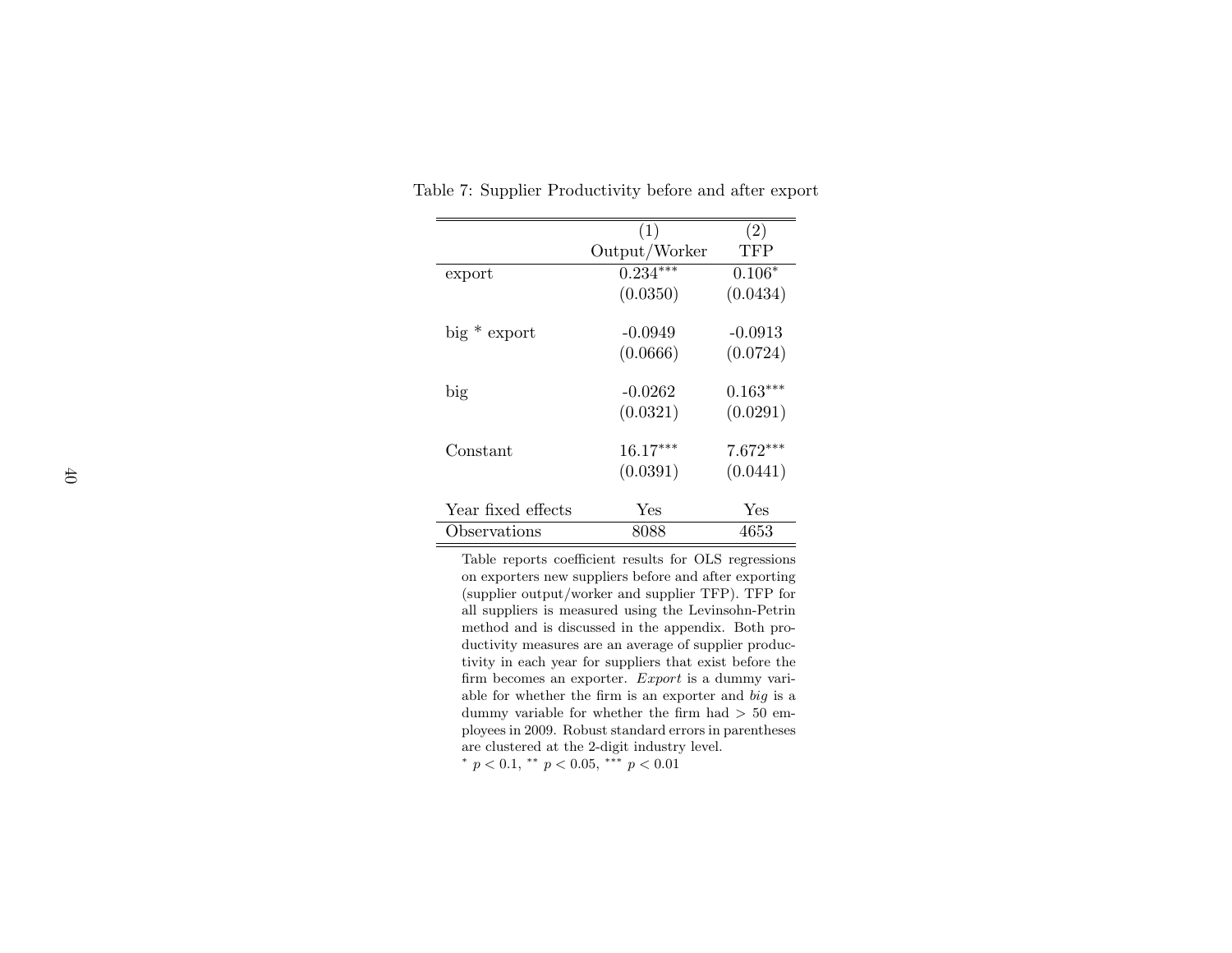|                                                     | (1)          | (2)          |
|-----------------------------------------------------|--------------|--------------|
|                                                     | Export       | Export       |
| product value * transport time                      | $1.483***$   | $1.414***$   |
|                                                     | (0.314)      | (0.315)      |
| (product value $*$ transport time) <sup>2</sup>     | $-0.0691***$ | $-0.0657***$ |
|                                                     | (0.0143)     | (0.0147)     |
| big * product value * transport time                |              | $-0.106$     |
|                                                     |              | (0.0878)     |
| big * (product value * transport time) <sup>2</sup> |              | 0.00510      |
|                                                     |              | (0.00819)    |
| time and firm fixed effects                         | Yes          | Yes          |
| AP F-Test                                           | 11.63        | 12.37        |
| SW F-Test                                           | 11.63        | 6.960        |
| SW Chi-sq                                           | 23.59        | 21.18        |
| N                                                   | 14185        | 14185        |

Table 8: Instrumental Variable First Stage

<span id="page-42-0"></span>Table reports coefficient results instrumental variables first stage regression. Product value is measured as the weighted value of HS-8 product value for each firm that can be fit inside <sup>a</sup> shipping container. Transport time is the time to export <sup>a</sup> standard shipping container from Kampala to Mombasa.Big is a dummy variable for whether the firm had  $> 50$  employees in 2009. Robust standard errors in parentheses are clustered at the 2-digit industrylevel.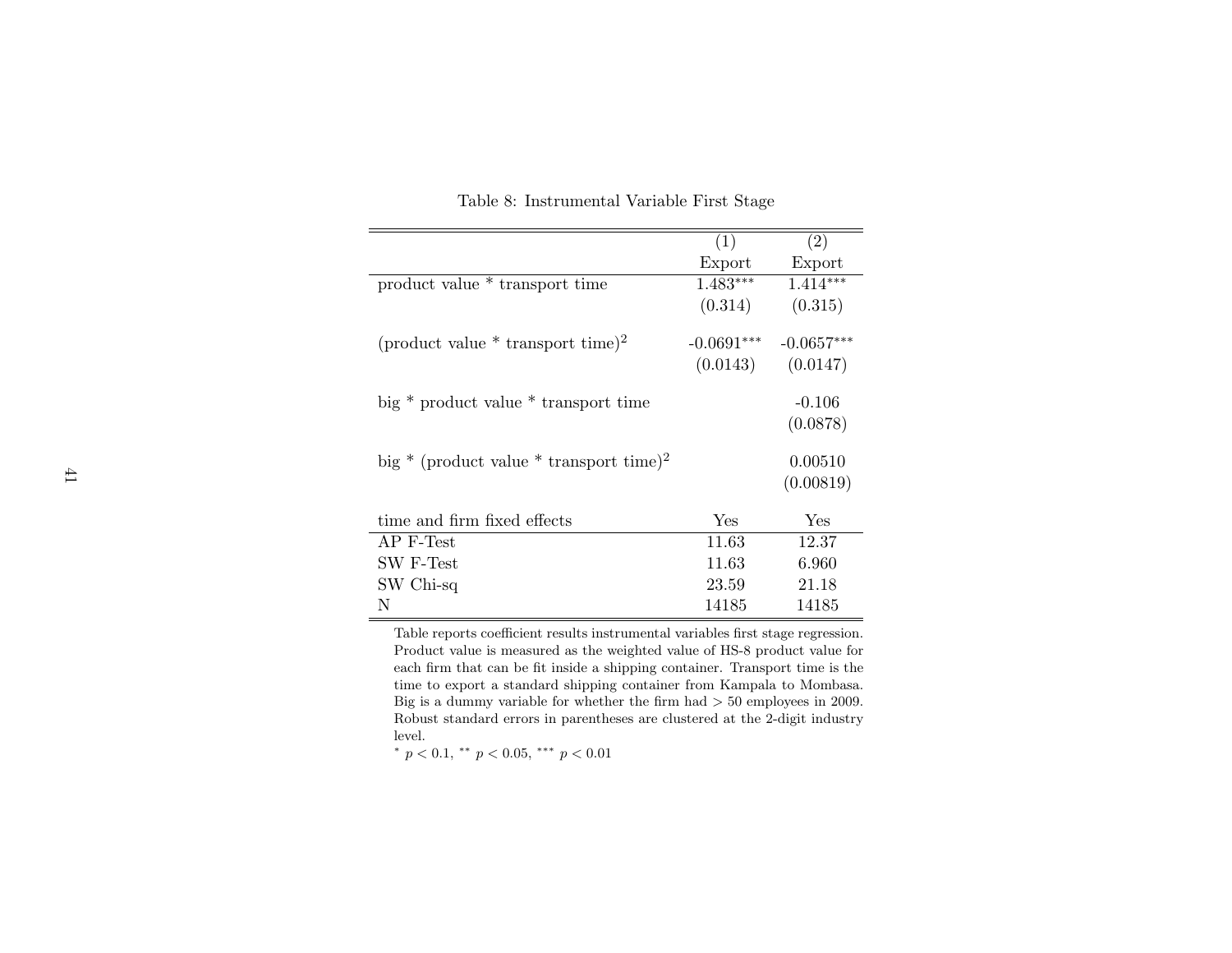## B Estimating Productivity

#### B.1 Estimating productivity

In addition to the main identification strategy, simply estimating productivity remains an active research question.<sup>[15](#page-43-0)</sup> For the purposes of this paper I will estimate three different measures of productivity.

The most rudimentary measure of firm productivity is labour productivity. Output per worker is calculated by dividing the firm's total revenue in a given period by the number of employees (summing wages for casual and permanent employees). Labour productivity benefits from being (i) easy to calculate and interpret and (ii) data is available for all firms in the sample for most periods, meaning I can reliably interpret results for the whole sample. On the downside, labour productivity ignores the contribution of other factors into production such as capital, intermediate inputs and technology.

The second measure of productivity is total factor productivity. Here I assume that each firm i has a Cobb-Douglas production function estimated separately at the industry level  $j$ .

<span id="page-43-2"></span>
$$
y_{ijt} = \beta_{lj} l_{ijt} + \beta_{kj} k_{ijt} + \beta_{mj} m_{ijt} + \beta_{0j} + u_{ijt}
$$
\n(11)

where  $y_{ijt}$  is log revenue for firm i in industry j in time t,  $l_{ijt}$  is log labour cost,  $k_{ijt}$  is log capital stock, and  $m_{ijt}$  is log of intermediary inputs.

The dataset does not have a value for capital stock. Instead, it includes a variable for 'capital goods bought', which can be interpreted as a flow measure of capital.

This measure has three problems: (i) I do not observe capital bought before the start of the period so I do not know the firm's true capital stock. (ii) It is likely that capital goods underestimates capital stock and may suffer from measurement error. (iii) It has a large number of zero values and many firms report no capital goods expenditure at all. To estimate the capital stock variable I use the perpetual inventory method and use a depreciation rate of 15 percent per annum<sup>[16](#page-43-1)</sup>.

<span id="page-43-0"></span><sup>15</sup>See for instance [Eberhardt et al.](#page-33-10) [\(2010\)](#page-33-10) for critical review

<span id="page-43-1"></span> $16$ This is in line with estimates of depreciation from [Nadiri and Prucha](#page-35-10) [\(1996\)](#page-35-10)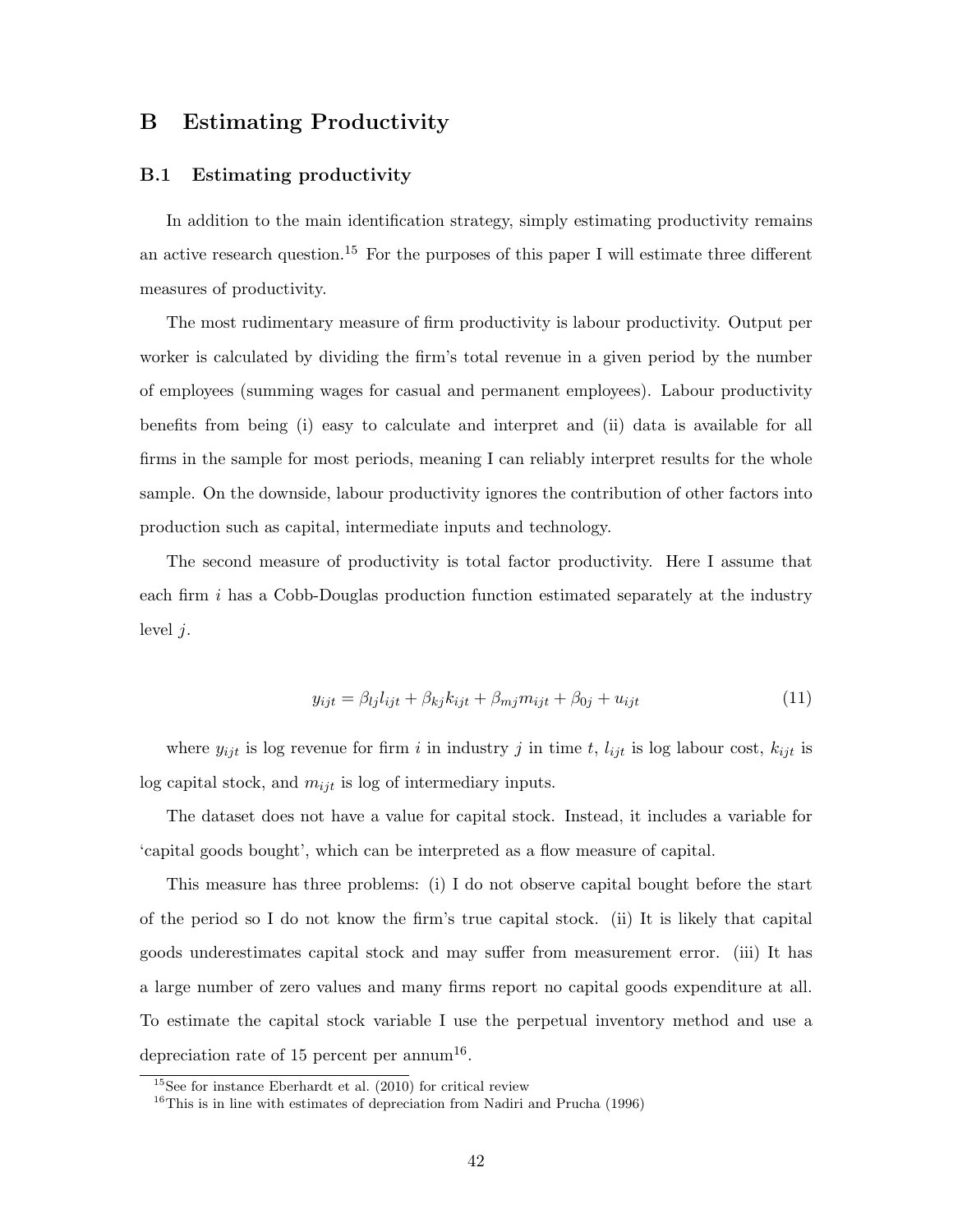Returning to specification [11,](#page-43-2) Total Factor Productivity (TFP) is captured by a constant representing mean efficiency  $(\beta_0)$  across all firms in a given industry j and the error term  $u_{ijt}$ , which represents deviations from mean efficiency due to unobserved factors affecting output, measurement error and random noise. I estimate production functions separately for each ISIC section.  $^{17}$  $^{17}$  $^{17}$ 

As observed by [Olley and Pakes](#page-35-11) [\(1996\)](#page-35-11), this unobserved error term can lead to simul-taneity bias. Following the exposition in [Eberhardt et al.](#page-33-10)  $(2010)$ , define  $u_{ijt}$  as

$$
u_{ijt} = \omega_{ijt} + v_{ijt} \tag{12}
$$

where  $\omega_{ijt}$  is unobserved TFP. The problem with estimating productivity in this way is that firms are likely to make production decisions  $(l, k)$  based on the realisation of a productivity shock. Therefore, the error term is correlated with the independent variables and so there is an endogeniety bias on  $\beta_{lj}$  and  $\beta_{kj}$ . This is more of a concern if inputs can adjust quickly.

[Levinsohn and Petrin](#page-34-11) [\(2003\)](#page-34-11) structurally model the firm's production function using observed intermediate input choices to proxy for unobserved productivity. The model assumes intermediate inputs and labour choices are chosen at time t once  $\omega_{ijt}$  has been realised. The production function is therefore,

$$
y_{ijt} = \beta_{0j} + \beta_{lj}l_{ijt} + \beta_{kj}k_{ijt} + \beta_{mj}m_{ijt} + \omega_{ijt} + \epsilon_{ijt}
$$
\n(13)

where  $m_{ijt}$  is the log of intermediate input choice. Demand for intermediate inputs is a function of capital and productivity.

$$
m_{ijt} = m_{ijt}(k_{ijt}, \omega_{ijt})
$$
\n<sup>(14)</sup>

inverting the demand function and plugging into the production function,

$$
y_{ijt} = \beta_{lj} l_{ijt} + \phi_{ijt}(k_{ijt}, m_{ijt}) + \epsilon_{ijt}
$$
\n(15)

<span id="page-44-0"></span> $17$ Standard industrial classification of economic activities (ISIC) is a classification system for industry section. A section is the most aggregate category.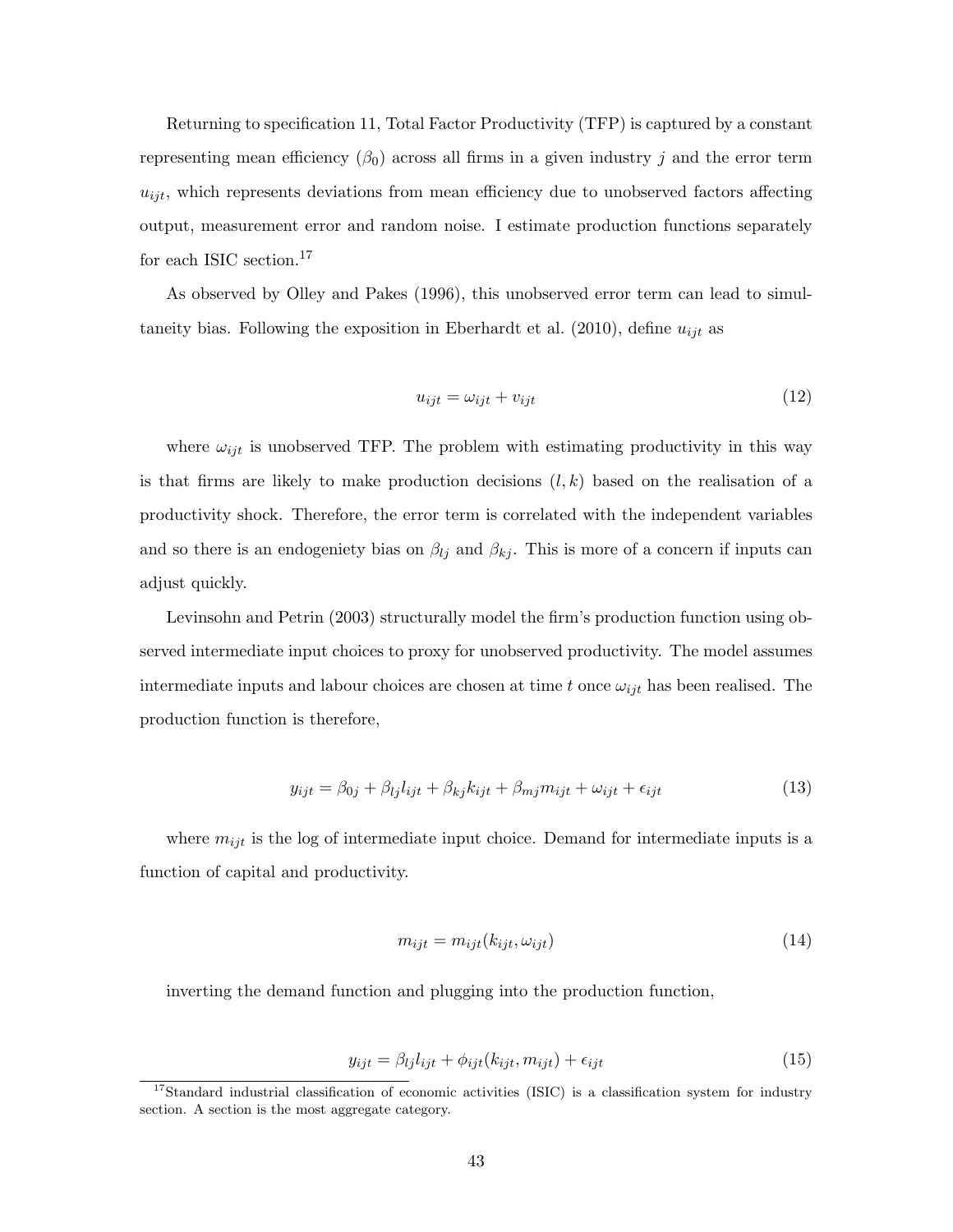This first-stage equation yields consistent estimates of  $\beta_{ij}$  and  $\phi_{ijt}$ . To obtain estimates of  $\beta_{kj}$  and  $\beta_{m}j$ , the procedure estimates

$$
y_{ijt} - \hat{\beta}_{l} l_{ijt} = \beta_{k} k_{ijt} k_{ijt} + \beta_{m} m_{ijt} + g(\phi_{ij} \hat{i}_{t-1} - \beta_{0j} - \beta_{k} k_{ijt-1} - \beta_{m} m_{ijt-1}) + \gamma_{ijt} + \epsilon_{ijt} (16)
$$

where  $m_{ijt}$  is instrumented by the one-period lagged level  $m_{ijt-1}$ 

## <span id="page-45-0"></span>C Proofs

#### C.1 Proposition 1

Proposition 1: bigger and higher productivity firms

- 1. suppliers of higher quality (including more importers)
- 2. have more supplier
- 3. have higher profits
- 4. export

#### C.1.1 Lemma 1.1: Suppliers of higher quality

Lemma 1: Bigger firms have suppliers of higher quality This is true by assumption from the sorting algorithm  $\blacksquare$ 

#### C.1.2 Lemma 1.2: Bigger firms have more suppliers

**Proof.** By contradiction: if not, then a smaller firm  $i + 1$  has more suppliers than a larger firm i.

Step 1: Order producers by size with 1 as the best and m as the worst,  $\{\phi_1, \phi_2, ..., \phi_m\}$ .

Let  $n_i = \sum_{j \in S} \mu_i(j)$  equal the number of each producers' suppliers. Let supplier  $k_i$  be supplier  $i's$  best supplier.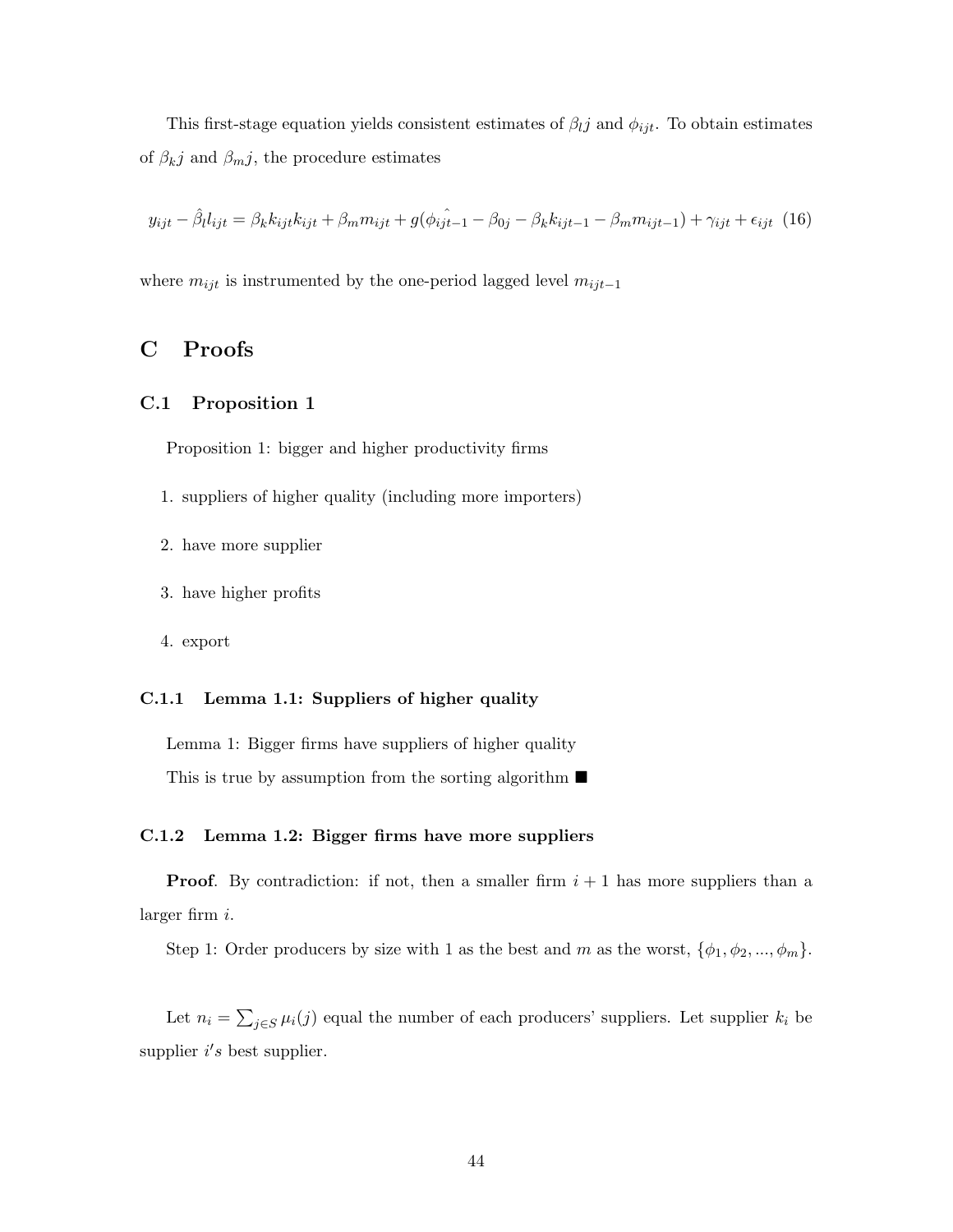Consider supplier  $k_i + n_i + 1$ , the best supplier that i does not wish to match with, such that

<span id="page-46-0"></span>
$$
\beta \phi_i \phi_{k_i + n_i + 1} - [c(n_i + 1) - c(n_i)] < 0 \tag{17}
$$

Given  $k_i + n_i + 1$  is  $i + 1$ 's best supplier,  $i + 1$  must want to keep the supplier

<span id="page-46-1"></span>
$$
\beta \phi_{i+1} \phi_{k_i + n_i + 1} - [c(n_{i+1}) - c(n_{i+1} - 1)] > 0 \tag{18}
$$

Given  $n_{i+1} > n_i$  and convex cost  $[c(n_i+1)-c(n_i)] < [c(n_{i+1})-c(n_{i+1}-1)]$  and  $\beta \phi_i \phi_{k_i+n_i+1} >$  $\beta \phi_{i+1} \phi_{k_i+n_i+1}$ . Therefore, equations [\(17\)](#page-46-0) and [\(18\)](#page-46-1) cannot hold simultaneously. Contradiction  $\blacksquare$ .

#### C.1.3 Lemma 1.3: Bigger firms have higher profits

**Proof.** By contradiction: if not there must exist a supplier  $i + 1$  with higher profits than supplier  $i$ .

Step 1: compare marginal return of producer  $i$  from keeping its best supplier with firm  $i + 1$ 's marginal return from keeping  $i + 1$ 's best supplier. Compare the same marginal return for i and  $i + 1's$  second best supplier and downward. From Lemma 1.1 and 1.2, we know producer  $i$  will have better suppliers and more supplier,

|                    | Producer $i+1$                                                                                                                                   | Producer i                                          |
|--------------------|--------------------------------------------------------------------------------------------------------------------------------------------------|-----------------------------------------------------|
|                    | $\beta\phi_{i+1}\phi_{k_i+n_i+1} - [c(1) - c(0)] > 0$                                                                                            | $\beta \phi_i \phi_{k_i} - [c(1) - c(0)] >$         |
|                    | $\beta\phi_{i+1}\phi_{k_i+n_i+2} - [c(2) - c(1)] > 0$                                                                                            | $\beta\phi_i\phi_{k_i+1} - [c(2) - c(1)] >$         |
|                    | <b>The Home Hold</b>                                                                                                                             | 生命 主                                                |
|                    | $\beta \phi_i \phi_{k_i+n_{i+1}} - [c(n_{i+1}) - c(n_{i+1}-1)] > \beta \phi_{i+1} \phi_{k_i+n_i+1+n_{i+1}} - [c(n_{i+1}) - c(n_{i+1}-1)] \geq 0$ |                                                     |
|                    |                                                                                                                                                  | $\mathcal{A} = \mathcal{A}$                         |
| > 0                |                                                                                                                                                  | $\beta\phi_1\phi_{k_i+n_i} - [c(n_i) - c(n_i-1)] >$ |
| $\pi_{i+1} \geq 0$ |                                                                                                                                                  | $\pi_i$ >                                           |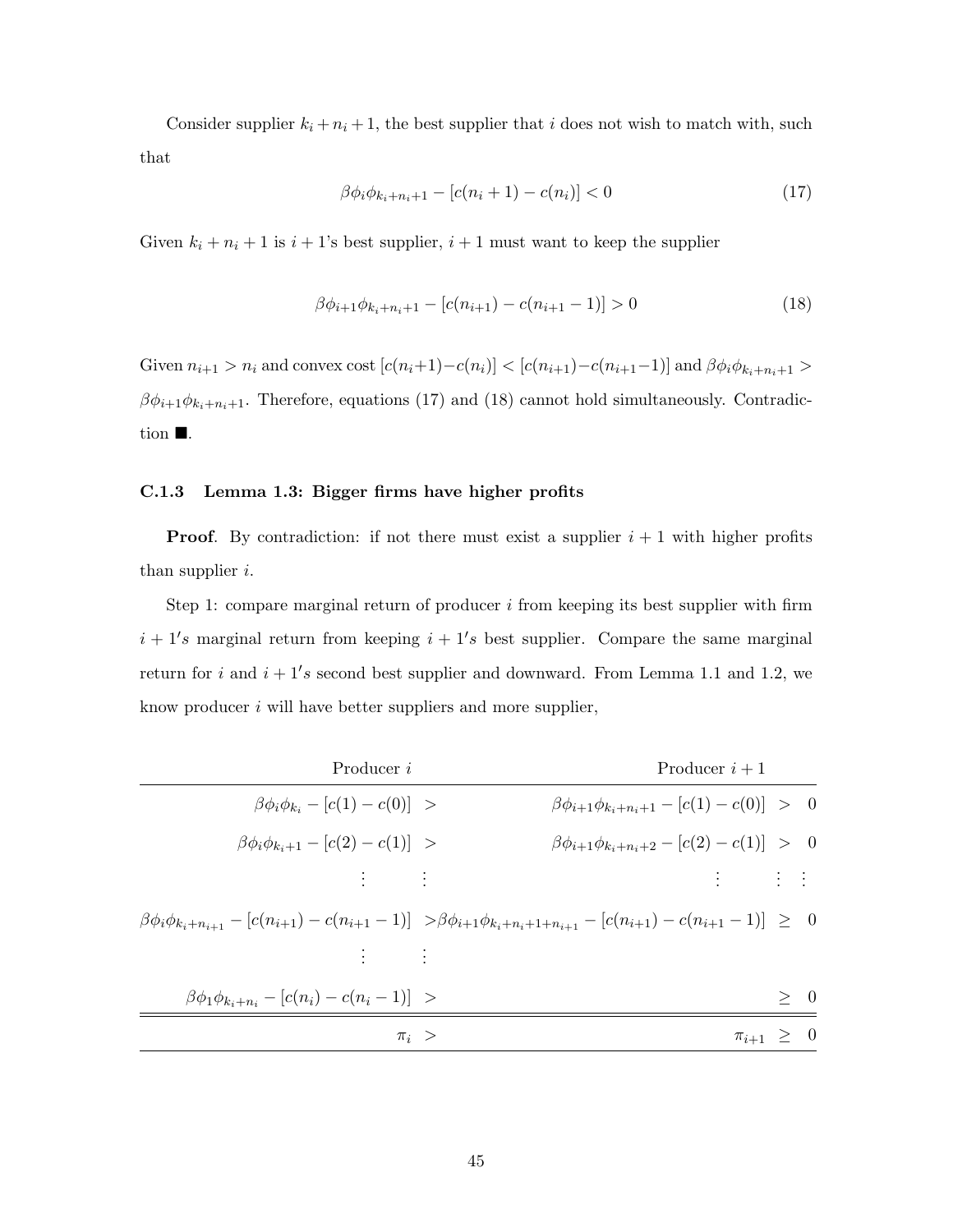Therefore, firm i has higher return from each supplier, and more suppliers from which it derives positive profits. Contradiction  $\blacksquare$ .

#### C.1.4 Lemma 1.4: Bigger firms export

**Proof** by contradiction: If not there must exist a supplier  $i+1$  which exports when supplier i does not.

From Lemma 1.3, we know exporting yields higher marginal return through increase in surplus from each of the first  $n_i^D$  matches and some weakly positive return from adding more matches.

Step 1: compare i and  $i + 1's$  marginal return from exporting from each of its suppliers.

From Lemma 1.1 and 1.2, we know producer  $i$  will have better suppliers and more supplier,

| Producer i                                                                            | Producer $i+1$                                                                                                                                                         |     |
|---------------------------------------------------------------------------------------|------------------------------------------------------------------------------------------------------------------------------------------------------------------------|-----|
| $\beta(\psi^X \phi_i \phi_{k}^X - \phi_i \phi_{k_i}) >$                               | $\beta(\psi^X \phi_{i+1} \phi_{k_i+n_i+1}^X - \phi_{i+1} \phi_{k_i+n_i+1}) > 0$                                                                                        |     |
| $\beta(\psi^X \phi_i \phi_{k_i+1}^X - \phi_i \phi_{k_i+1}) >$                         | $\beta(\psi^X \phi_{i+1} \phi_{k_i+n_i+2}^X - \phi_{i+1} \phi_{k_i+n_i+2}) > 0$                                                                                        |     |
| 이번에 이번 것                                                                              | 그는 어떻게 되었다.                                                                                                                                                            |     |
|                                                                                       | $\beta(\psi^X \phi_i \phi_{k_i+n_{i+1}}^X - \phi_i \phi_{k_i+n_{i+1}}) > \beta(\psi^X \phi_{i+1} \phi_{k_i+n_1+n_{i+1}}^X - \phi_{i+1} \phi_{k_i+n_i+n_{i+1}}) \geq 0$ |     |
| $\mathcal{L}=\frac{1}{2}$ and $\mathcal{L}=\frac{1}{2}$ and $\mathcal{L}=\frac{1}{2}$ |                                                                                                                                                                        |     |
| $\beta(\psi^X \phi_i \phi_{k_i+n_i}^X - \phi_i \phi_{k_i+n_i}) >$                     |                                                                                                                                                                        | > 0 |
| $\pi_i^X - \pi_i^D >$                                                                 | $\pi_{i+1}^X - \pi_{i+1}^D \geq 0$                                                                                                                                     |     |

Marginal return on each of the first  $n_{i+1}$  matches must be greater for i than  $i + 1$ . Marginal cost the same. Marginal return from any new suppliers must be greater for  $i$  than  $i + 1$ . Marginal cost the same.

Step 2: Note that the fixed cost of exporting is the same for all firms such that firms with the highest marginal return from exporting will be the only exporters.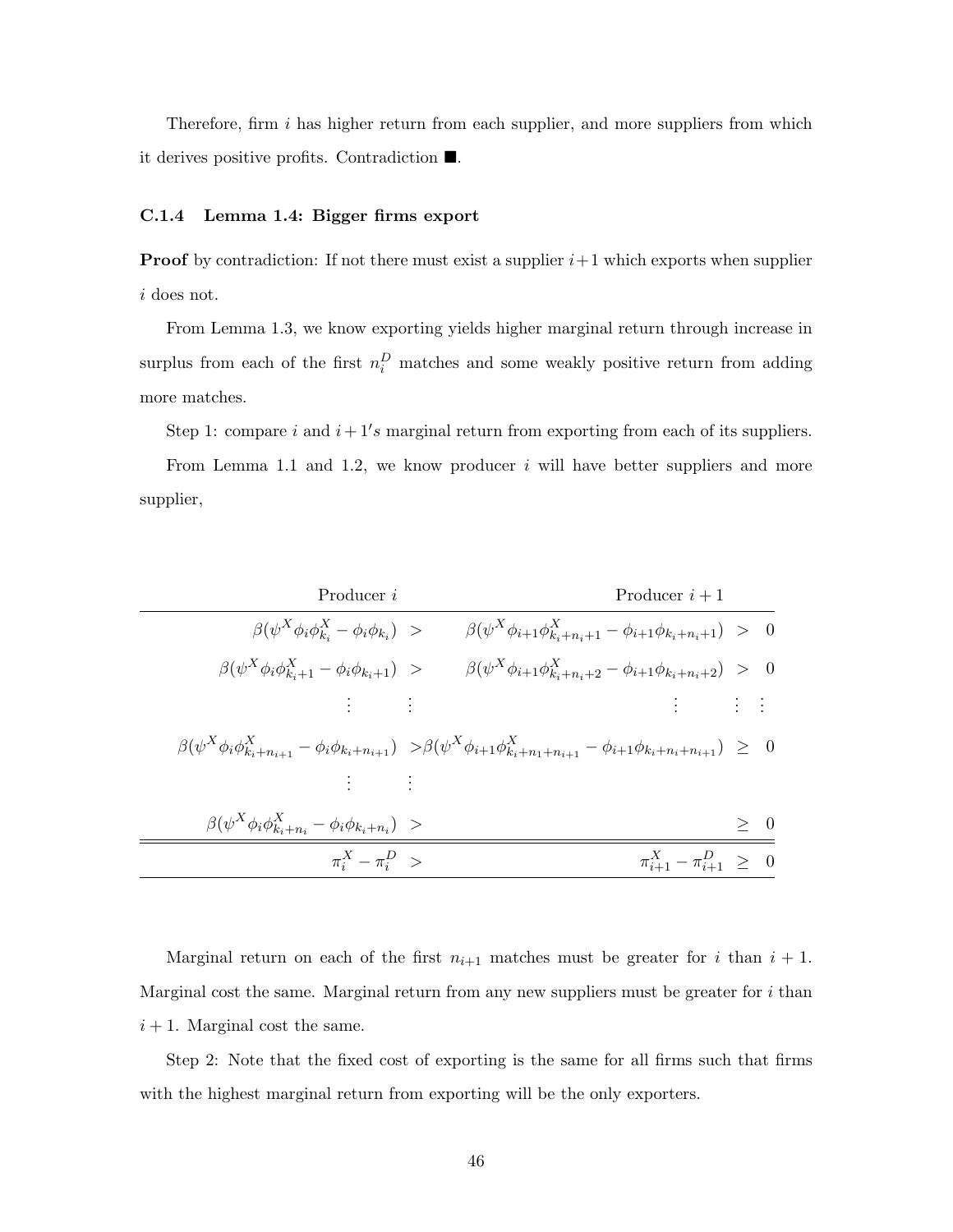Contradiction  $\blacksquare$ .

#### C.2 Proposition 2

Proposition 2: First-time exporters weakly increase their number of suppliers and average quality of suppliers. Larger new exporters add imports while smaller producers add domestic suppliers.

#### Proof

Step 1: First-time exporters weakly increase their number of suppliers.

From Lemma 1.2 we know bigger firms have more suppliers. The new exporter will now have  $\gamma \psi^X$  multiplied by its original productivity ensuring it is a bigger firm

Step 2: average quality of suppliers.

From proposition 1.1 we know that bigger firms have higher quality suppliers. As with step 1, exporting has increased the firms size.

Step 3: Larger new exporters add imports while smaller new exporters add domestic.

This comes trivially from the assumption that importers are at the top of the supplier distribution and from step 2 we know that new exporters increase the quality of their suppliers.

#### C.3 Proposition 3

Proposition 3: Suppliers of new exporters will have increased output and increased revenue productivity. These effects will be increasing in the size of the first-time exporter. **Proof.** From proposition 2 we know new exporters have a higher joint surplus with their suppliers due to multiplying output by  $\gamma \psi^X$ . Given Nash bargaining shares are fixed the supplier must receive a higher return.

### <span id="page-48-0"></span>D Data comparison

Given research using tax data remains rare, one potential concern might be that the data is of low quality. This section addresses this concern by comparing the tax data used in this study to other freely available data sources.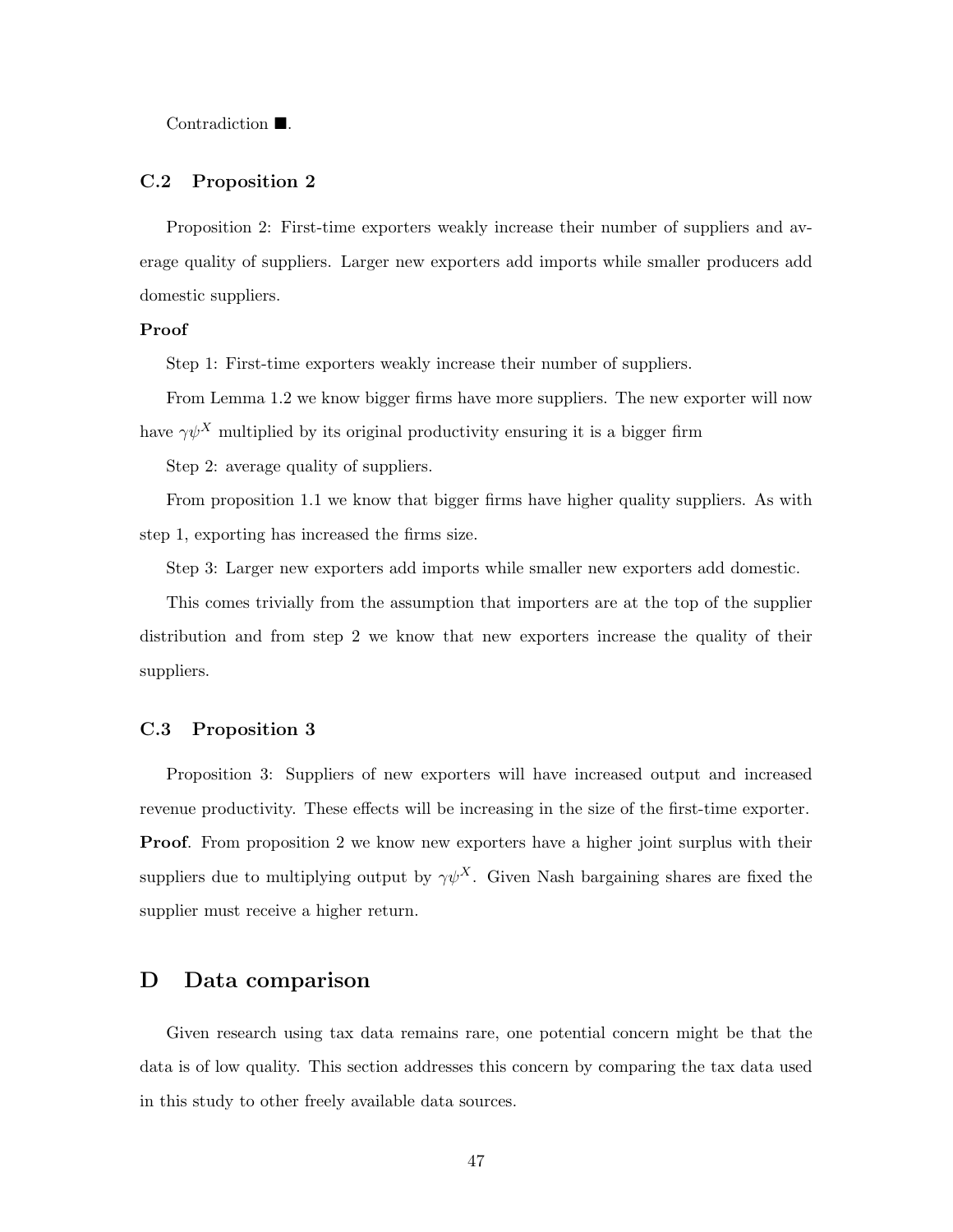Figure [5](#page-49-0) shows a comparison between the raw export trade data used in this study and trade data from the WTO. From the graph it appears as if the WTO data is understating the actual export volumes. However, for the purposes of this study, the important fact is how closely the two lines track one another showing that the data is strongly correlated with the external source.

Figure [6](#page-50-1) shows a comparison between the total output variable used in the tax data and GDP data from the World Bank. Unsurprisingly, the tax data is smaller than the GDP data given the tax data only observes formal sector firms. Importantly, like in [5,](#page-49-0) the correlation between the two lines is very strong again supporting the reliability of the tax data.

<span id="page-49-0"></span>Finally, [\(Spray and Wolf,](#page-35-8) [2016\)](#page-35-8) show the distribution of firms in each sector is consistent with those in the Uganda Business Census.



Figure 5: Exports data comparison